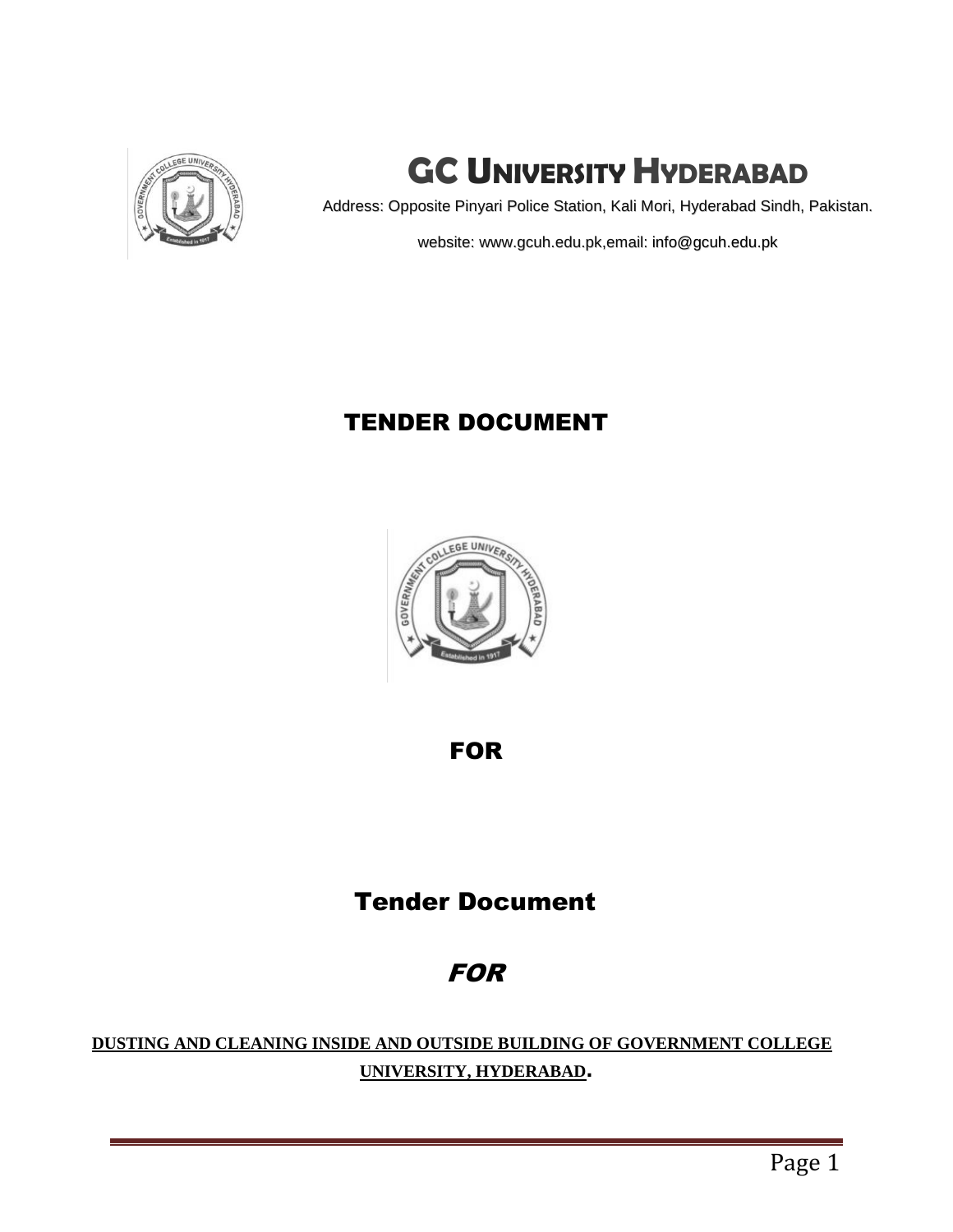

# **GC UNIVERSITY HYDERABAD**

Address: Opposite Pinyari Police Station, Kali Mori, Hyderabad Sindh, Pakistan.

website: www.gcuh.edu.pk,email: info@gcuh.edu.pk No. & Dated: NIT/ GCUH/59/26<sup>th</sup> August, 2021 **"SAY NO TO CORRUPTION"**

### **NOTICE INVITING TENDERS.**

All the interested Contractors / firms / parties / suppliers / Manufacturers / Sole Distributors meeting eligibility criteria, viz. having registration with Federal Board of Revenue (FBR) for Income Tax, Sales Tax in case of procurement of goods, registration with the Sindh Revenue Board in case of procurement of works and Services and registration with Pakistan Engineering Council as the case may be and are not black listed in any procuring agency or authority, are invited to participate in sealed percentage / item rate tender for the following works:

| S# | Name of Work                                                                                                       | Cost         | Fee   | <b>Estimated   Tender Completion</b><br><b>Time</b> | <b>Earnest</b><br><b>Money</b> | Date of<br><b>Purchase</b>     | Date of<br><b>Submission</b><br>of Bids | <b>Purchase</b><br>From             |
|----|--------------------------------------------------------------------------------------------------------------------|--------------|-------|-----------------------------------------------------|--------------------------------|--------------------------------|-----------------------------------------|-------------------------------------|
|    | And<br>Cleaning<br>Dusting<br>Inside And Outside Building<br>Government<br>College<br>Of<br>University, Hyderabad. | 1.500<br>(M) | 2.000 | 12<br><b>Months</b>                                 | 5%                             | 30-08-2021<br>to<br>14-09-2021 | 15-09-2021<br>Upto<br>$10:30$ a.m.      | Deputy<br>Director<br>(Procurement) |

The terms and conditions are given as under:-

- 1. The tender documents can be had from above concerned offices or can be downloaded from SPPRA website i.e. https://ppms.pprasindh.gov.pk/PPMS/ and University website www.gcuh.edu.pk on the payment noted above (non-refundable) on any working day except the day of opening of tenders. The sealed tenders on prescribed proforma along with earnest money mentioned above of total bid in the form of Pay Order in favour Deputy Director (Procurement) will be opened on the 15-09-2021 @ 11.00 (A.M) in presence of the representatives, who so ever will be present at that time. In case of any unforeseen situation resulting in closure of office on the date of opening or if Government declares Holiday the tender shall be submitted / opened on the next working day at the same time & venue. Any Conditional or un-accompanied of the earnest money, tender will not be considered in the competition.
- 2. The Method of Procurement is Single Stage One Envelope procedure
- 3. The Bidders should have at-least 01 year successful experience of same service of any university or large organization.
- 4. The Bidders should register with tax paying agencies which would be verified by concerned agencies.
- 5. The Bidders should have atleast Rs. 3.00 (M) annual turnover which would be verified by bank statement.

*The Procuring Agency reserves the right to reject any or all bids subject to relevant provisions of SPP Rules, 2010 (Amended 2019) and may cancel the bidding process at any time prior to the acceptance of a bid or proposal under Rule-25" of said Rules.*

**Deputy Director (Procurement),**

GC University, Hyderabad Phone No. 022-2111877 Fax: 022-2111877 Email: info@gcuh.edu.pk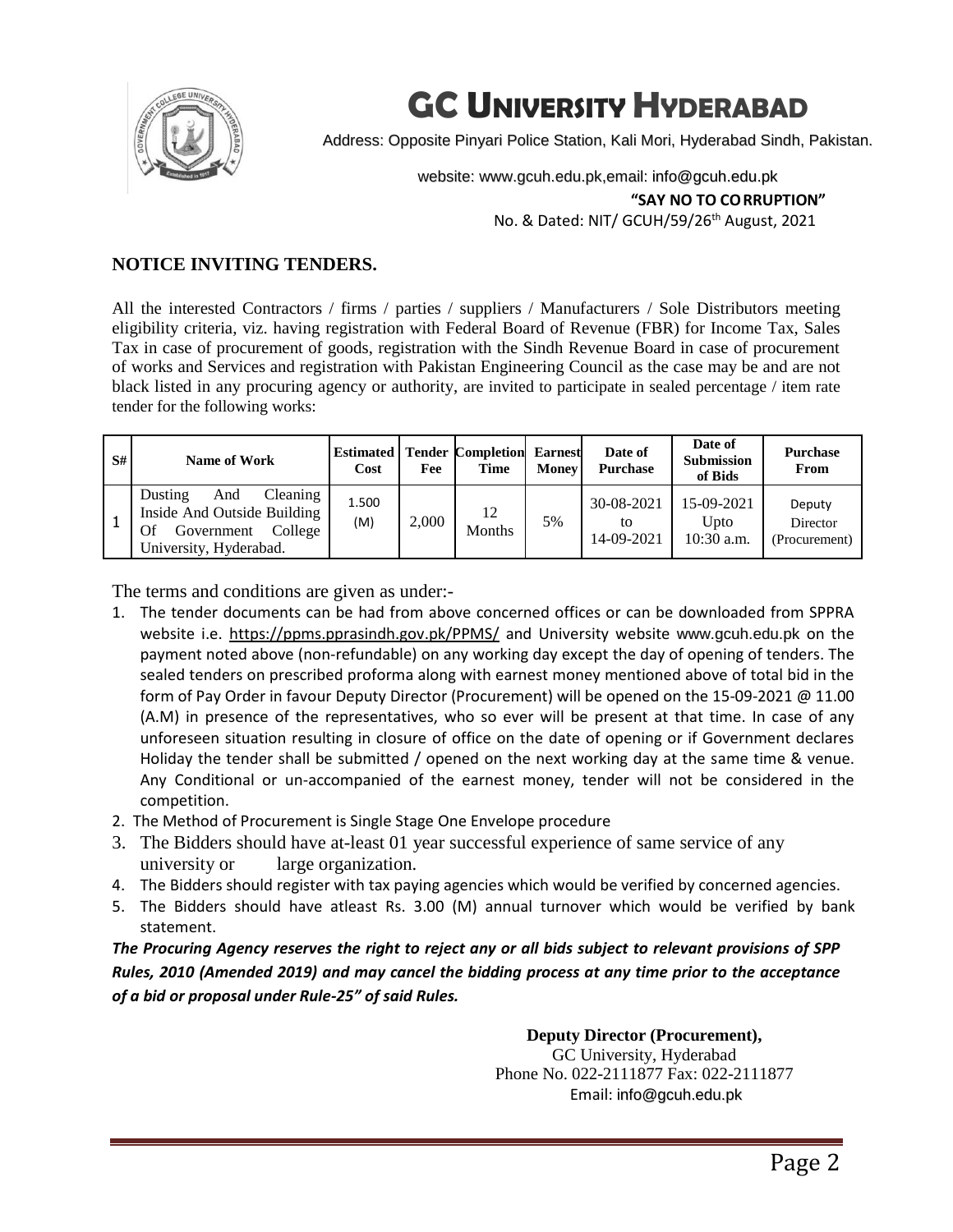### **Preface**

These Bidding Documents have been prepared for use by Procuring agencies and their implementing agencies in the procurement of goods through National Competitive Bidding (NCB).

In order to simplify the preparation of bidding documents for each procurement, the Bidding Documents are grouped in two parts based on provisions which are fixed and that which are specific for each procurement. Provisions which are intended to be used unchanged are in Part one, which includes Section I, Instructions to Bidders, and Section II, General Conditions of Contract. Data and provisions specific to each procurement and contract are included in Part Two which includes Section II, Bid Data Sheet; Section III, Special Conditions of Contract; Section IV, Schedule of Requirements; Section V, Technical Specifications; and the forms to be used in Section I, Invitation for Bids, and Section VI, Sample Forms.

This is Part one which is fixed and contains provisions which are to be used unchanged. Each section is prepared with notes intended only as information for the Procuring agency or the person drafting the bidding documents. They shall not be included in the final documents.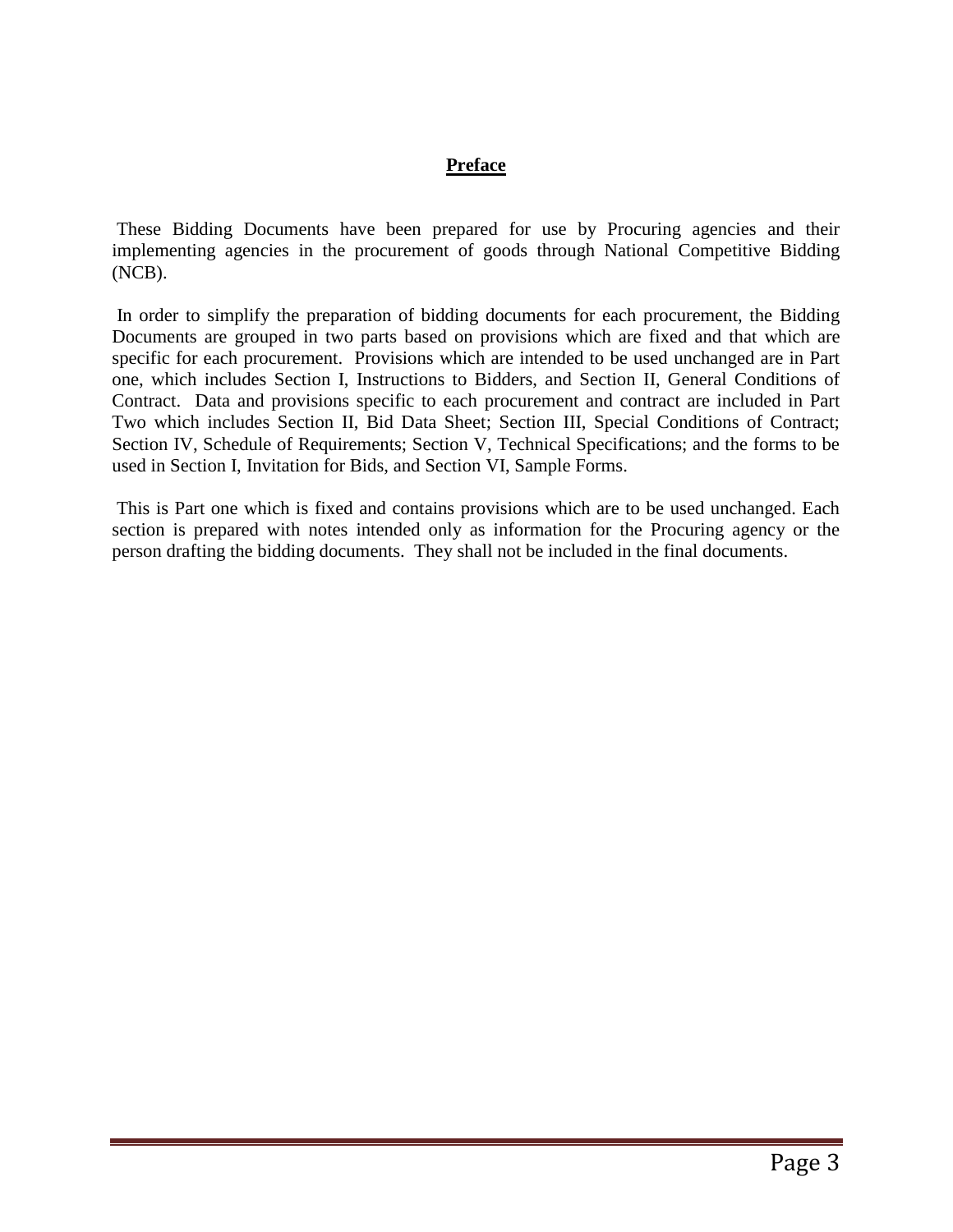## *Table of Contents - Part One*

*PART ONE - SECTION I. INSTRUCTIONS TO BIDDERS...............................................* 

*TABLE OF CLAUSES..................................................................................................................* 

*PART ONE - SECTION II. GENERAL CONDITIONS OF CONTRACT........................* 

*TABLE OF CLAUSES...............................................................................................*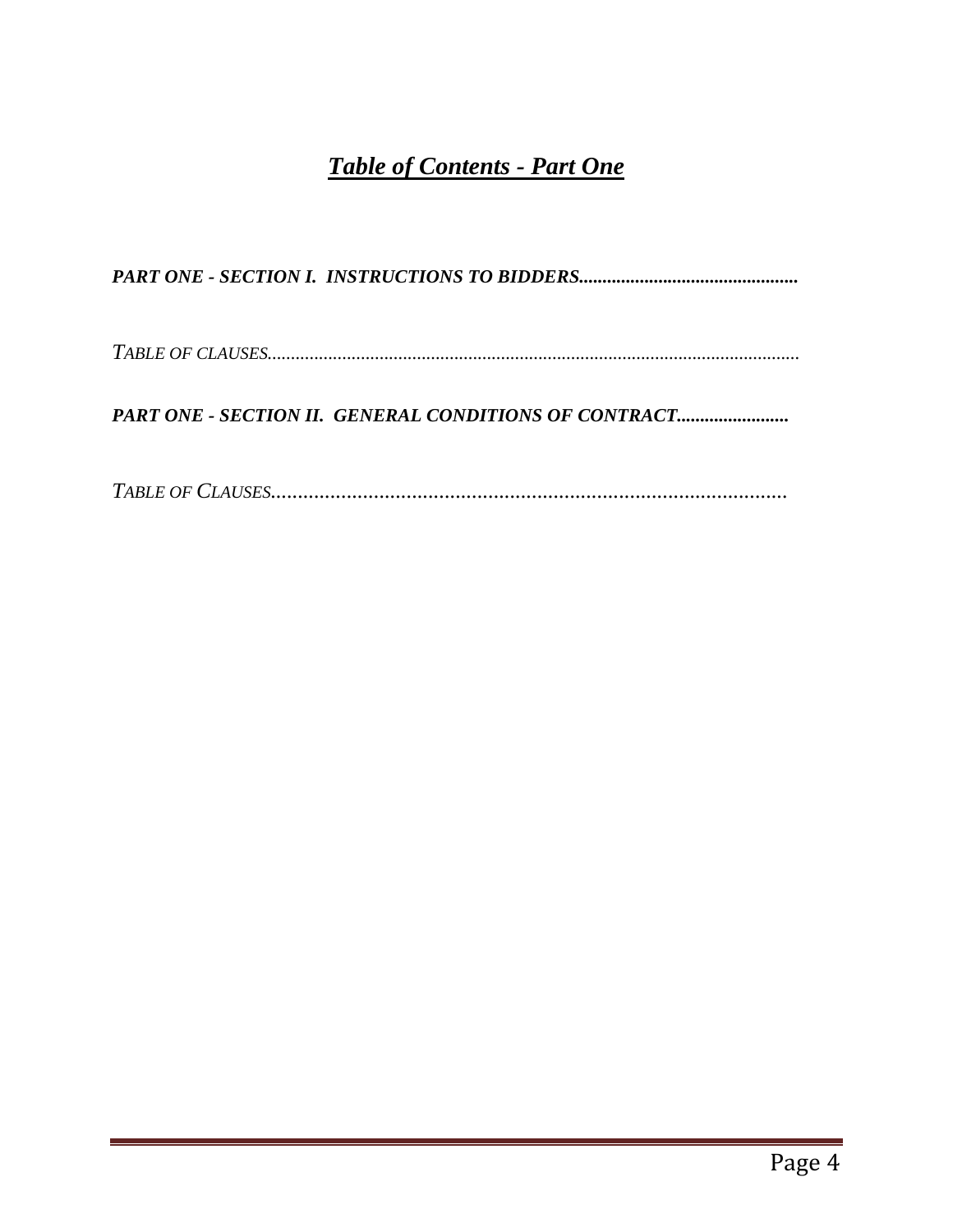Part One - Section I.

# **Instructions to Bidders**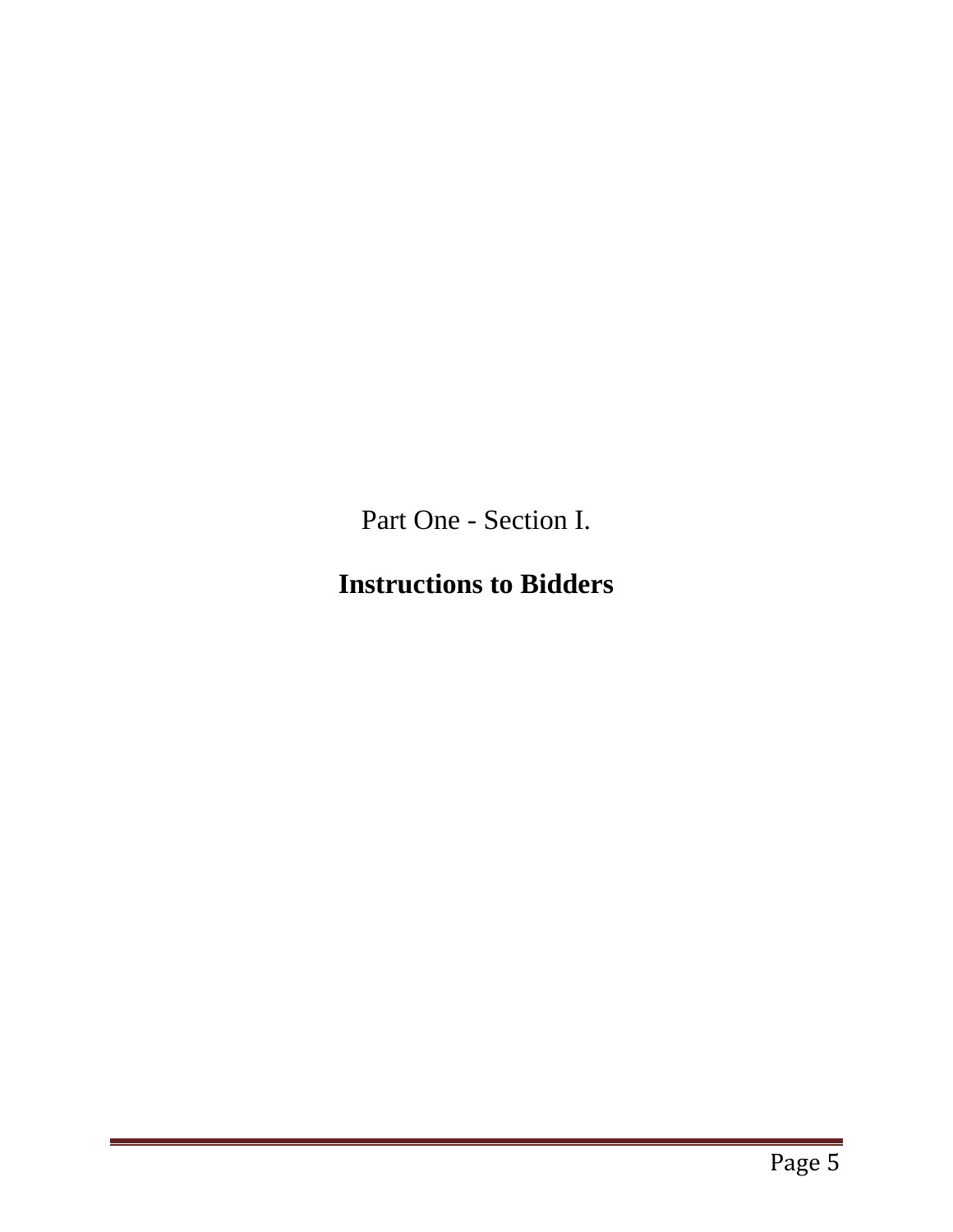### **Table of Clauses**

| 14. DOCUMENTS ESTABLISHING GOODS' ELIGIBILITY AND CONFORMITY TO BIDDING DOCUMENTS |
|-----------------------------------------------------------------------------------|
|                                                                                   |
|                                                                                   |
|                                                                                   |
|                                                                                   |
|                                                                                   |
|                                                                                   |
| 30. PROCURING AGENCY'S RIGHT TO ACCEPT ANY BID AND TO REJECT ANY OR ALL BIDS      |
|                                                                                   |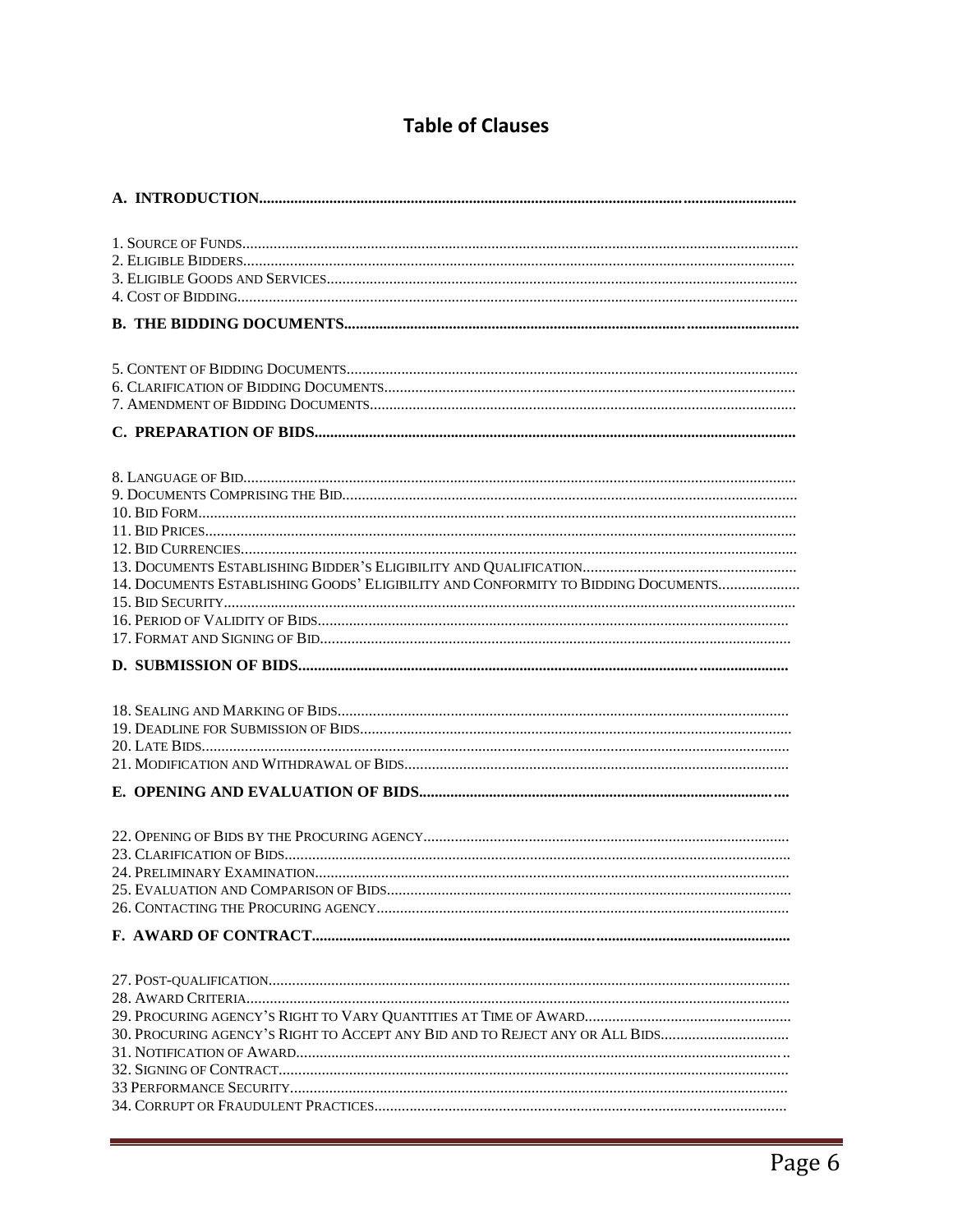### **Instructions to Bidders**

### **A. Introduction**

- **1. Source of Funds**  1.1 The Procuring agency has received /applied for loan/grant/federal/provincial/local government funds from the source(s) indicated in the bidding data in various currencies towards the cost of the project /schemes specified in the bidding data and it is intended that part of the proceeds of this loan/grant/funds/ will be applied to eligible payments under the contract for which these bidding documents are issued.
	- 1.2 Payment by the Fund will be made only at the request of the Procuring agency and upon approval by the Government of Sindh., and in case of a project will be subject in all respect to the terms and conditions of the agreement. The Project Agreement prohibits a withdrawal from the allocated fund account for the purpose of any payment to persons or entities, or for any import of goods, if such payment or import, to the knowledge of the Federal Government/ Sindh Government, is prohibited by a decision of the United Nations Security Council taken under Chapter VII of the Charter of the United Nations. No party other than the Procuring agency shall derive any rights from the Project Agreement or have any claim to the allocated fund proceeds.

#### **2. Eligible Bidders**  2.1 This Invitation for Bids is open to all suppliers from eligible source as defined in the SPP Rules, 2009 and its Bidding Documents except as provided hereinafter.

- 2.2 Bidders should not be associated, or have been associated in the past, directly or indirectly, with a firm or any of its affiliates which have been engaged by the Procuring agency to provide consulting services for the preparation of the design, specifications, and other documents to be used for the procurement of the goods to be purchased under this Invitation for Bids.
- 2.3 Government-owned enterprises in the Province of Sindh may participate only if they are legally and financially autonomous, if they operate under commercial law, and if they are not a dependent agency of the Government of Sindh.
- 2.4 Bidders shall not be eligible to bid if they are under a declaration of ineligibility for corrupt and fraudulent practices issued by the any government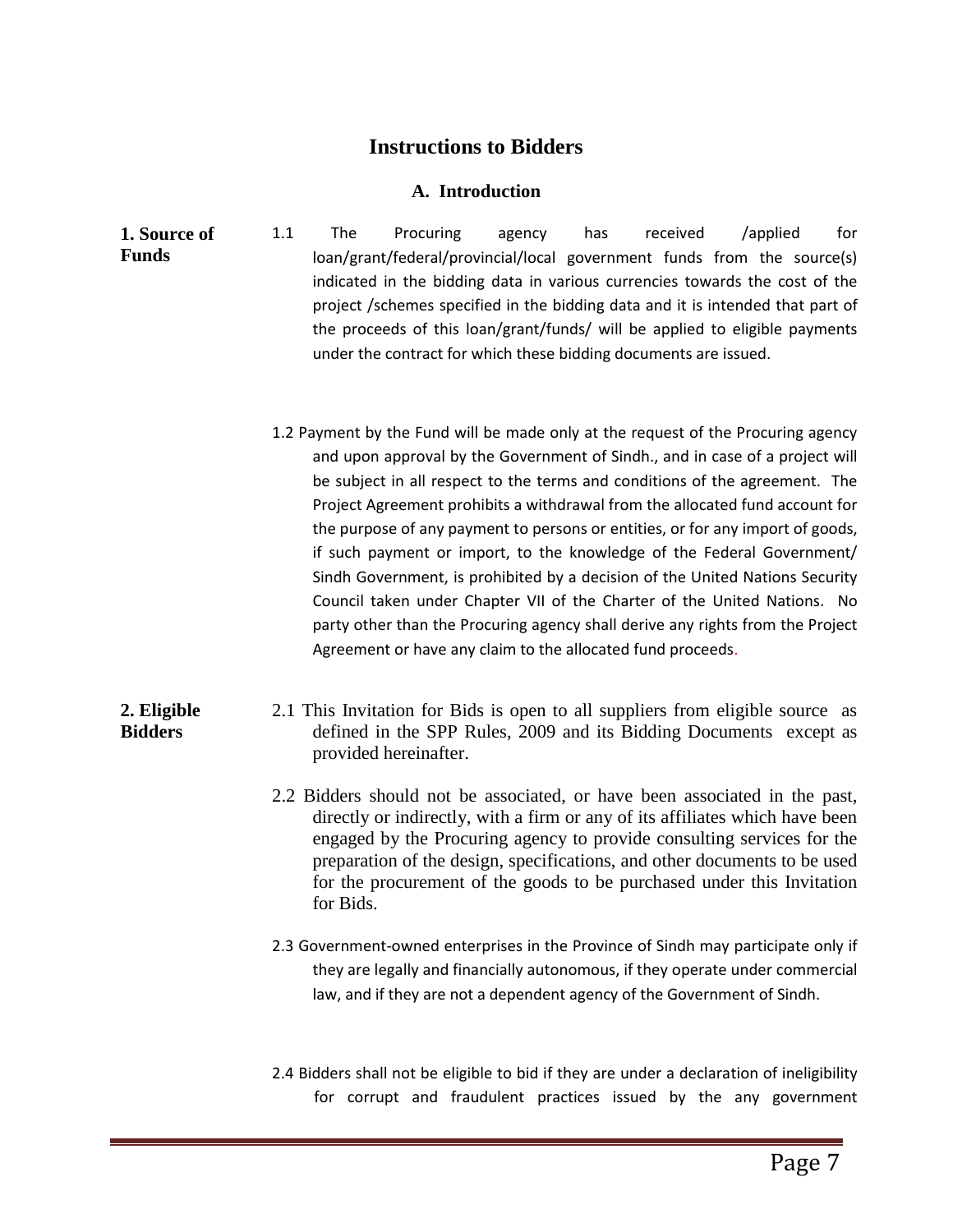#### **3. Eligible Goods and Services**  3.1 All goods and related services to be supplied under the contract shall have their origin in eligible source countries, defined in the SPP Rules, 2009 and its Bidding Documents ,and all expenditures made under the contract will be limited to such goods and services.

3.2 For purposes of this clause, "origin" means the place where the goods are mined, grown, or produced, or the place from which the related services are supplied. Goods are produced when, through manufacturing, processing, or substantial and major assembly of components, a commercially-recognized product results that is substantially different in basic characteristics or in purpose or utility from its components.

3.3 The origin of goods and services is distinct from the nationality of the Bidder.

#### **4. Cost of Bidding**  4.1 The Bidder shall bear all costs associated with the preparation and submission of its bid, and the Procuring agency named in the Bid Data Sheet, hereinafter referred to as "the Procuring agency," will in no case be responsible or liable for those costs, regardless of the conduct or outcome of the bidding process.

### **B. The Bidding Documents**

| 5. Content of<br><b>Bidding</b><br><b>Documents</b> | 5.1 the bidding documents include:       |
|-----------------------------------------------------|------------------------------------------|
|                                                     | (a) Instructions to Bidders (ITB)        |
|                                                     | (b) Bid Data Sheet                       |
|                                                     | (c) General Conditions of Contract (GCC) |
|                                                     | (d) Special Conditions of Contract (SCC) |
|                                                     | (e) Schedule of Requirements             |
|                                                     | (f) Technical Specifications             |
|                                                     | (g) Bid Form and Price Schedules         |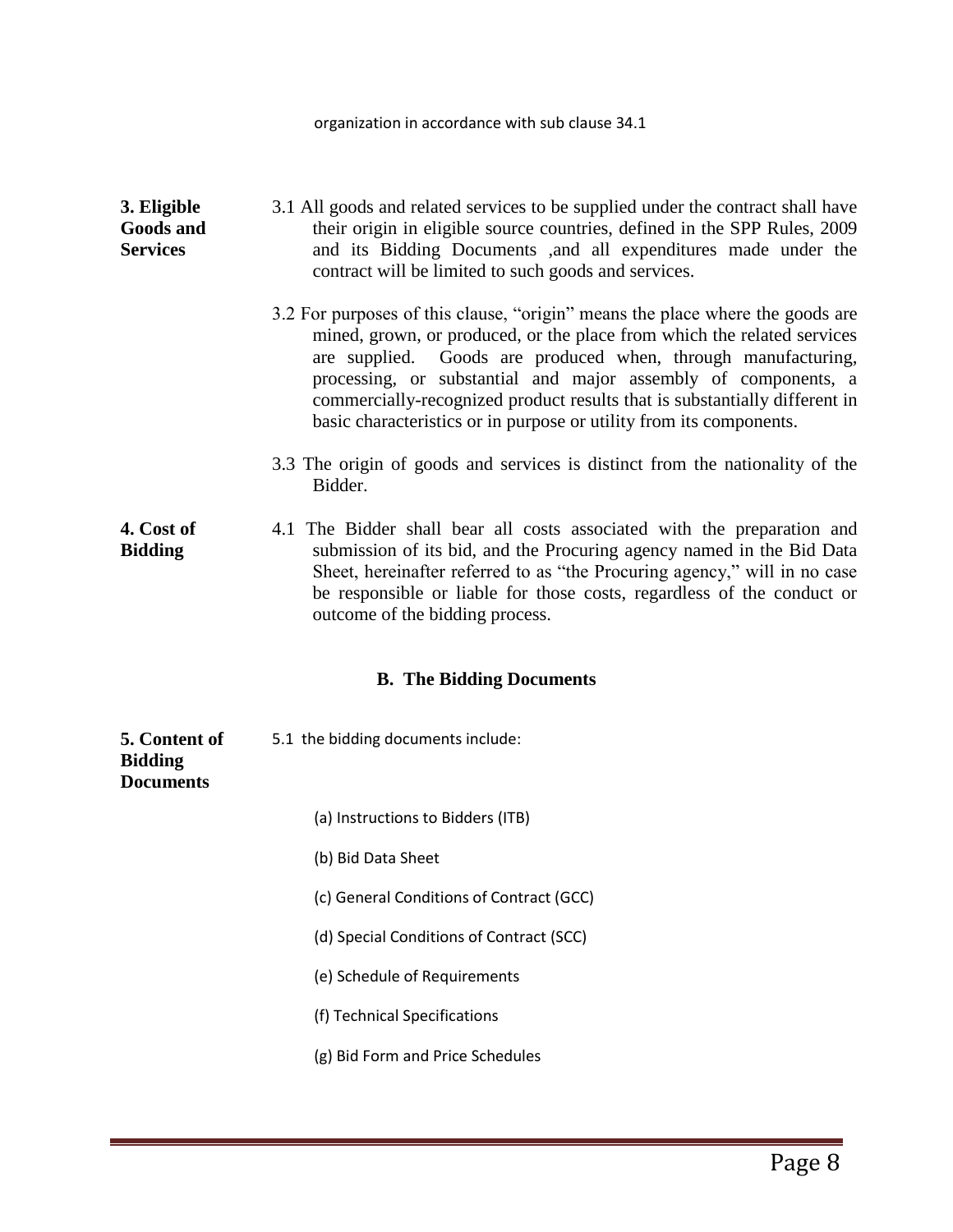(h) Bid Security Form

(i) Contract Form

(j) Performance Security Form

- (k) Manufacturer's Authorization Form
- 5.2 The Bidder is expected to examine all instructions, forms, terms, and specifications in the bidding documents. Failure to furnish all information required by the bidding documents or to submit a bid not substantially responsive to the bidding documents in every respect will be at the Bidder's risk and may result in the rejection of its bid.
- **6. Clarification of Bidding Documents**  6.1 A interested Bidder requiring any clarification of the bidding documents may notify the Procuring agency in writing.the Procuring agency will respond in writing to any request for clarification of the bidding documents which it receives no later than three working days prior to the deadline for the submission of bids prescribed in the Bid Data Sheet. Written copies of the Procuring agency's response (including an explanation of the query but without identifying the source of inquiry) will be sent to all interested bidders that have received the bidding documents.
- **7. Amendment of Bidding Documents**  7.1 At any time prior to the deadline for submission of bids, the Procuring agency, for any reason, whether at its own initiative or in response to a clarification requested by a interested Bidder, may modify the bidding documents by amendment.
	- 7.2 All interested bidders that have received the bidding documents will be notified of the amendment in writing, and will be binding on them.
	- 7.3 In order to allow interested bidders reasonable time in which to take the amendment into account in preparing their bids, the Procuring agency, at its discretion, may extend the deadline for the submission of bids.

### **C. Preparation of Bids**

**8. Language of Bid**  8.1 The bid prepared by the Bidder, as well as all correspondence and documents relating to the bid exchanged by the Bidder and the Procuring agency shall be written in the language specified in the Bid Data Sheet. Supporting documents and printed literature furnished by the Bidder may be in another language provided they are accompanied by an accurate translation of the relevant passages in the language specified in the Bid Data Sheet, in which case, for purposes of interpretation of the Bid, the translation shall govern.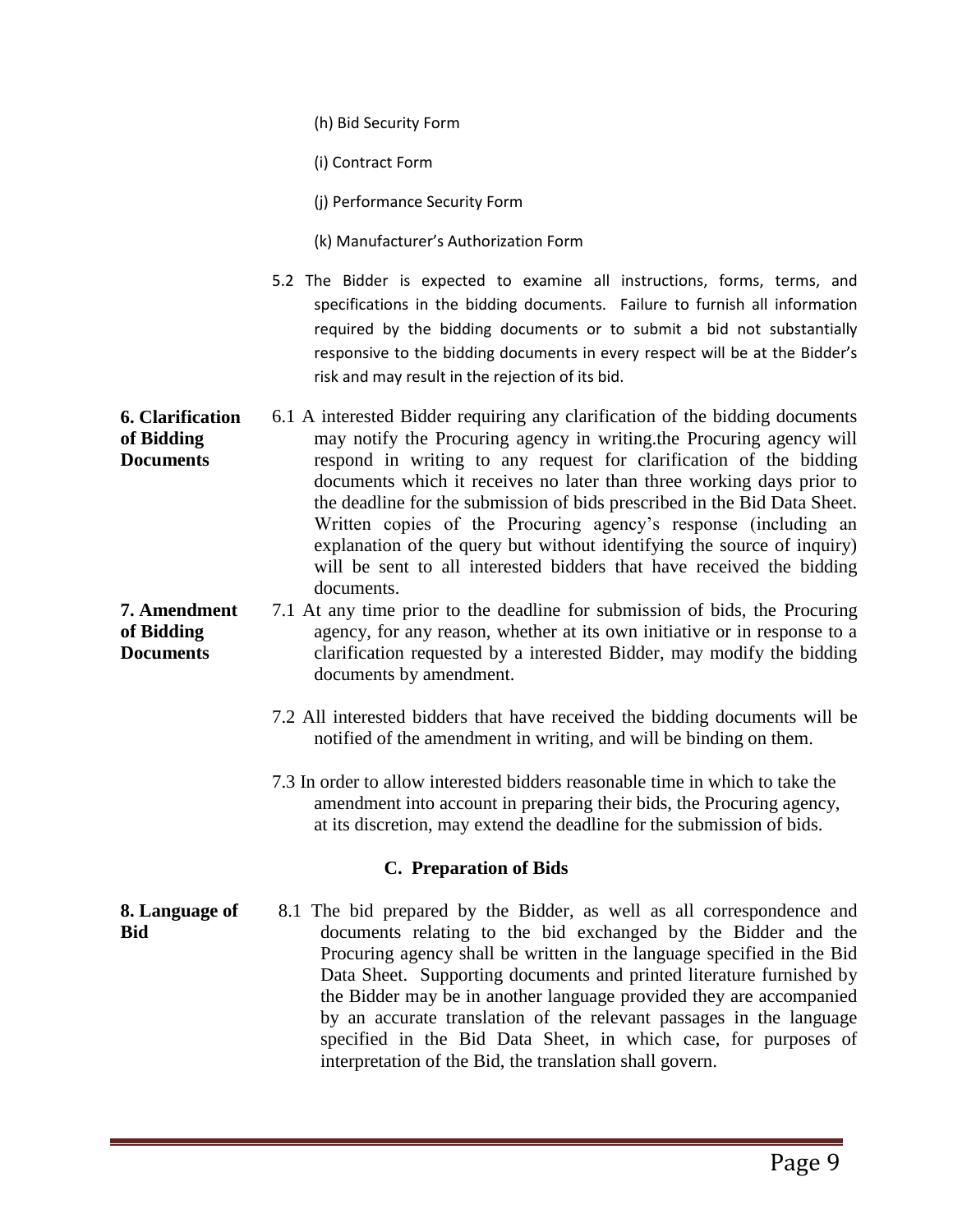| 9. Documents<br><b>Comprising the</b> | 9.1 The bid prepared by the Bidder shall comprise the following<br>components:                                                                                                                                                                                                                                                                                                                                                                                                                                                                                                                                                        |  |  |  |  |  |  |  |  |
|---------------------------------------|---------------------------------------------------------------------------------------------------------------------------------------------------------------------------------------------------------------------------------------------------------------------------------------------------------------------------------------------------------------------------------------------------------------------------------------------------------------------------------------------------------------------------------------------------------------------------------------------------------------------------------------|--|--|--|--|--|--|--|--|
| <b>Bid</b>                            | (a) a Bid Form and a Price Schedule completed in accordance with ITB<br>Clauses 10, 11, and 12;                                                                                                                                                                                                                                                                                                                                                                                                                                                                                                                                       |  |  |  |  |  |  |  |  |
|                                       | (b) documentary evidence established in accordance with ITB Clause<br>13 that the Bidder is eligible to bid and is qualified to perform the<br>contract if its bid is accepted;                                                                                                                                                                                                                                                                                                                                                                                                                                                       |  |  |  |  |  |  |  |  |
|                                       | (c) documentary evidence established in accordance with ITB Clause<br>14 that the goods and ancillary services to be supplied by the<br>Bidder are eligible goods and services and conform to the bidding<br>documents; and                                                                                                                                                                                                                                                                                                                                                                                                           |  |  |  |  |  |  |  |  |
|                                       | (d) bid security furnished in accordance with ITB Clause 15.                                                                                                                                                                                                                                                                                                                                                                                                                                                                                                                                                                          |  |  |  |  |  |  |  |  |
| 10. Bid Form                          | 10.1 The Bidder shall complete the Bid Form and the appropriate Price<br>Schedule furnished in the bidding documents, indicating the goods to<br>be supplied, a brief description of the goods, their country of origin,<br>quantity, and prices.                                                                                                                                                                                                                                                                                                                                                                                     |  |  |  |  |  |  |  |  |
| 11. Bid Prices                        | 11.1 The Bidder shall indicate on the appropriate Price Schedule the unit<br>prices (where applicable) and total bid price of the goods it proposes to<br>supply under the contract.                                                                                                                                                                                                                                                                                                                                                                                                                                                  |  |  |  |  |  |  |  |  |
|                                       | 11.2 Prices indicated on the Price Schedule shall be delivered duty paid<br>(DDP) prices. The price of other (incidental) services, if any, listed in<br>the Bid Data Sheet will be entered separately.                                                                                                                                                                                                                                                                                                                                                                                                                               |  |  |  |  |  |  |  |  |
|                                       | 11.3 The Bidder's separation of price components in accordance with ITB Clause<br>11.2 above will be solely for the purpose of facilitating the comparison of<br>bids by the Procuring agency and will not in any way limit the Procuring<br>agency's right to contract on any of the terms offered.                                                                                                                                                                                                                                                                                                                                  |  |  |  |  |  |  |  |  |
|                                       | 11.5 Prices quoted by the Bidder shall be fixed during the Bidder's performance of<br>the contract and not subject to variation on any account, unless otherwise<br>specified in the Bid Data Sheet. A bid submitted with an adjustable price<br>quotation will be treated as nonresponsive and will be rejected, pursuant to<br>ITB Clause 24. If, however, in accordance with the Bid Data Sheet, prices<br>quoted by the Bidder shall be subject to adjustment during the performance<br>of the contract, a bid submitted with a fixed price quotation will not be<br>rejected, but the price adjustment would be treated as zero. |  |  |  |  |  |  |  |  |
| 12. Bid<br><b>Currencies</b>          | 12.1 Prices shall be quoted in Pak Rupees unless otherwise specified in the<br>Bid Data Sheet.                                                                                                                                                                                                                                                                                                                                                                                                                                                                                                                                        |  |  |  |  |  |  |  |  |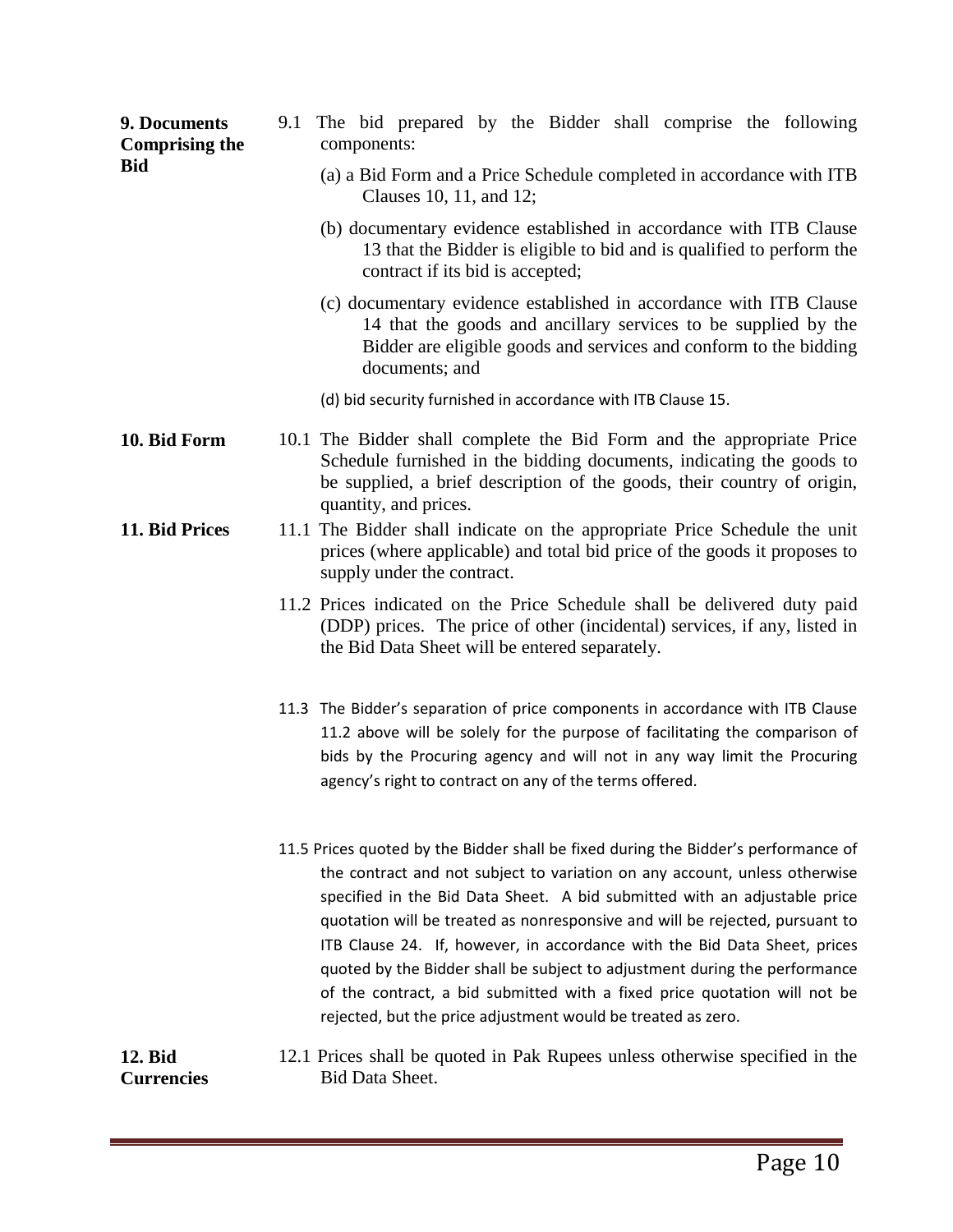**13. Documents Establishing Bidder's Eligibility and Qualification** 

- 13.1 Pursuant to ITB Clause 9, the Bidder shall furnish, as part of its bid, documents establishing the Bidder's eligibility to bid and its qualifications to perform the contract if its bid is accepted.
- 13.2 The documentary evidence of the Bidder's eligibility to bid shall establish to the Procuring agency's satisfaction that the Bidder, at the time of submission of its bid, is from an eligible country as defined under ITB Clause 2.
- 13.3 The documentary evidence of the Bidder's qualifications to perform the contract if its bid is accepted shall establish to the Procuring agency's satisfaction:
	- (a) that, in the case of a Bidder offering to supply goods under the contract which the Bidder did not manufacture or otherwise produce, the Bidder has been duly authorized by the goods' Manufacturer or producer to supply the goods in the Procuring agency's country;
	- (b) that the Bidder has the financial, technical, and production capability necessary to perform the contract;
	- (c) that, in the case of a Bidder not doing business within the Procuring agency's country, the Bidder is or will be (if awarded the contract) represented by an Agent in that country equipped, and able to carry out the Supplier's maintenance, repair, and spare parts-stocking obligations prescribed in the Conditions of Contract and/or Technical Specifications; and
	- (d) that the Bidder meets the qualification criteria listed in the Bid Data Sheet.
- 14.1 Pursuant to ITB Clause 9, the Bidder shall furnish, as part of its bid, documents establishing the eligibility and conformity to the bidding documents of all goods and services which the Bidder proposes to supply under the contract.
- 14.2 The documentary evidence of the eligibility of the goods and services shall consist of a statement in the Price Schedule of the country of origin of the goods and services offered which shall be confirmed by a certificate of origin issued at the time of shipment.
- 14.3 The documentary evidence of conformity of the goods and services to the bidding documents may be in the form of literature, drawings, and data, and shall consist of:
	- (a) a detailed description of the essential technical and performance characteristics of the goods;
	- (b) a list giving full particulars, including available sources and current prices of spare parts, special tools, etc., necessary for the proper and continuing functioning of the goods for a period to be

**14. Documents Establishing Goods' Eligibility and Conformity to Bidding Documents**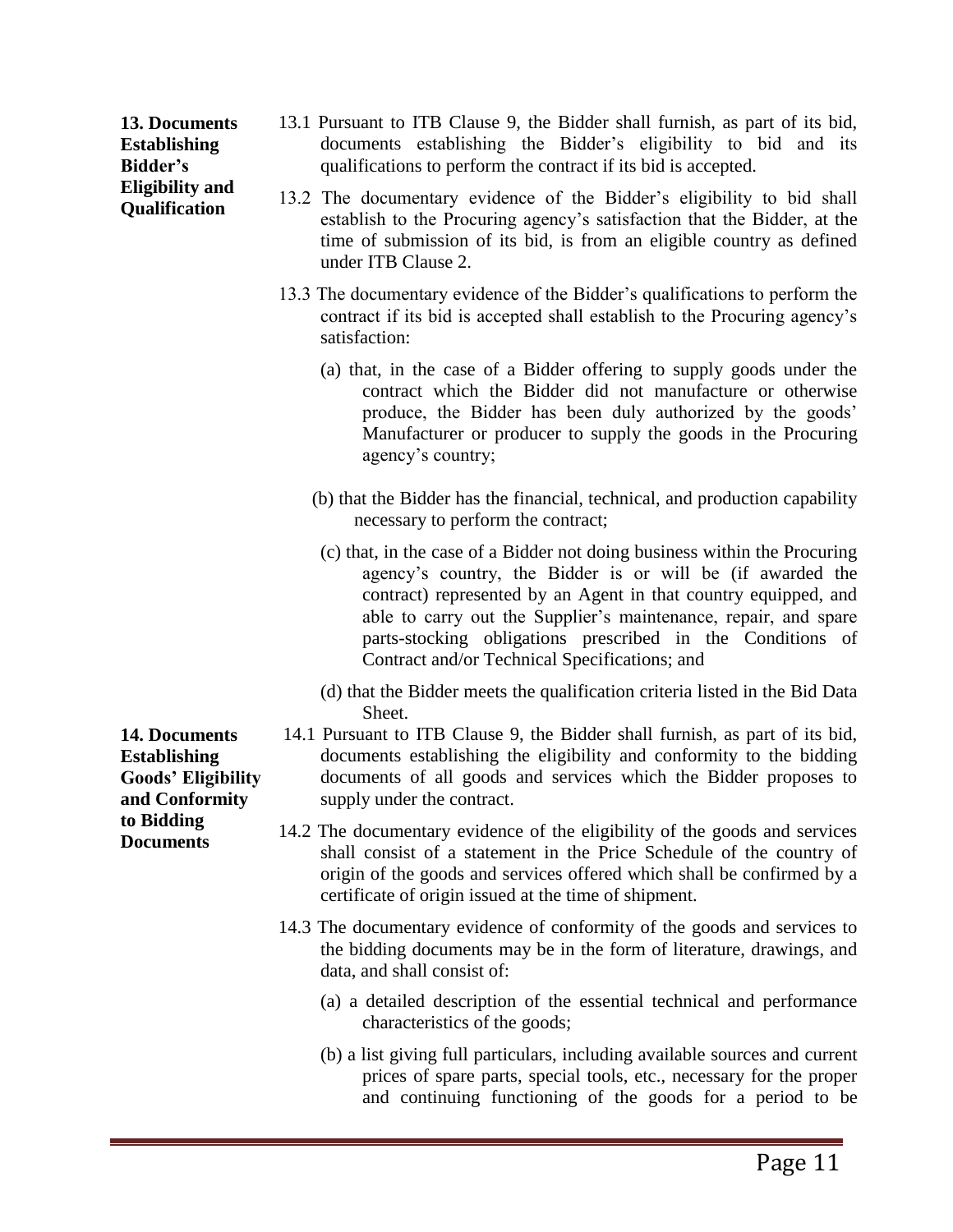specified in the Bid Data Sheet, following commencement of the use of the goods by the Procuring agency; and

- (c) an item-by-item commentary on the Procuring agency's Technical Specifications demonstrating substantial responsiveness of the goods and services to those specifications, or a statement of deviations and exceptions to the provisions of the Technical Specifications.
- 14.4 For purposes of the commentary to be furnished pursuant to ITB Clause 14.3(c) above, the Bidder shall note that standards for workmanship, material, and equipment, as well as references to brand names or catalogue numbers designated by the Procuring agency in its Technical Specifications, are intended to be descriptive only and not restrictive. The Bidder may substitute alternative standards, brand names, and/or catalogue numbers in its bid, provided that it demonstrates to the Procuring agency's satisfaction that the substitutions ensure substantial equivalence to those designated in the Technical Specifications.
- **15. Bid Security** 15.1 Pursuant to ITB Clause 9, the Bidder shall furnish, as part of its bid, a bid security in the amount specified in the Bid Data Sheet.
	- 15.2 The bid security is required to protect the Procuring agency against the risk of Bidder's conduct which would warrant the security's forfeiture, pursuant to ITB Clause 15.7.
	- 15.3 The bid security shall be in Pak. Rupees and shall be in one of the following forms:
		- (a) a bank guarantee or an irrevocable letter of credit issued by a reputable bank located in the Procuring agency's country, in the form provided in the bidding documents or another form acceptable to the Procuring agency and valid for thirty (30) days beyond the validity of the bid; or
		- (b) irrevocable encashable on-demand Bank call-deposit.
	- 15.4 Any bid not secured in accordance with ITB Clauses 15.1 and 15.3 will be rejected by the Procuring agency as nonresponsive, pursuant to ITB Clause 24.
	- 15.5 Unsuccessful bidders' bid security will be discharged or returned as promptly as possible but not later than thirty (30) days after the expiration of the period of bid validity prescribed by the Procuring agency pursuant to ITB Clause 16.
	- 15.6 The successful Bidder's bid security will be discharged upon the Bidder signing the contract, pursuant to ITB Clause 32, and furnishing the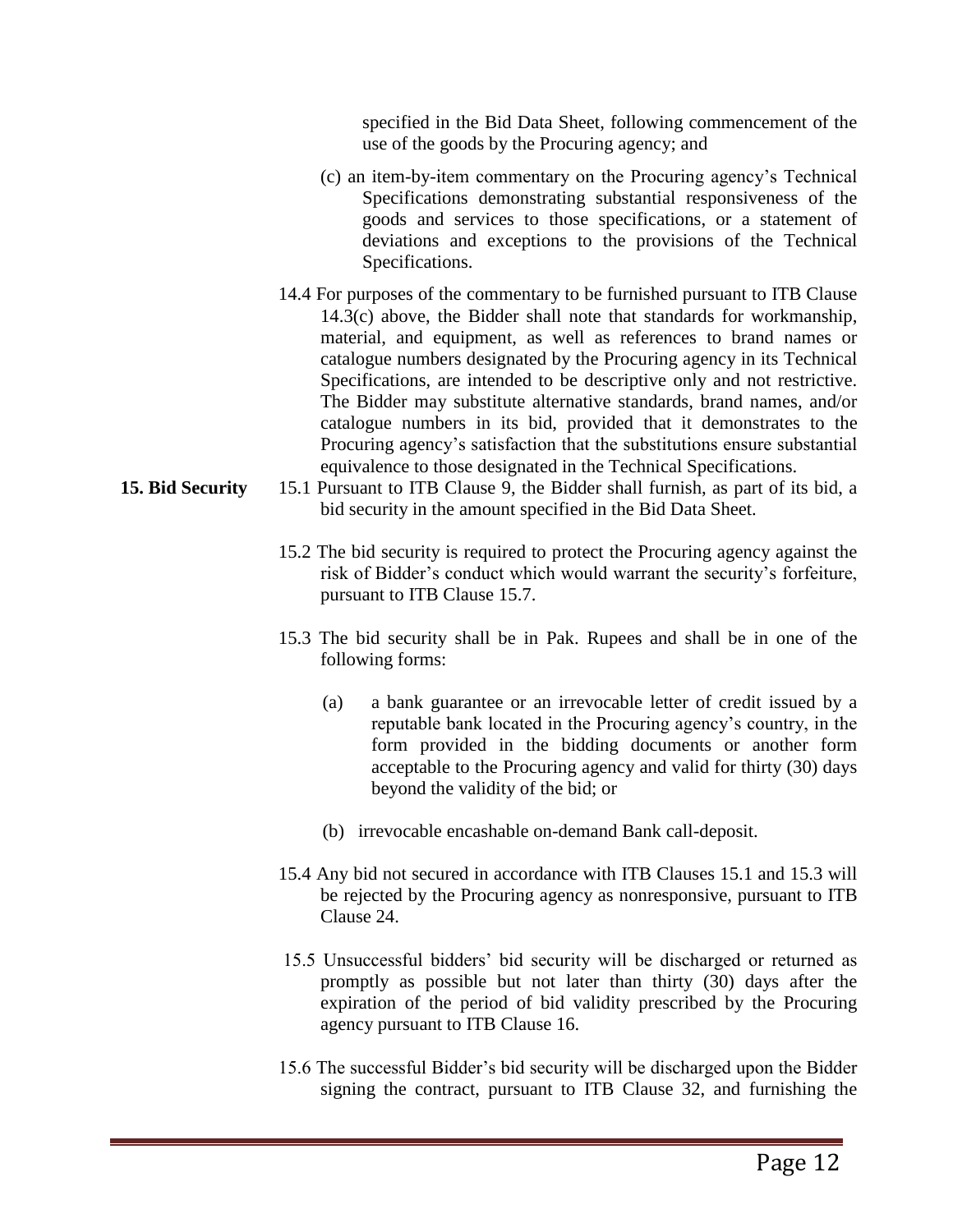|                                          | performance security, pursuant to ITB Clause 33.                                                                                                                                                                                                                                                                                                                                                                                     |  |  |  |
|------------------------------------------|--------------------------------------------------------------------------------------------------------------------------------------------------------------------------------------------------------------------------------------------------------------------------------------------------------------------------------------------------------------------------------------------------------------------------------------|--|--|--|
|                                          | 15.7 The bid security may be forfeited:                                                                                                                                                                                                                                                                                                                                                                                              |  |  |  |
|                                          | (a) if a Bidder withdraws its bid during the period of bid validity<br>specified by the Bidder on the Bid Form; or                                                                                                                                                                                                                                                                                                                   |  |  |  |
|                                          | (b) in the case of a successful Bidder, if the Bidder fails:                                                                                                                                                                                                                                                                                                                                                                         |  |  |  |
|                                          | (i) to sign the contract in accordance with ITB Clause 32;                                                                                                                                                                                                                                                                                                                                                                           |  |  |  |
|                                          | or                                                                                                                                                                                                                                                                                                                                                                                                                                   |  |  |  |
|                                          | (ii) to furnish performance security in accordance with ITB Clause 33.                                                                                                                                                                                                                                                                                                                                                               |  |  |  |
| 16. Period of<br><b>Validity of Bids</b> | 16.1 Bids shall remain valid for the period specified in the Bid Data Sheet<br>after the date of bid opening prescribed by the Procuring agency,<br>pursuant to ITB Clause 19. A bid valid for a shorter period shall be<br>rejected by the Procuring agency as nonresponsive.<br>16.2 In exceptional circumstances, the Procuring agency may solicit the                                                                            |  |  |  |
|                                          | Bidder's consent to an extension of the period of validity. The request<br>and the responses thereto shall be made in writing. The bid security<br>provided under ITB Clause 15 shall also be suitably extended.<br>A<br>Bidder may refuse the request without forfeiting its bid security.<br>A<br>Bidder granting the request will not be required nor permitted to<br>modify its bid, except as provided in the bidding document. |  |  |  |
| 17. Format and<br><b>Signing of Bid</b>  | 17.1 The Bidder shall prepare an original and the number of copies of the bid<br>indicated in the Bid Data Sheet, clearly marking each "ORIGINAL<br>BID" and "COPY OF BID," as appropriate. In the event of any<br>discrepancy between them, the original shall govern.                                                                                                                                                              |  |  |  |
|                                          | 17.2 The original and the copy or copies of the bid shall be typed or written<br>in indelible ink and shall be signed by the Bidder or a person or persons<br>duly authorized to bind the Bidder to the contract. All pages of the bid,<br>except for un-amended printed literature, shall be initialed by the<br>person or persons signing the bid.                                                                                 |  |  |  |
|                                          | 17.3 Any interlineations, erasures, or overwriting shall be valid only if they<br>are initialed by the person or persons signing the bid.                                                                                                                                                                                                                                                                                            |  |  |  |
|                                          | 17.4 The Bidder shall furnish information as described in the Form of Bid on<br>commissions or gratuities, if any, paid or to be paid to agents relating to<br>this Bid, and to contract execution if the Bidder is awarded the<br>contract.                                                                                                                                                                                         |  |  |  |
| D. Cubmission of Dids                    |                                                                                                                                                                                                                                                                                                                                                                                                                                      |  |  |  |

### **D. Submission of Bids**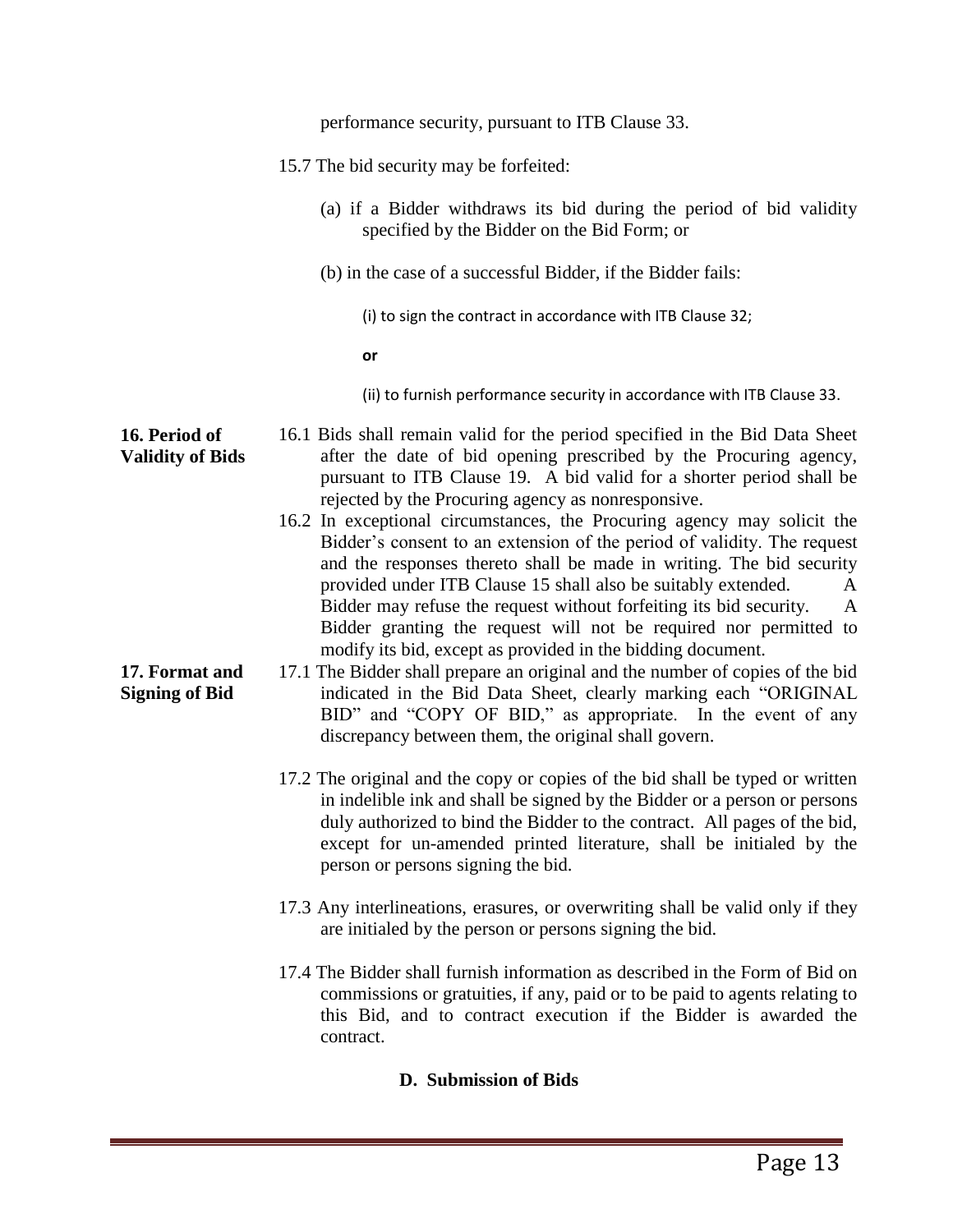### **18. Sealing and Marking of Bids**

- 18.1 The Bidder shall seal the original and each copy of the bid in separate envelopes, duly marking the envelopes as "ORIGINAL" and "COPY." The envelopes shall then be sealed in an outer envelope.
- 18.2 The inner and outer envelopes shall:
	- (a) be addressed to the Procuring agency at the address given in the Bid Data Sheet; and
	- (b) bear the Project name indicated in the Bid Data Sheet, the Invitation for Bids (IFB) title and number indicated in the Bid Data Sheet, and a statement: "DO NOT OPEN BEFORE," to be completed with the time and the date specified in the Bid Data Sheet, pursuant to ITB Clause 2.2.
- 18.3 The inner envelopes shall also indicate the name and address of the Bidder to enable the bid to be returned unopened in case it is declared "late".
- 18.4 If the outer envelope is not sealed and marked as required by ITB Clause 18.2, the Procuring agency will assume no responsibility for the bid's misplacement or premature opening.
- **19. Deadline for Submission of Bids**  19.1 Bids must be received by the Procuring agency at the address specified under ITB Clause 18.2 no later than the time and date specified in the Bid Data Sheet.
	- 19.2 The Procuring agency may, at its discretion, extend this deadline for the submission of bids by amending the bidding documents in accordance with ITB Clause 7, in which case all rights and obligations of the Procuring agency and bidders previously subject to the deadline will thereafter be subject to the deadline as extended.
- **20. Late Bids** 20.1 Any bid received by the Procuring agency after the deadline for submission of bids prescribed by the Procuring agency pursuant to ITB Clause 19 will be rejected and returned unopened to the Bidder.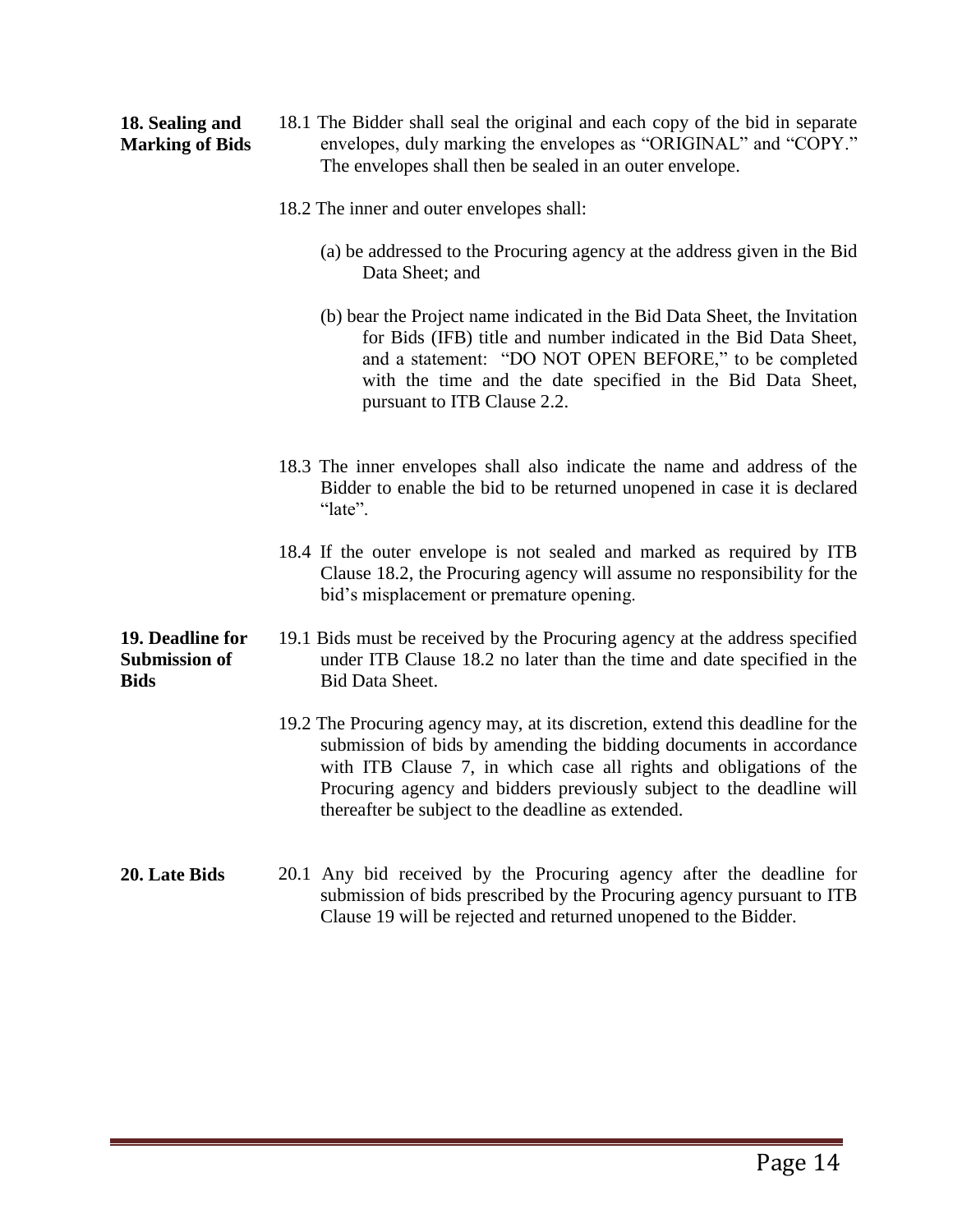### **21. Modification and Withdrawal of Bids**

- 21.1 The Bidder may modify or withdraw its bid after the bid's submission, provided that written notice of the modification, including substitution or withdrawal of the bids, is received by the Procuring agency prior to the deadline prescribed for submission of bids.
- 21.2 The Bidder's modification or withdrawal notice shall be prepared, sealed, marked, and dispatched in accordance with the provisions of ITB Clause 18. by a signed confirmation copy, postmarked not later than the deadline for submission of bids.
- 21.3 No bid may be modified after the deadline for submission of bids.
- 21.4 No bid may be withdrawn in the interval between the deadline for submission of bids and the expiration of the period of bid validity specified by the Bidder on the Bid Form. Withdrawal of a bid during this interval may result in the Bidder's forfeiture of its bid security, pursuant to the ITB Clause 15.7.

### **E. Opening and Evaluation of Bids**

#### **22. Opening of Bids by the Procuring agency**  22.1 The Procuring agency will open all bids in the presence of bidders' representatives who choose to attend, at the time, on the date, and at the place specified in the Bid Data Sheet. The bidders' representatives who are present shall sign a register evidencing their attendance.

- 22.2 The bidders' names, bid modifications or withdrawals, bid prices, discounts, and the presence or absence of requisite bid security and such other details as the Procuring agency, at its discretion, may consider appropriate, will be announced at the opening. No bid shall be rejected at bid opening, except for late bids, which shall be returned unopened to the Bidder pursuant to ITB Clause 20.
- 22.3 Bids (and modifications sent pursuant to ITB Clause 21.2) that are not opened and read out at bid opening shall not be considered further for evaluation, irrespective of the circumstances. Withdrawn bids will be returned unopened to the bidders.
- 22.4 The Procuring agency will prepare minutes of the bid opening.

#### **23. Clarification of Bids**  23.1 During evaluation of the bids, the Procuring agency may, at its discretion, ask the Bidder for a clarification of its bid. The request for clarification and the response shall be in writing, and no change in the prices or substance of the bid shall be sought, offered, or permitted.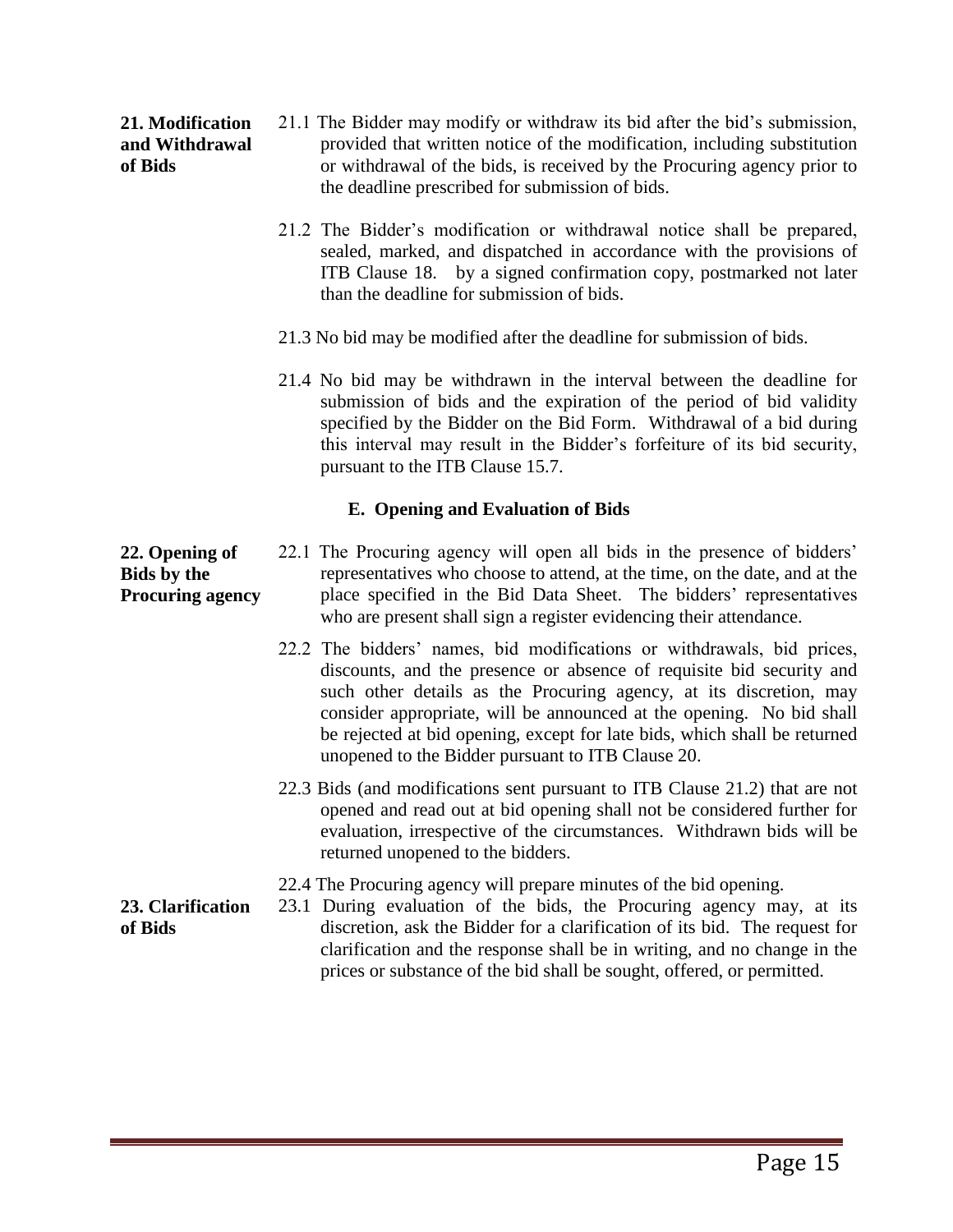#### **24. Preliminary Examination**  24.1 The Procuring agency will examine the bids to determine whether they are complete, whether any computational errors have been made, whether required sureties have been furnished, whether the documents have been properly signed, and whether the bids are generally in order.

- 24.2 Arithmetical errors will be rectified on the following basis. If there is a discrepancy between the unit price and the total price that is obtained by multiplying the unit price and quantity, the unit price shall prevail, and the total price shall be corrected. If the Supplier does not accept the correction of the errors, its bid will be rejected, and its bid security may be forfeited. If there is a discrepancy between words and figures, the amount in words will prevail.
- 24.3 The Procuring agency may waive any minor informality, nonconformity, or irregularity in a bid which does not constitute a material deviation, provided such waiver does not prejudice or affect the relative ranking of any Bidder.
- 24.4 Prior to the detailed evaluation, pursuant to ITB Clause 25 the Procuring agency will determine the substantial responsiveness of each bid to the bidding documents. For purposes of these Clauses, a substantially responsive bid is one which conforms to all the terms and conditions of the bidding documents without material deviations. Deviations from, or objections or reservations to critical provisions, **such as** those concerning Bid Security (ITB Clause 15), Applicable Law (GCC Clause 30), and Taxes and Duties (GCC Clause 32), will be deemed to be a material deviation. The Procuring agency's determination of a bid's responsiveness is to be based on the contents of the bid itself without recourse to extrinsic evidence.
- 24.5 If a bid is not substantially responsive, it will be rejected by the Procuring agency and may not subsequently be made responsive by the Bidder by correction of the nonconformity.
- 25.1 The Procuring agency will evaluate and compare the bids which have been determined to be substantially responsive, pursuant to ITB Clause 24.
- 25.2 The Procuring agency's evaluation of a bid will be on delivered duty paid (DDP) price inclusive of prevailing duties and will exclude any allowance for price adjustment during the period of execution of the contract, if provided in the bid.
- 25.3 The Procuring agency's evaluation of a bid will take into account, in addition to the bid price quoted in accordance with ITB Clause 11.2, one or more of the following factors as specified in the Bid Data Sheet, and quantified in ITB Clause 25.4:
	- (a) incidental costs

### **25. Evaluation and Comparison of Bids**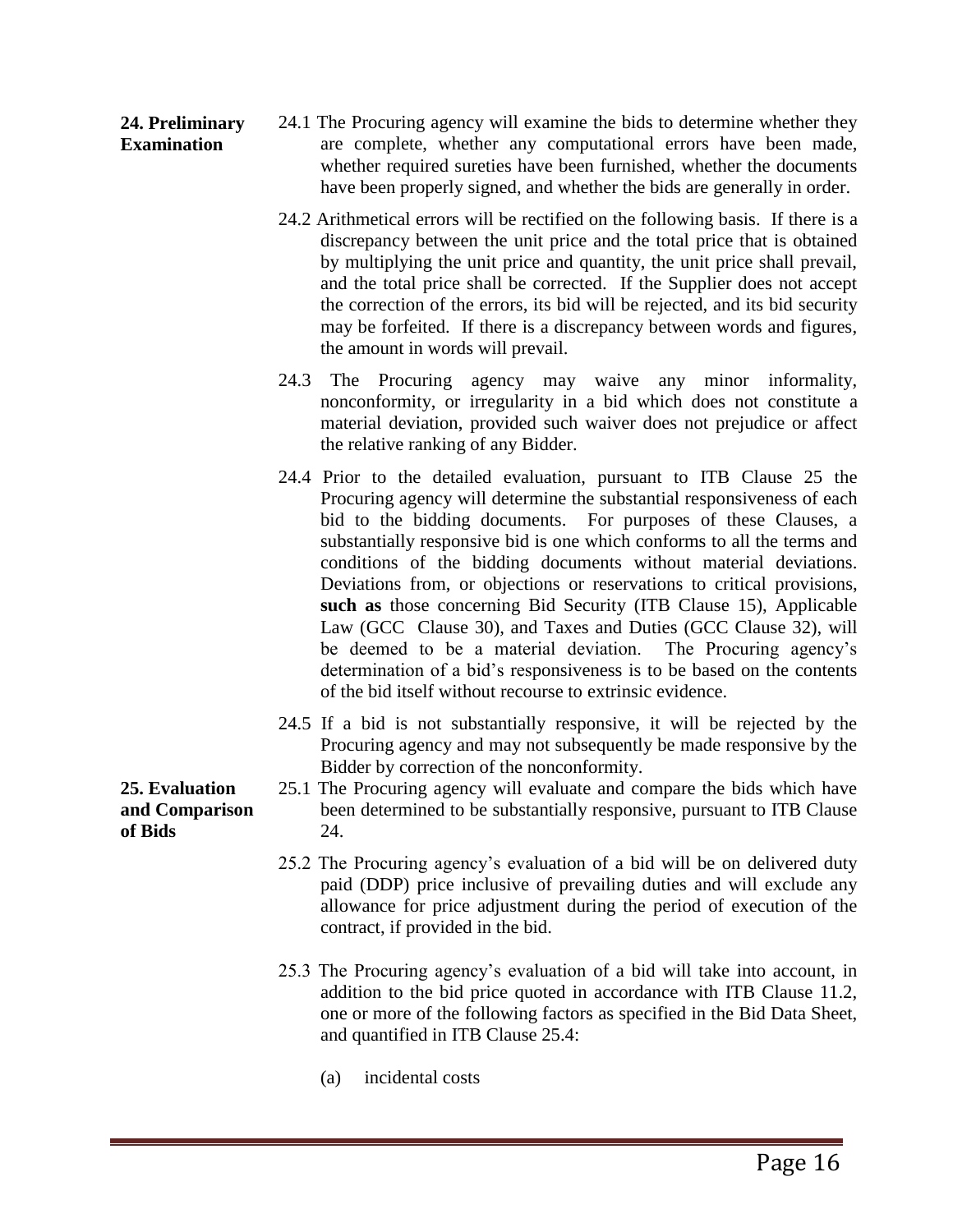- (b) delivery schedule offered in the bid;
- (c) deviations in payment schedule from that specified in the Special Conditions of Contract;
- (d) the cost of components, mandatory spare parts, and service;
- (e) the availability Procuring agency of spare parts and after-sales services for the equipment offered in the bid;
- (f) the projected operating and maintenance costs during the life of the equipment;
- (g) the performance and productivity of the equipment offered; and/or
- (h) other specific criteria indicated in the Bid Data Sheet and/or in the Technical Specifications.
- 25.4 For factors retained in the Bid Data Sheet pursuant to ITB 25.3, one or more of the following quantification methods will be applied, as detailed in the Bid Data Sheet:
	- (a) Incidental costs provided by the bidder will be added by Procuring agency to the delivered duty paid (DDP) price at the final destination.
	- (b) *Delivery schedule.*
		- (i) The Procuring agency requires that the goods under the Invitation for Bids shall be delivered at the time specified in the Schedule of Requirements which will be treated as the base, a delivery "adjustment" will be calculated for bids by applying a percentage, specified in the Bid Data Sheet, of the DDP price for each week of delay beyond the base, and this will be added to the bid price for evaluation. No credit shall be given to early delivery.

### **or**

(ii) The goods covered under this invitation are required to be delivered (shipped) within an acceptable range of weeks specified in the Schedule of Requirement. No credit will be given to earlier deliveries, and bids offering delivery beyond this range will be treated as nonresponsive. Within this acceptable range, an adjustment per week, as specified in the Bid Data Sheet, will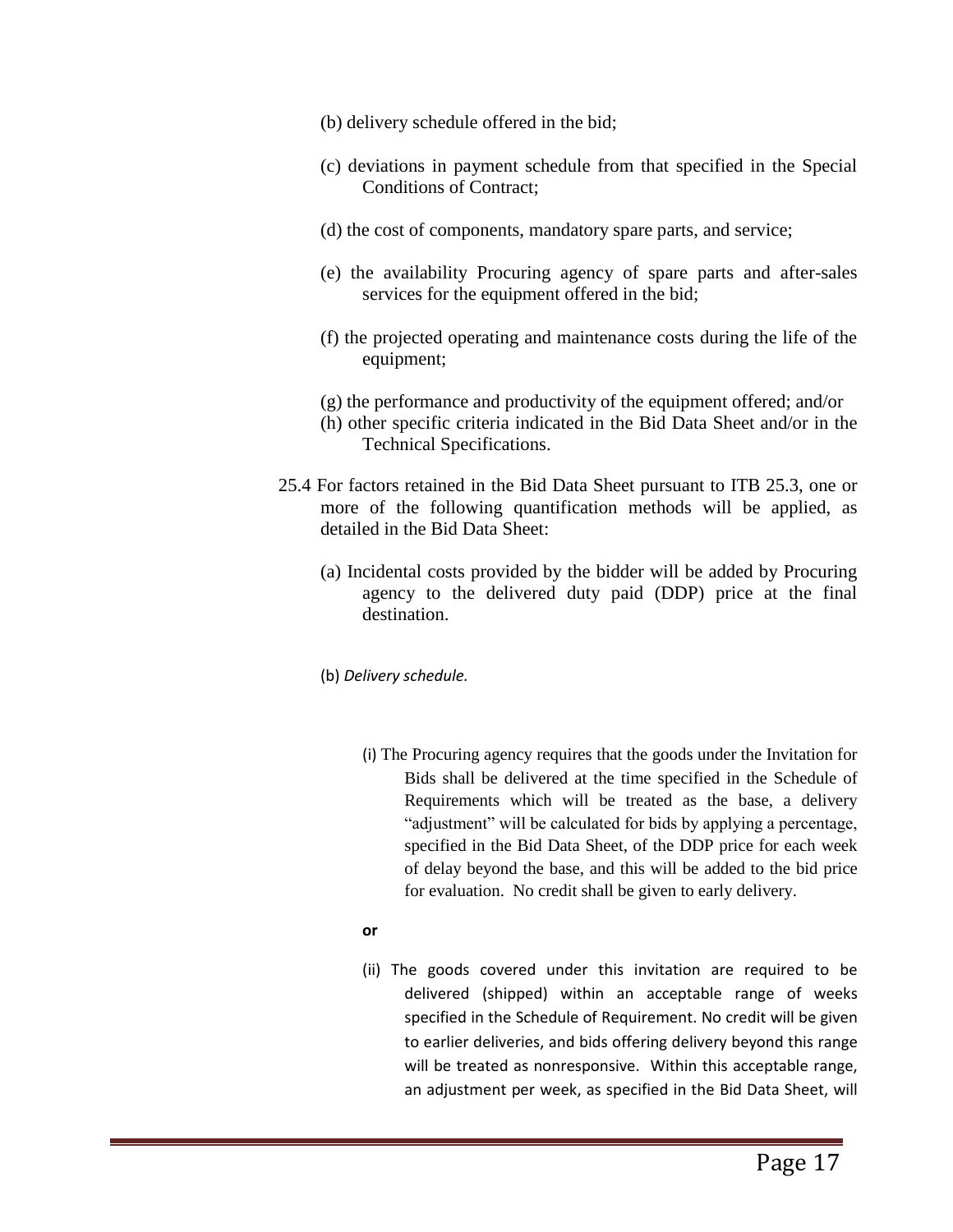be added for evaluation to the bid price of bids offering deliveries later than the earliest delivery period specified in the Schedule of Requirements.

#### **or**

(iii) The goods covered under this invitation are required to be delivered in partial shipments, as specified in the Schedule of Requirements. Bids offering deliveries earlier or later than the specified deliveries will be adjusted in the evaluation by adding to the bid price a factor equal to a percentage, specified in the Bid Data Sheet, of DDP price per week of variation from the specified delivery schedule.

### (c) *Deviation in payment schedule.*

(i) Bidders shall state their bid price for the payment schedule outlined in the SCC. Bids will be evaluated on the basis of this base price. Bidders are, however, permitted to state an alternative payment schedule and indicate the reduction in bid price they wish to offer for such alternative payment schedule. The Procuring agency may consider the alternative payment schedule offered by the selected Bidder.

### **or**

(ii) The SCC stipulates the payment schedule offered by the Procuring agency. If a bid deviates from the schedule and if such deviation is considered acceptable to the Procuring agency, the bid will be evaluated by calculating interest earned for any earlier payments involved in the terms outlined in the bid as compared with those stipulated in this invitation, at the rate per annum specified in the Bid Data Sheet.

### (d) *Cost of spare parts.*

(i) The list of items and quantities of major assemblies, components, and selected spare parts, likely to be required during the initial period of operation specified in the Bid Data Sheet, is annexed to the Technical Specifications. The total cost of these items, at the unit prices quoted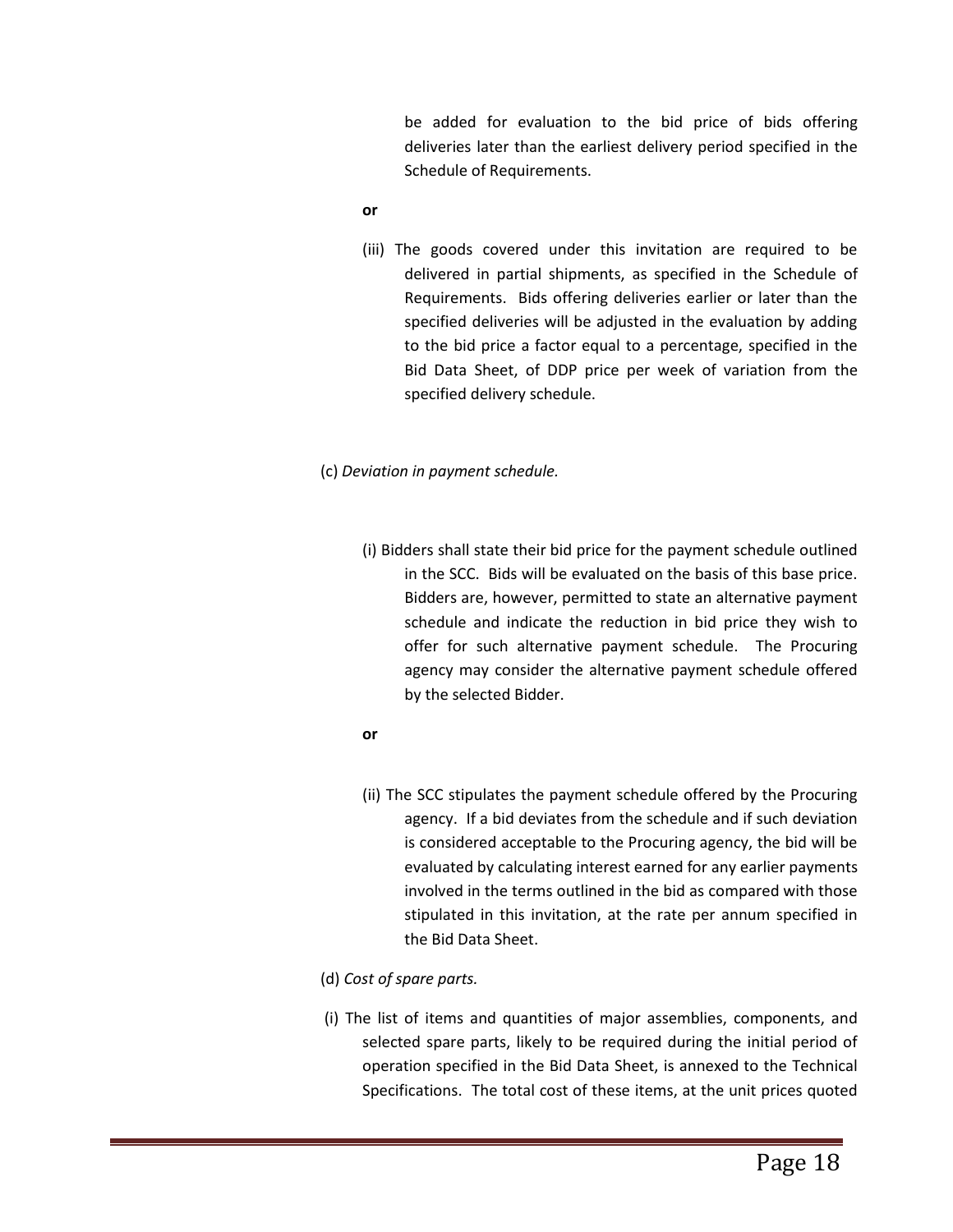in each bid, will be added to the bid price.

**or**

- (ii) The Procuring agency will draw up a list of high-usage and highvalue items of components and spare parts, along with estimated quantities of usage in the initial period of operation specified in the Bid Data Sheet. The total cost of these items and quantities will be computed from spare parts unit prices submitted by the Bidder and added to the bid price.
- or
- (iii) The Procuring agency will estimate the cost of spare parts usage in the initial period of operation specified in the Bid Data Sheet, based on information furnished by each Bidder, as well as on past experience of the Procuring agency or other procuring agencies in similar situations. Such costs shall be added to the bid price for evaluation.
- (e) *Spare parts and after sales service facilities in the Procuring agency's country.*

The cost to the Procuring agency of establishing the minimum service facilities and parts inventories, as outlined in the Bid Data Sheet or elsewhere in the bidding documents, if quoted separately, shall be added to the bid price.

(f) *Operating and maintenance costs.*

Since the operating and maintenance costs of the goods under procurement form a major part of the life cycle cost of the equipment, these costs will be evaluated in accordance with the criteria specified in the Bid Data Sheet or in the Technical Specifications.

- (g) *Performance and productivity of the equipment.*
	- (i) Bidders shall state the guaranteed performance or efficiency in response to the Technical Specification. For each drop in the performance or efficiency below the norm of 100, an adjustment for an amount specified in the Bid Data Sheet will be added to the bid price, representing the capitalized cost of additional operating costs over the life of the plant, using the methodology specified in the Bid Data Sheet or in the Technical Specifications.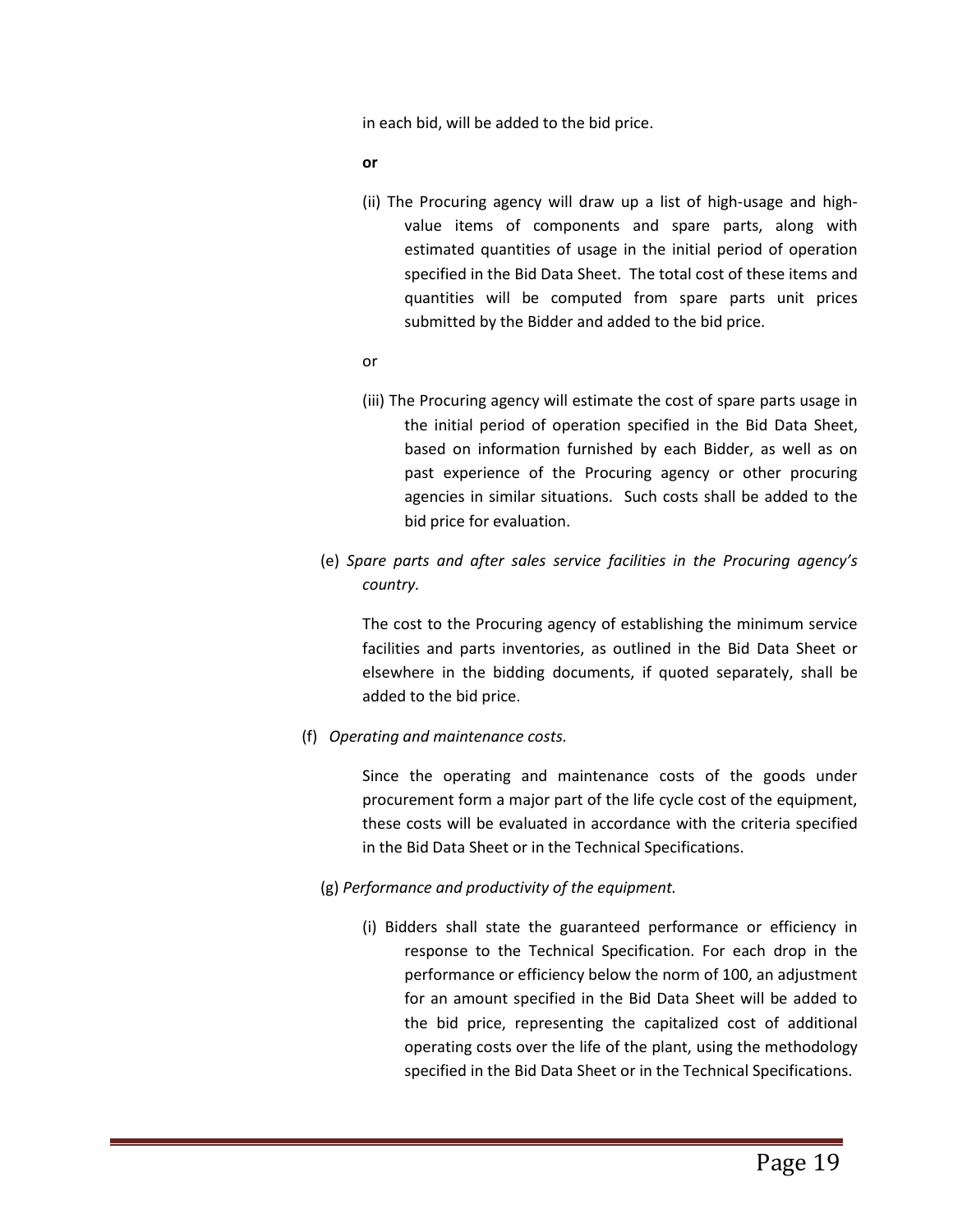- **or**
- (ii) Goods offered shall have a minimum productivity specified under the relevant provision in the Technical Specifications to be considered responsive. Evaluation shall be based on the cost per unit of the actual productivity of goods offered in the bid, and adjustment will be added to the bid price using the methodology specified in the Bid Data Sheet or in the Technical Specifications.
- (h) *Specific additional criteria indicated in the Bid Data Sheet and/or in the Technical Specifications.*

The relevant evaluation method shall be detailed in the Bid Data Sheet and/or in the Technical Specifications.

**Alternative** 25.4 Merit Point System:

The following merit point system for weighing evaluation factors can be applied if none of the evaluation methods listed in 25.4 above has been retained in the Bid Data Sheet. The number of points allocated to each factor shall be specified in the Bid Data Sheet.

*[In the Bid Data Sheet, choose from the range of]*

Evaluated price of the goods 60 to 90

Cost of common list spare parts 0 to 20

Technical features, and maintenance and operating costs 0 to 20

Availability of service and spare parts 0 to 20

Standardization 0 to 20

Total 100

The bid scoring the highest number of points will be deemed to be the lowest evaluated bid.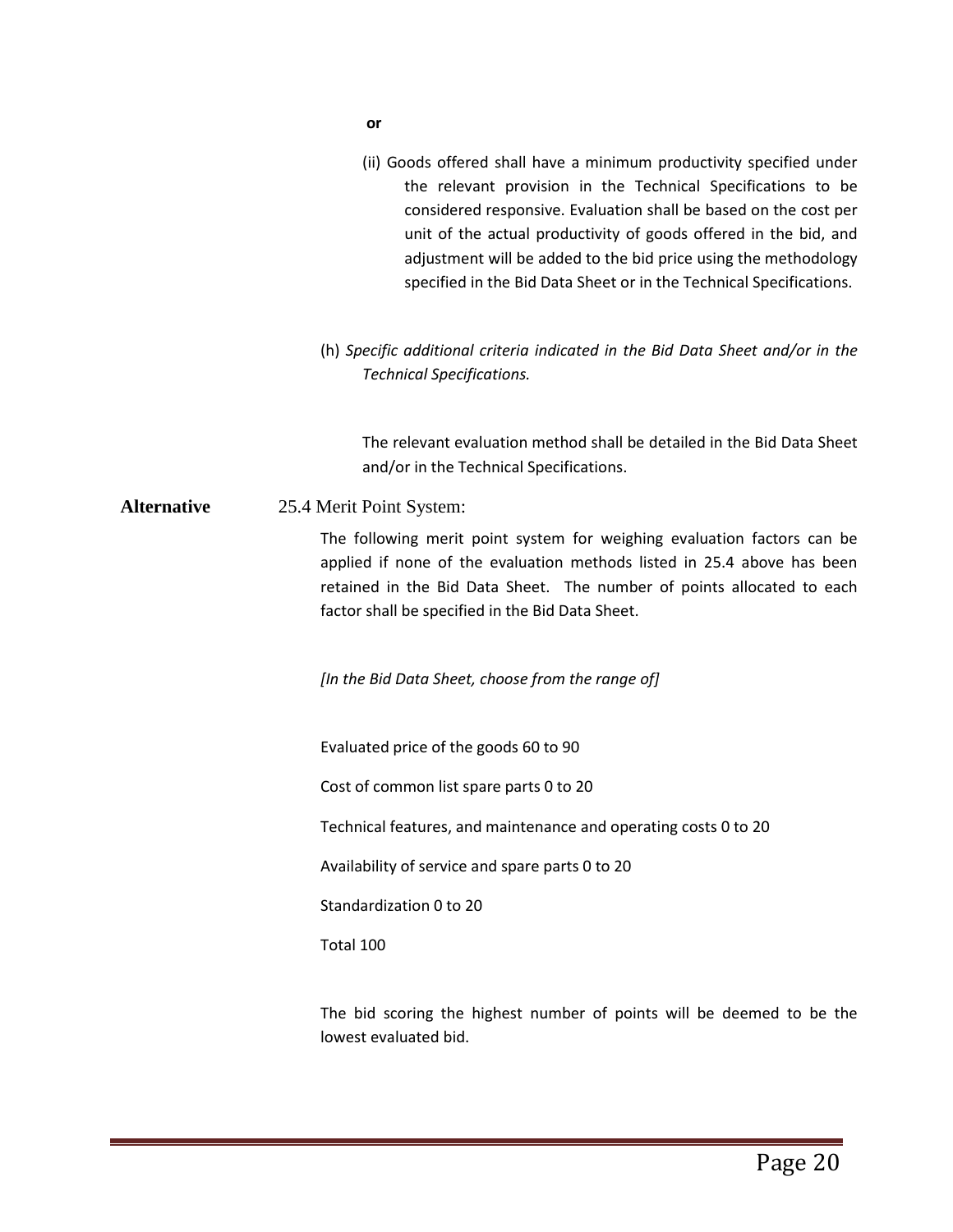- **26. Contacting the Procuring agency**  26.1 Subject to ITB Clause 23, no Bidder shall contact the Procuring agency on any matter relating to its bid, from the time of the bid opening to the time the contract is awarded. If the Bidder wishes to bring additional information to the notice of the Procuring agency, it should do so in writing.
	- 26.2 Any effort by a Bidder to influence the Procuring agency in its decisions on bid evaluation, bid comparison, or contract award may result in the rejection of the Bidder's bid.

### **F. Award of Contract**

**27. Postqualification** 

- 27.1 In the absence of prequalification, the Procuring agency will determine to its satisfaction whether the Bidder that is selected as having submitted the lowest evaluated responsive bid is qualified to perform the contract satisfactorily, in accordance with the criteria listed in ITB Clause 13.3.
	- 27.2 The determination will take into account the Bidder's financial, technical, and production capabilities. It will be based upon an examination of the documentary evidence of the Bidder's qualifications submitted by the Bidder, pursuant to ITB Clause 13.3, as well as such other information as the Procuring agency deems necessary and appropriate.
	- 27.3 An affirmative determination will be a prerequisite for award of the contract to the Bidder. A negative determination will result in rejection of the Bidder's bid, in which event the Procuring agency will proceed to the next lowest evaluated bid to make a similar determination of that Bidder's capabilities to perform satisfactorily.
	- 28.1 Subject to ITB Clause 30, the Procuring agency will award the contract to the successful Bidder whose bid has been determined to be substantially responsive and has been determined to be the lowest evaluated bid & pass technical evaluation, provided further that the Bidder is determined to be qualified to perform the contract satisfactorily.

29.1 The Procuring agency reserves the right at the time of contract award to increase or decrease, by the percentage indicated in the Bid Data Sheet, the quantity of goods and services originally specified in the Schedule of Requirements without any change in unit price or other terms and conditions.

30.1 The Procuring agency reserves the right to accept or reject any bid, and to annul the bidding process and reject all bids at any time prior to contract award, without thereby incurring any liability to the affected Bidder or bidders or any obligation to inform the affected Bidder or bidders of the grounds for the Procuring agency's action.

**29. Procuring agency's Right to Vary Quantities at Time of Award 30. Procuring agency's Right to** 

**28. Award Criteria** 

**Accept any Bid and to Reject any or All Bids**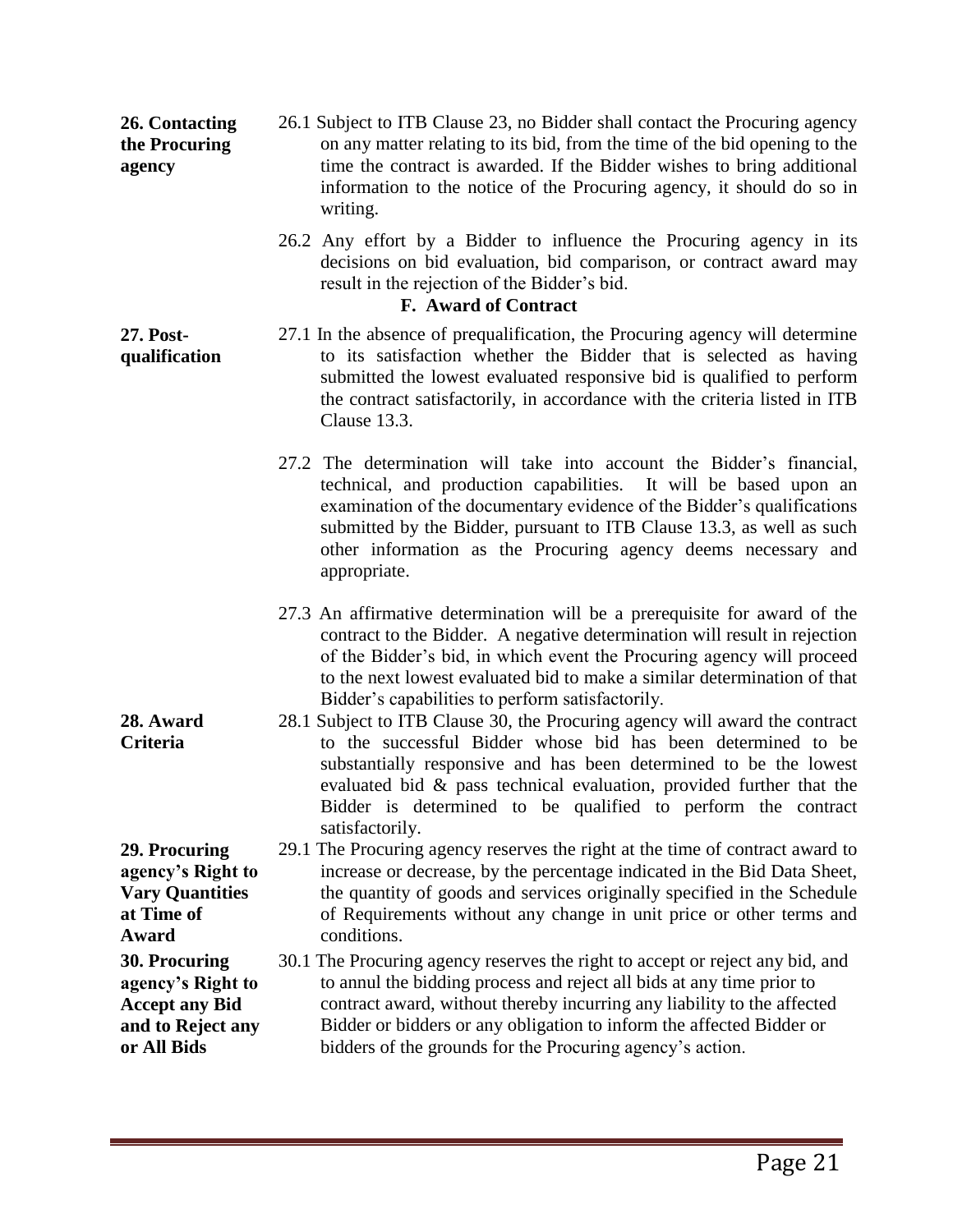- **31. Notification of Award**  31.1 Prior to the expiration of the period of bid validity, the Procuring agency will notify the successful Bidder in writing by registered letter or by cable, to be confirmed in writing by registered letter, that its bid has been accepted.
	- 31.2 The notification of award will constitute the formation of the Contract.
	- 31.3 Upon the successful Bidder's furnishing of the performance security pursuant to ITB Clause 33, the Procuring agency will promptly notify each unsuccessful Bidder and will discharge its bid security, pursuant to ITB Clause 15.
- **32. Signing of Contract**  32.1 At the same time as the Procuring agency notifies the successful Bidder that its bid has been accepted, the Procuring agency will send the Bidder the Contract Form provided in the bidding documents, incorporating all agreements between the parties.
	- 32.2 Within thirty (30) days of receipt of the Contract Form, the successful Bidder shall sign and date the contract and return it to the Procuring agency.
- **33 Performance Security**  33.1 Within twenty (20) days of the receipt of notification of award from the Procuring agency, the successful Bidder shall furnish the performance security in accordance with the Conditions of Contract, in the Performance Security Form provided in the bidding documents, or in another form acceptable to the Procuring agency.
	- 33.2 Failure of the successful Bidder to comply with the requirement of ITB Clause 32 or ITB Clause 33.1 shall constitute sufficient grounds for the annulment of the award and forfeiture of the bid security, in which event the Procuring agency may make the award to the next lowest evaluated Bidder or call for new bids.
- **34. Corrupt or Fraudulent Practices**  34.1 The Government of Sindh requires that Procuring agency's(including beneficiaries of donor agencies' loans), as well as Bidders/Suppliers/Contractors under Government-financed contracts, observe the highest standard of ethics during the procurement and execution of such contracts. In pursuance of this policy, the SPPRA, in accordance with the SPP Act, 2009 and Rules made there under:
	- (a) defines, for the purposes of this provision, the terms set forth below as follows:

 (i) "corrupt practice" means the offering, giving, receiving or soliciting of any thing of value to influence the action of a public official in the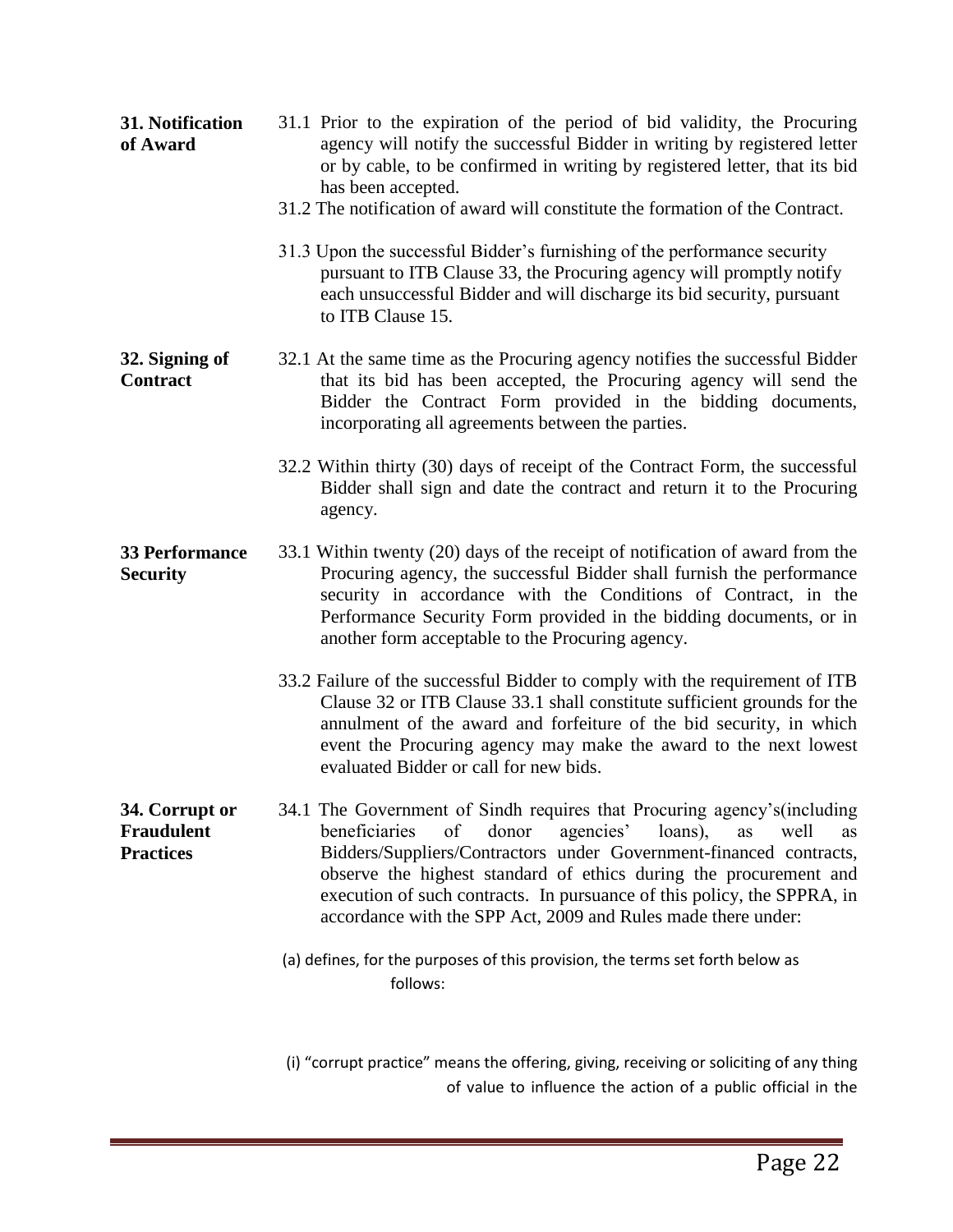- (ii) "fraudulent practice" means a misrepresentation of facts in order to influence a procurement process or the execution of a contract to the detriment of the Procuring agency, and includes collusive practice among Bidders (prior to or after bid submission) designed to establish bid prices at artificial non-competitive levels and to deprive the Procuring agency of the benefits of free and open competition;
- (b) will reject a proposal for award if it determines that the Bidder recommended for award has engaged in corrupt or fraudulent practices in competing for the contract in question;
- (c) will declare a firm ineligible, either indefinitely or for a stated period of time, to be awarded a Government-financed contract if it at any time determines that the firm has engaged in corrupt or fraudulent practices in competing for, or in executing, a Government-financed contract.
- 34.2 Furthermore, Bidders shall be aware of the provision stated in sub-clause 5.4 and sub-clause 24.1 of the General Conditions of Contract.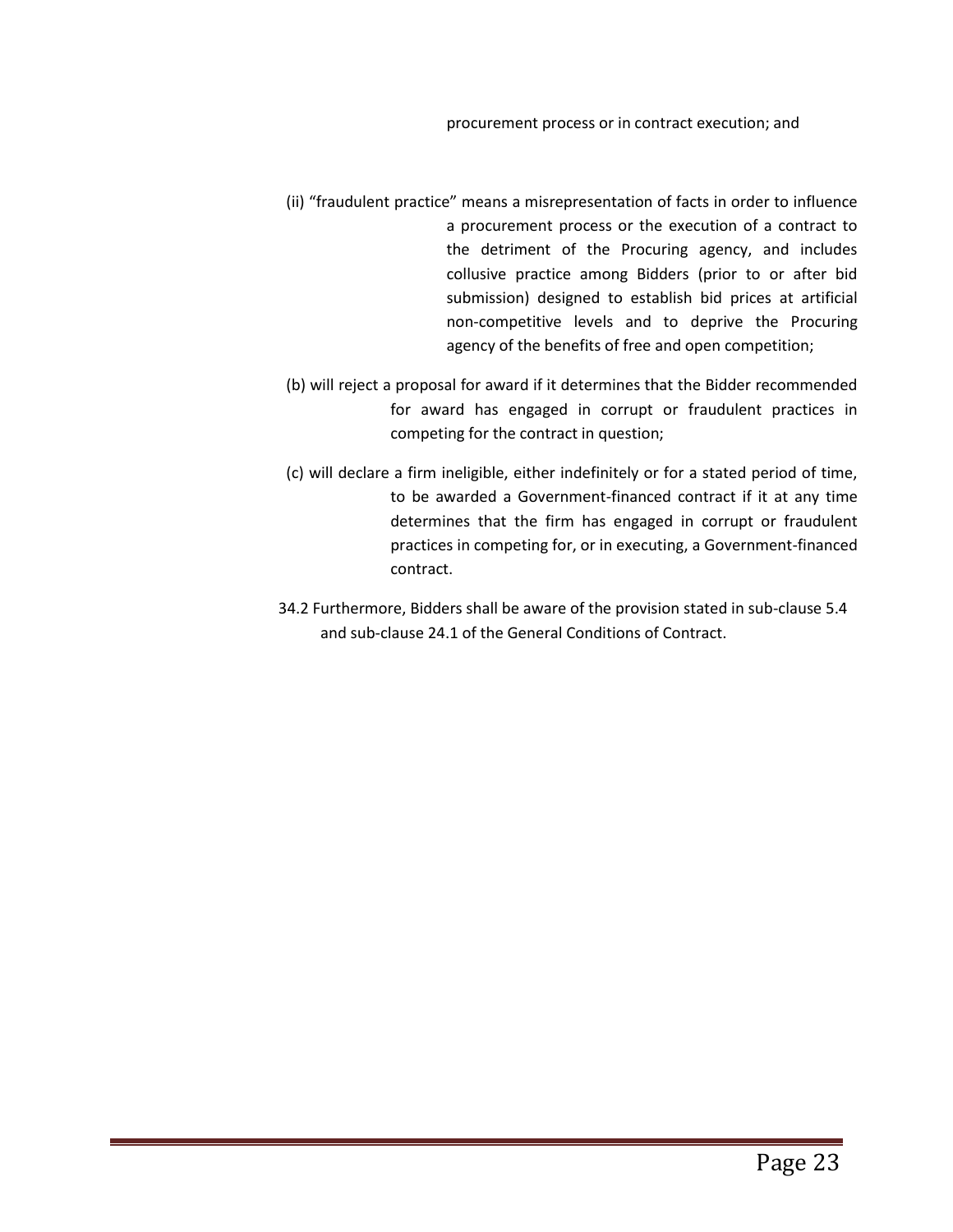**Part One - Section II. General Conditions of Contract**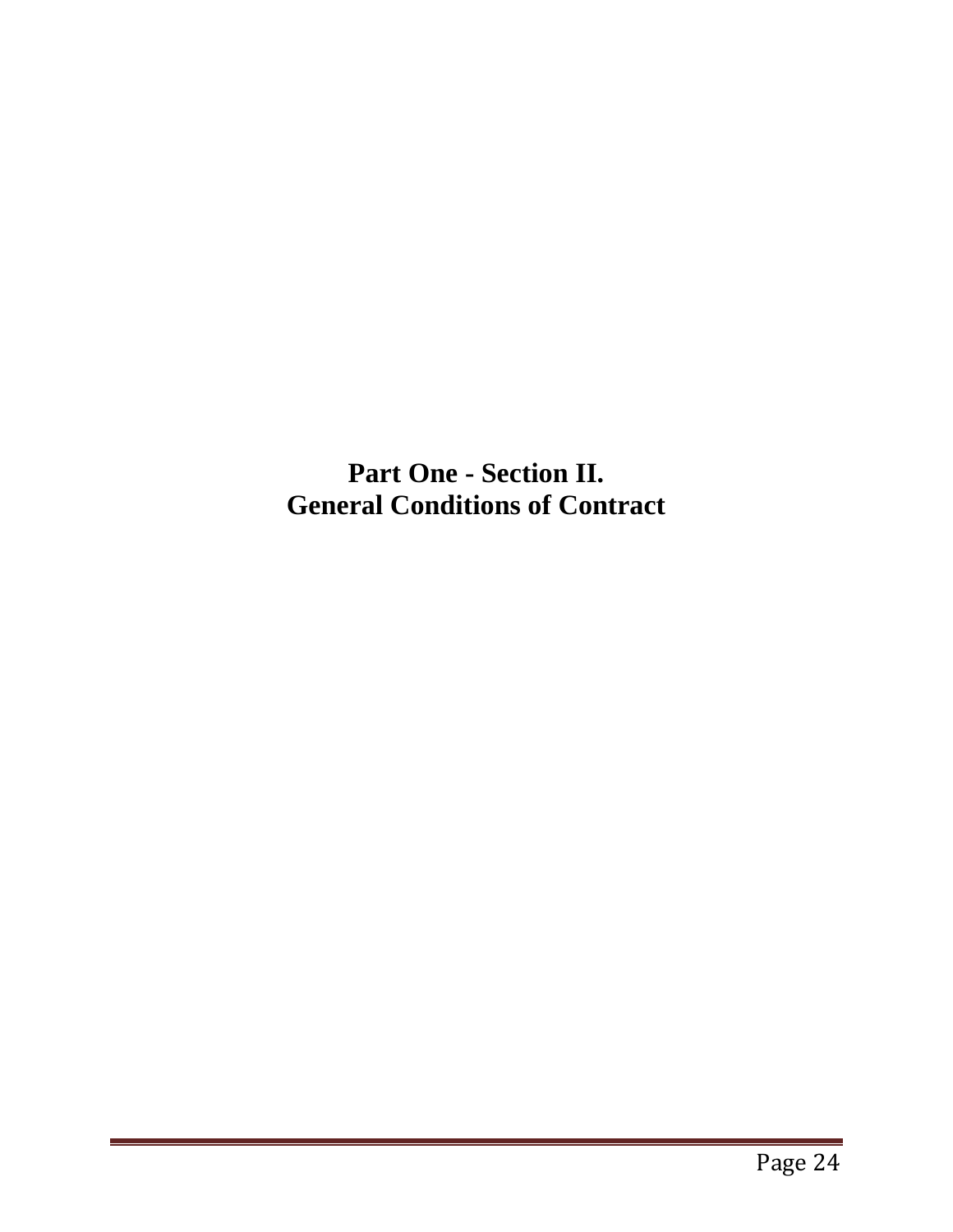### **Table of Clauses**

| 5. USE OF CONTRACT DOCUMENTS AND INFORMATION; INSPECTION AND AUDIT BY THE BANK |
|--------------------------------------------------------------------------------|
|                                                                                |
|                                                                                |
|                                                                                |
|                                                                                |
|                                                                                |
|                                                                                |
|                                                                                |
|                                                                                |
|                                                                                |
|                                                                                |
|                                                                                |
|                                                                                |
|                                                                                |
|                                                                                |
|                                                                                |
|                                                                                |
|                                                                                |
|                                                                                |
|                                                                                |
|                                                                                |
|                                                                                |
|                                                                                |
|                                                                                |
|                                                                                |
|                                                                                |
|                                                                                |
|                                                                                |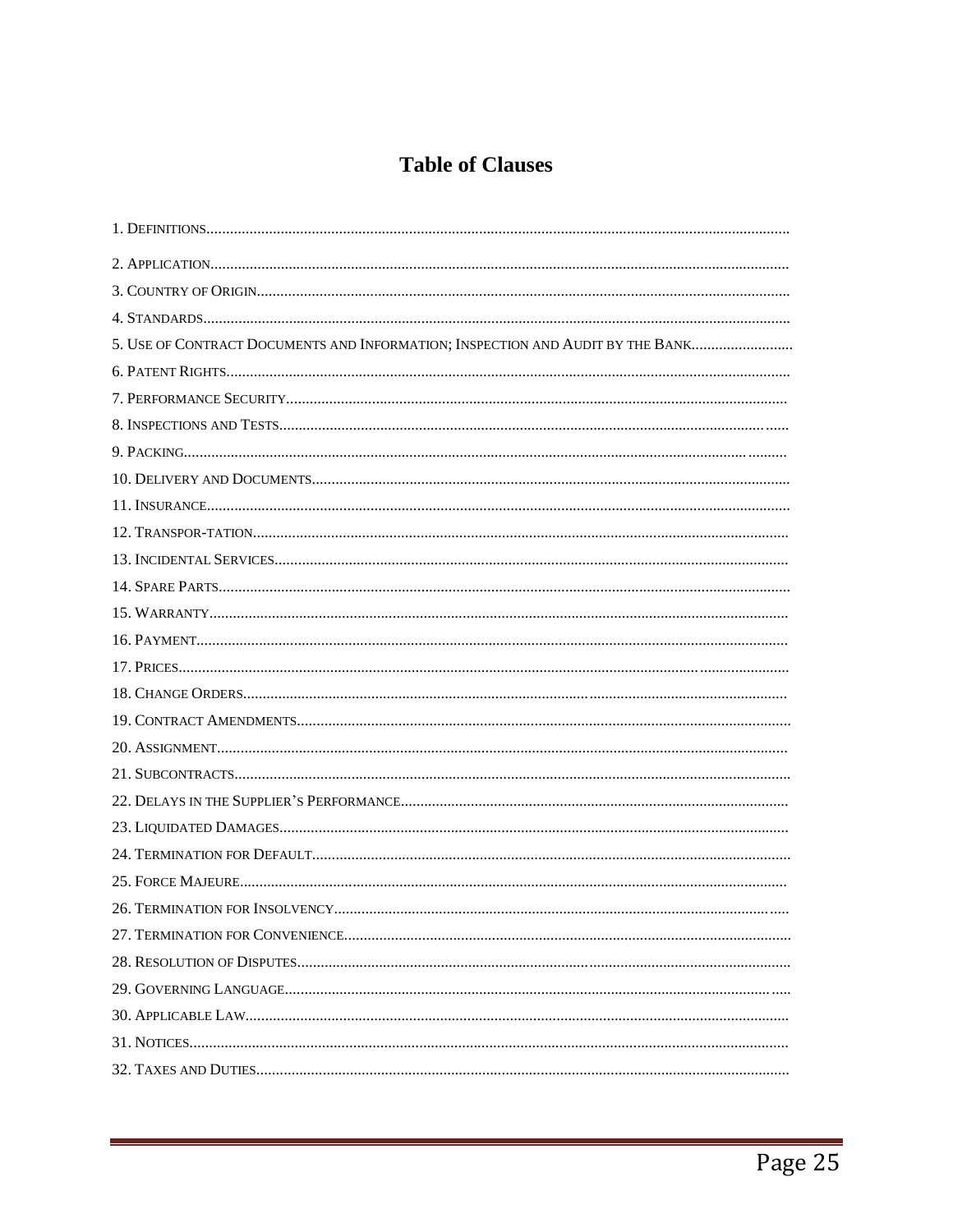### **General Conditions of Contract**

- **1. Definitions** 1.1 In this Contract, the following terms shall be interpreted as indicated:
	- (a) "The Contract" means the agreement entered into between the Procuring agency and the Supplier, as recorded in the Contract Form signed by the parties, including all attachments and appendices thereto and all documents incorporated by reference therein.
	- (b) "The Contract Price" means the price payable to the Supplier under the Contract for the full and proper performance of its contractual obligations.
	- (c) "The Goods" means all of the equipment, machinery, and/or other materials which the Supplier is required to supply to the Procuring agency under the Contract.
	- (d) "The Services" means those services ancillary to the supply of the Goods, such as transportation and insurance, and any other incidental services, such as installation, commissioning, provision of technical assistance, training, and other such obligations of the Supplier covered under the Contract.
	- (e) "GCC" means the General Conditions of Contract contained in this section.
	- (f) "SCC" means the Special Conditions of Contract.
	- (g) "The Procuring agency" means the organization purchasing the Goods, as named in SCC.
	- (h) "The Procuring agency's country" is the country named in SCC.
	- (i) "The Supplier" means the individual or firm supplying the Goods and Services under this Contract.
	- (j) "The Project Site," where applicable, means the place or places named in SCC.
	- (k) "Day" means calendar day.

### **2. Application** 2.1 These General Conditions shall apply to the extent that they are not superseded by provisions of other parts of the Contract.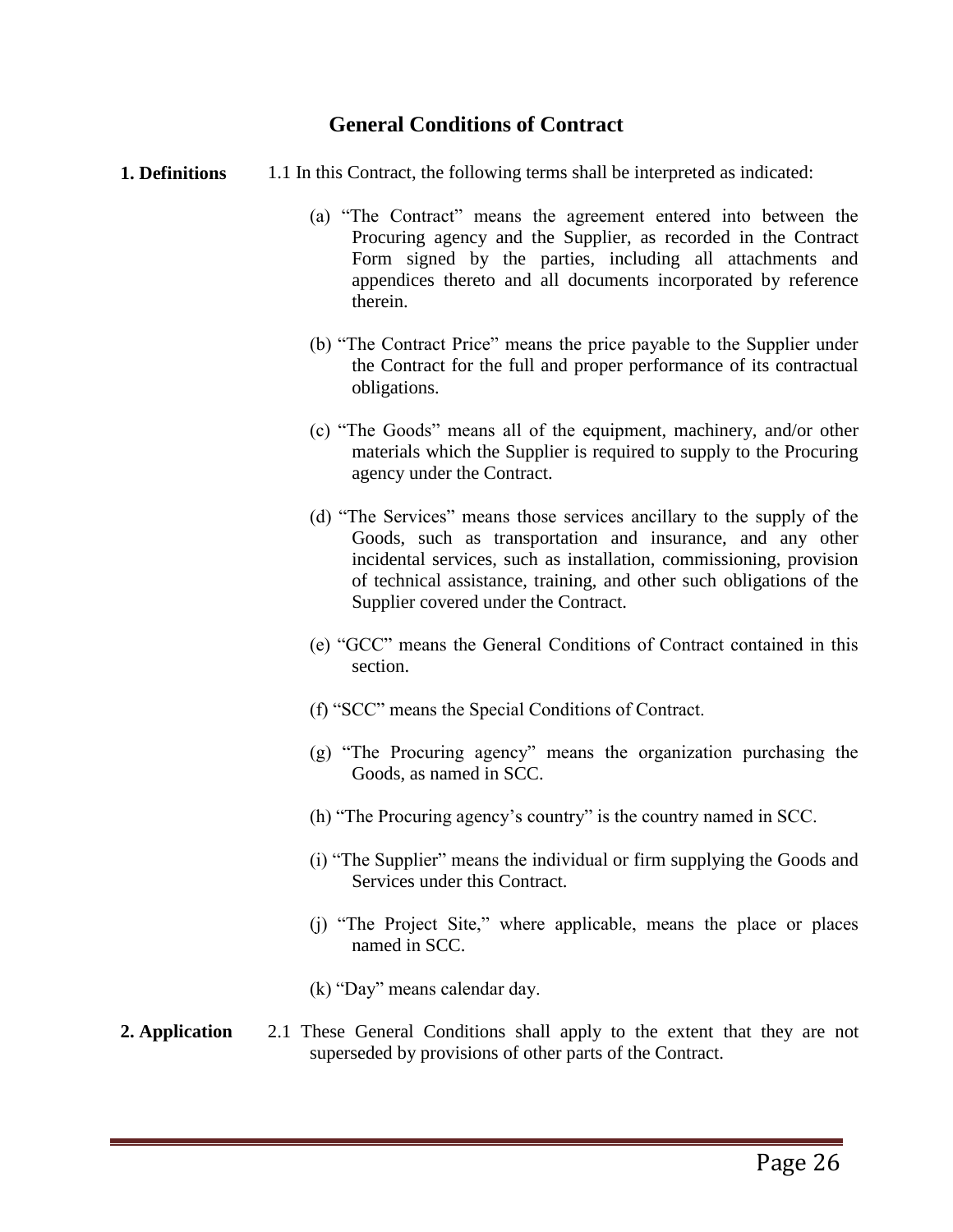- **3. Country of Origin**  3.1 All Goods and Services supplied under the Contract shall have their origin in the countries and territories eligible under the rules and `further elaborated in the SCC.
	- 3.2 For purposes of this Clause, "origin" means the place where the Goods were mined, grown, or produced, or from which the Services are supplied. Goods are produced when, through manufacturing, processing, or substantial and major assembly of components, a commercially recognized new product results that is substantially different in basic characteristics or in purpose or utility from its components.
	- 3.3 The origin of Goods and Services is distinct from the nationality of the Supplier.
- **4. STANDARDS** 4.1 The Goods supplied under this Contract shall conform to the standards mentioned in the Technical Specifications, and, when no applicable standard is mentioned, to the authoritative standards appropriate to the Goods' country of origin. Such standards shall be the latest issued by the concerned institution.
	- 5.1 The Supplier shall not, without the Procuring agency's prior written consent, disclose the Contract, or any provision thereof, or any specification, plan, drawing, pattern, sample, or information furnished by or on behalf of the Procuring agency in connection therewith, to any person other than a person employed by the Supplier in the performance of the Contract. Disclosure to any such employed person shall be made in confidence and shall extend only so far as may be necessary for purposes of such performance.
		- 5.2 The Supplier shall not, without the Procuring agency's prior written consent, make use of any document or information enumerated in GCC Clause 5.1 except for purposes of performing the Contract.
		- 5.3 Any document, other than the Contract itself, enumerated in GCC Clause 5.1 shall remain the property of the Procuring agency and shall be returned (all copies) to the Procuring agency on completion of the Supplier's performance under the Contract if so required by the Procuring agency.
		- 5.4 The Supplier shall permit the Procuring agency to inspect the Supplier's accounts and records relating to the performance of the Supplier and to have them audited by auditors appointed by the procuring agency, if so required.
- **6. Patent Rights** 6.1 The Supplier shall indemnify the Procuring agency against all third-party claims of infringement of patent, trademark, or industrial design rights arising from use of the Goods or any part thereof in the Procuring agency's country.

**5. Use of Contract Documents and Information; Inspection and Audit by the Government**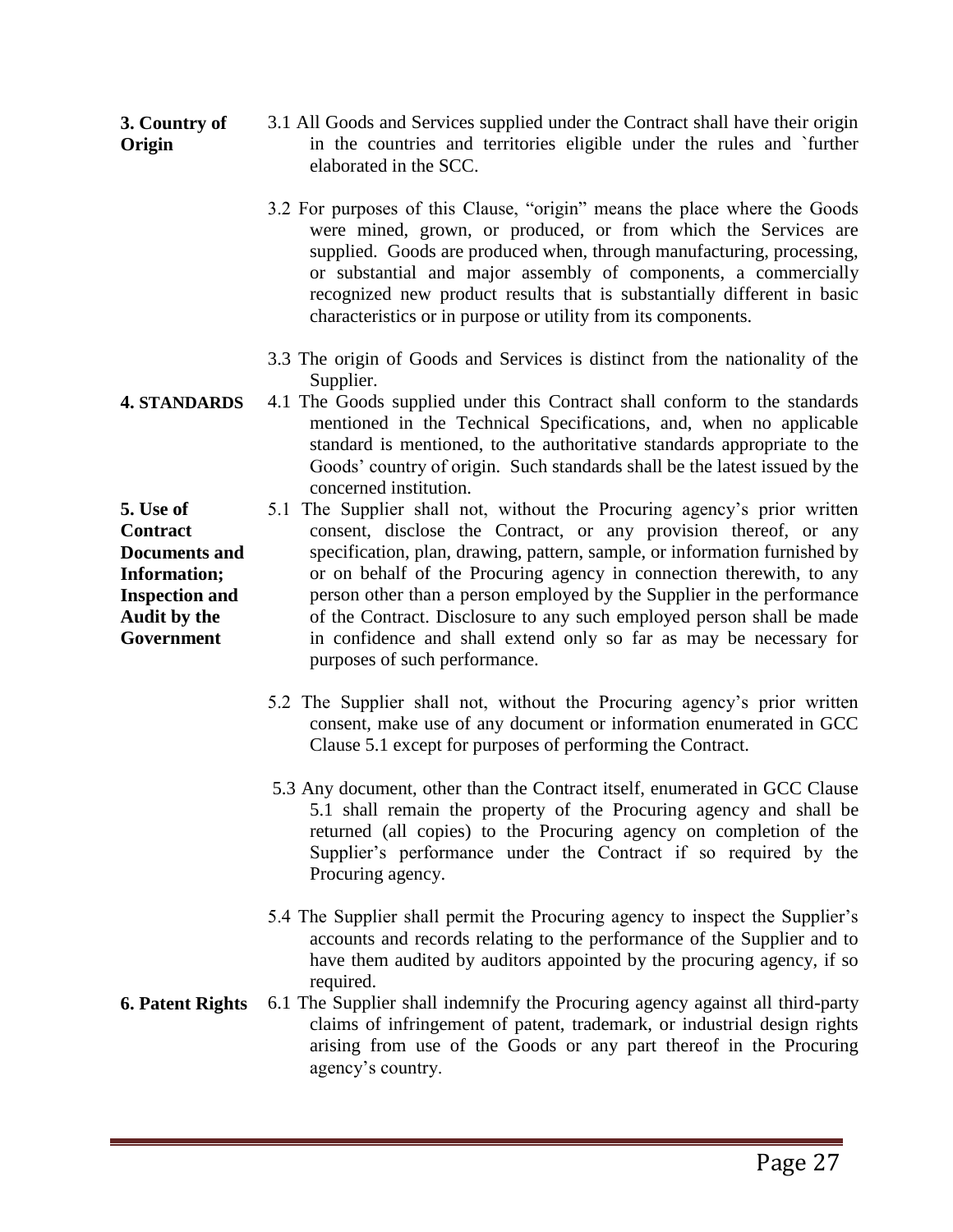- **7. Performance Security**  7.1 Within twenty (20) days of receipt of the notification of Contract award, the successful Bidder shall furnish to the Procuring agency the performance security in the amount specified in SCC.
	- 7.2 The proceeds of the performance security shall be payable to the Procuring agency as compensation for any loss resulting from the Supplier's failure to complete its obligations under the Contract.
	- 7.3 The performance security shall be denominated in the currency of the Contract acceptable to the Procuring agency and shall be in one of the following forms:
		- (a) a bank guarantee or an irrevocable letter of credit issued by a reputable bank located in the Procuring agency's country, in the form provided in the bidding documents or another form acceptable to the Procuring agency; or
		- (b) a cashier's or certified check.
	- 7.4 The performance security will be discharged by the Procuring agency and returned to the Supplier not later than thirty (30) days following the date of completion of the Supplier's performance obligations under the Contract, including any warranty obligations, unless specified otherwise in SCC.
- **8. Inspections and Tests**  8.1 The Procuring agency or its representative shall have the right to inspect and/or to test the Goods to confirm their conformity to the Contract specifications at no extra cost to the Procuring agency. SCC and the Technical Specifications shall specify what inspections and tests the Procuring agency requires and where they are to be conducted. The Procuring agency shall notify the Supplier in writing, in a timely manner, of the identity of any representatives retained for these purposes.
	- 8.2 The inspections and tests may be conducted on the premises of the Supplier or its subcontractor(s), at point of delivery, and/or at the Goods' final destination. If conducted on the premises of the Supplier or its subcontractor(s), all reasonable facilities and assistance, including access to drawings and production data, shall be furnished to the inspectors at no charge to the Procuring agency.
	- 8.3 Should any inspected or tested Goods fail to conform to the Specifications, the Procuring agency may reject the Goods, and the Supplier shall either replace the rejected Goods or make alterations necessary to meet specification requirements free of cost to the Procuring agency.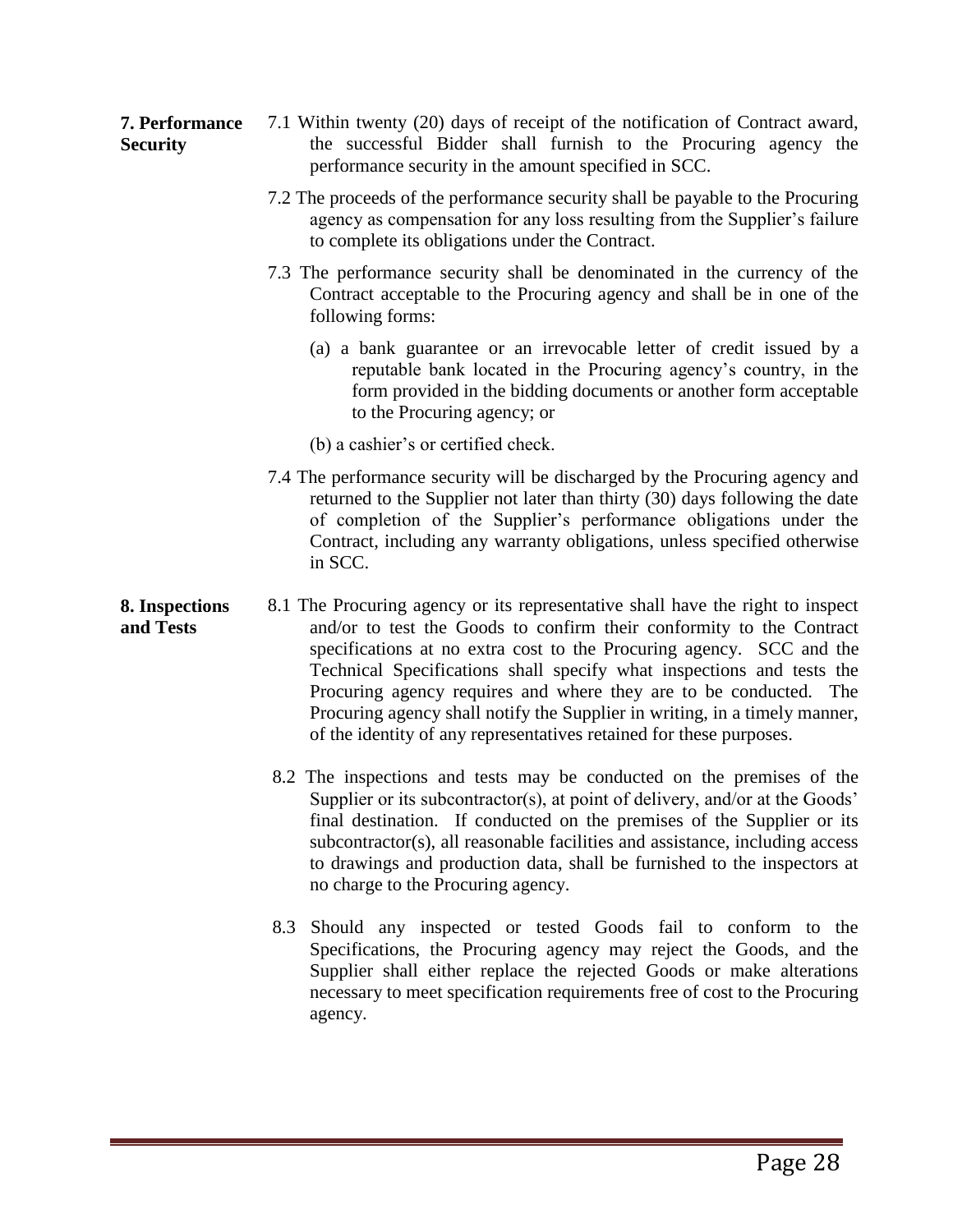- 8.4 The Procuring agency's right to inspect, test and, where necessary, reject the Goods after the Goods' arrival in the Procuring agency's country shall in no way be limited or waived by reason of the Goods having previously been inspected, tested, and passed by the Procuring agency or its representative prior to the Goods' shipment from the country of origin.
- 8.5 Nothing in GCC Clause 8 shall in any way release the Supplier from any warranty or other obligations under this Contract.
- **9. Packing** 9.1 The Supplier shall provide such packing of the Goods as is required to prevent their damage or deterioration during transit to their final destination, as indicated in the Contract. The packing shall be sufficient to withstand, without limitation, rough handling during transit and exposure to extreme temperatures, salt and precipitation during transit, and open storage. Packing case size and weights shall take into consideration, where appropriate, the remoteness of the Goods' final destination and the absence of heavy handling facilities at all points in transit.
	- 9.2 The packing, marking, and documentation within and outside the packages shall comply strictly with such special requirements as shall be expressly provided for in the Contract, including additional requirements, if any, specified in SCC, and in any subsequent instructions ordered by the Procuring agency.
- **10. Delivery and Documents**  10.1 Delivery of the Goods shall be made by the Supplier in accordance with the terms specified in the Schedule of Requirements. The details of shipping and/or other documents to be furnished by the Supplier are specified in SCC.
	- 10.2 Documents to be submitted by the Supplier are specified in SCC.
- **11. Insurance** 11.1 The Goods supplied under the Contract shall be delivered duty paid (DDP) under which risk is transferred to the buyer after having been delivered, hence insurance coverage is sellers responsibility.
- **12. Transportation**  12.1 The Supplier is required under the Contact to transport the Goods to a specified place of destination within the Procuring agency's country, transport to such place of destination in the Procuring agency's country, including insurance and storage, as shall be specified in the Contract, shall be arranged by the Supplier, and related costs shall be included in the Contract Price.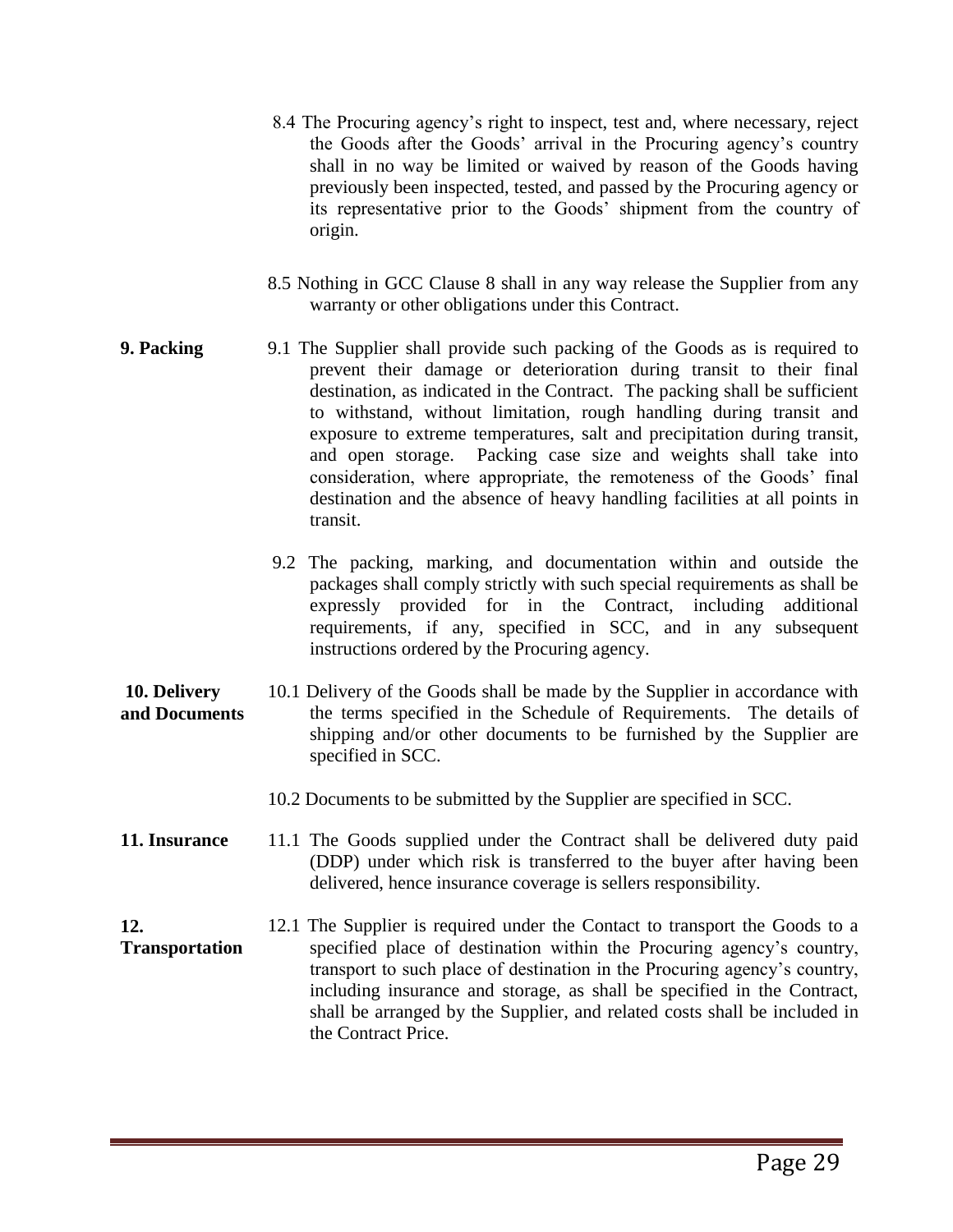**13. Incidental Services**  13.1 The Supplier may be required to provide any or all of the following services, including additional services, if any, specified in SCC:

> (a) performance or supervision of on-site assembly and/or start-up of the supplied Goods;

> (b) furnishing of tools required for assembly and/or maintenance of the supplied Goods;

> (c) furnishing of a detailed operations and maintenance manual for each appropriate unit of the supplied Goods;

> (d) performance or supervision or maintenance and/or repair of the supplied Goods, for a period of time agreed by the parties, provided that this service shall not relieve the Supplier of any warranty obligations under this Contract; and

> (e) training of the Procuring agency's personnel, at the Supplier's plant and/or on-site, in assembly, start-up, operation, maintenance, and/or repair of the supplied Goods.

- 13.2 Prices charged by the Supplier for incidental services, if not included in the Contract Price for the Goods, shall be agreed upon in advance by the parties and shall not exceed the prevailing rates charged for other parties by the Supplier for similar services.
- **14. Spare Parts** 14.1 As specified in SCC, the Supplier may be required to provide any or all of the following materials, notifications, and information pertaining to spare parts manufactured or distributed by the Supplier:
	- (a) such spare parts as the Procuring agency may elect to purchase from the Supplier, provided that this election shall not relieve the Supplier of any warranty obligations under the Contract; and
	- (b) in the event of termination of production of the spare parts:
		- (i) advance notification to the Procuring agency of the pending termination, in sufficient time to permit the Procuring agency to procure needed requirements; and
		- (ii) following such termination, furnishing at no cost to the Procuring agency, the blueprints, drawings, and specifications of the spare parts, if requested.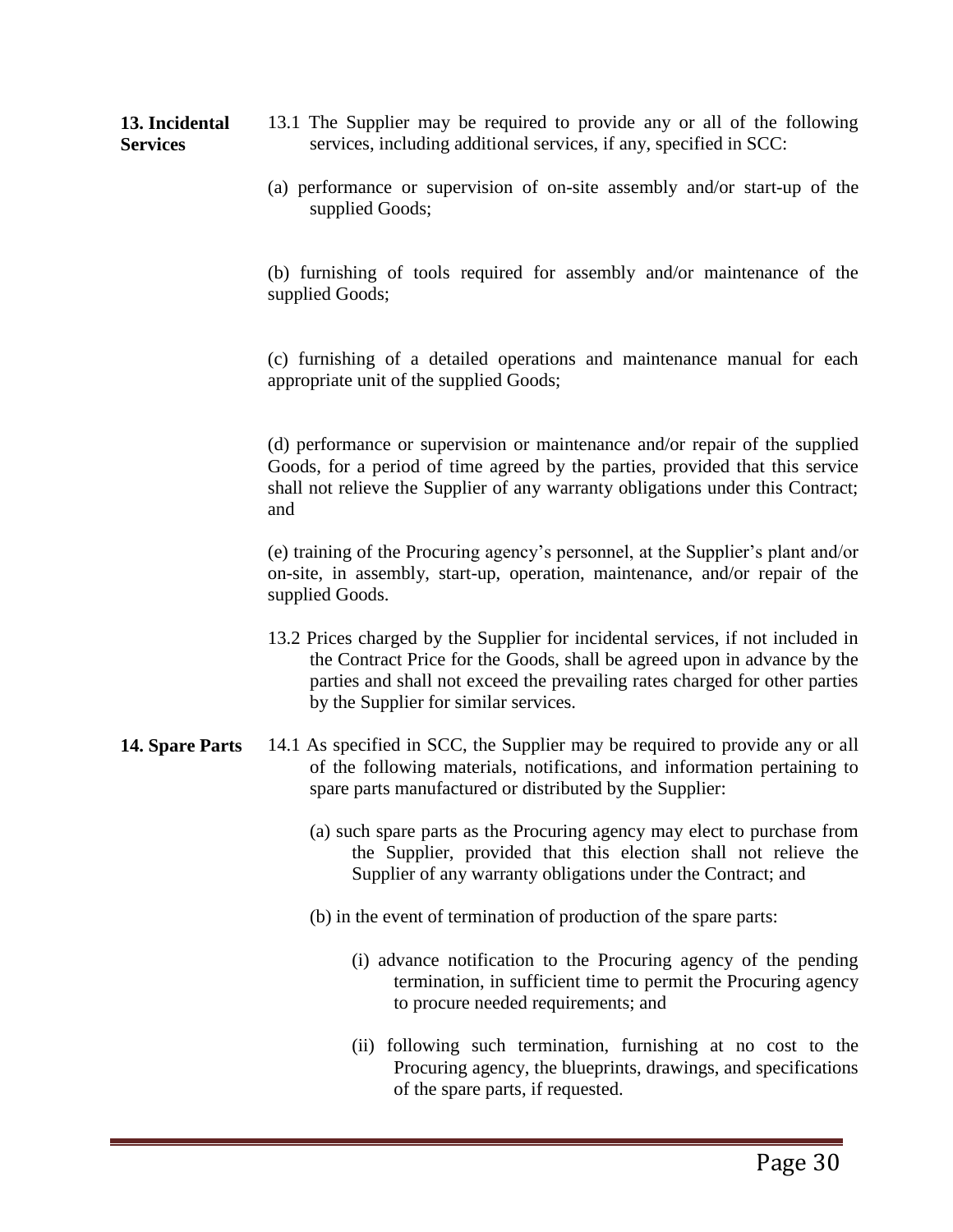- **15. Warranty** 15.1 The Supplier warrants that the Goods supplied under the Contract are new, unused, of the most recent or current models, and that they incorporate all recent improvements in design and materials unless provided otherwise in the Contract. The Supplier further warrants that all Goods supplied under this Contract shall have no defect, arising from design, materials, or workmanship (except when the design and/or material is required by the Procuring agency's specifications) or from any act or omission of the Supplier, that may develop under normal use of the supplied Goods in the conditions prevailing in the country of final destination.
	- 15.2 This warranty shall remain valid for twelve (12) months after the Goods, or any portion thereof as the case may be, have been delivered to and accepted at the final destination indicated in the Contract, or for eighteen (18) months after the date of shipment from the port or place of loading in the source country, whichever period concludes earlier, unless specified otherwise in SCC.
	- 15.3 The Procuring agency shall promptly notify the Supplier in writing of any claims arising under this warranty.
	- 15.4 Upon receipt of such notice, the Supplier shall, within the period specified in SCC and with all reasonable speed, repair or replace the defective Goods or parts thereof, without costs to the Procuring agency.
	- 15.5 If the Supplier, having been notified, fails to remedy the defect(s) within the period specified in SCC, within a reasonable period, the Procuring agency may proceed to take such remedial action as may be necessary, at the Supplier's risk and expense and without prejudice to any other rights which the Procuring agency may have against the Supplier under the Contract.
- **16. Payment** 16.1 The method and conditions of payment to be made to the Supplier under this Contract shall be specified in SCC.
	- 16.2 The Supplier's request(s) for payment shall be made to the Procuring agency in writing, accompanied by an invoice describing, as appropriate, the Goods delivered and Services performed, and by documents submitted pursuant to GCC Clause 10, and upon fulfillment of other obligations stipulated in the Contract.
	- 16.3 Payments shall be made promptly by the Procuring agency, but in no case later than sixty (60) days after submission of an invoice or claim by the Supplier.
	- 16.4 The currency of payment is Pak. Rupees.
- **17. Prices** 17.1 Prices charged by the Supplier for Goods delivered and Services performed under the Contract shall not vary from the prices quoted by the Supplier in its bid, with the exception of any price adjustments authorized in SCC or in the Procuring agency's request for bid validity extension, as the case may be.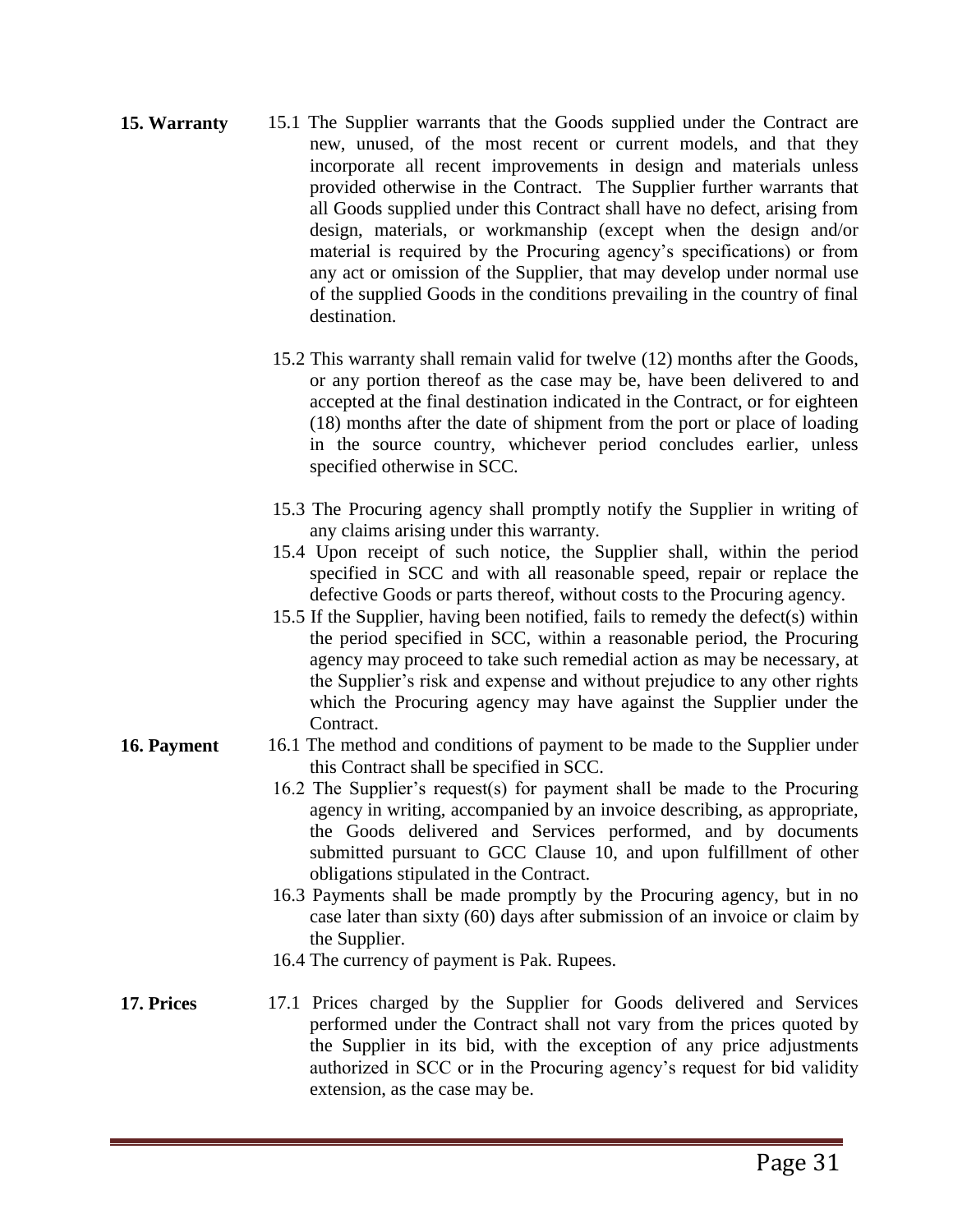- **18. Change Orders**  18.1 The Procuring agency may at any time, by a written order given to the Supplier pursuant to GCC Clause 31, make changes within the general scope of the Contract in any one or more of the following:
	- (a) drawings, designs, or specifications, where Goods to be furnished under the Contract are to be specifically manufactured for the Procuring agency;
	- (b) the method of shipment or packing;
	- (c) the place of delivery; and/or
	- (d) the Services to be provided by the Supplier.
	- 18.2 If any such change causes an increase or decrease in the cost of, or the time required for, the Supplier's performance of any provisions under the Contract, an equitable adjustment shall be made in the Contract Price or delivery schedule, or both, and the Contract shall accordingly be amended. Any claims by the Supplier for adjustment under this clause must be asserted within thirty (30) days from the date of the Supplier's receipt of the Procuring agency's change order.

#### **19. Contract Amendments**  19.1 Subject to GCC Clause 18, no variation in or modification of the terms of the Contract shall be made except by written amendment signed by the parties.

- **20. Assignment** 20.1 The Supplier shall not assign, in whole or in part, its obligations to perform under this Contract, except with the Procuring agency's prior written consent.
- **21. Subcontracts**  21.1 The Supplier shall notify the Procuring agency in writing of all subcontracts awarded under this Contract if not already specified in the bid. Such notification, in the original bid or later, shall not relieve the Supplier from any liability or obligation under the Contract.

21.2 Subcontracts must comply with the provisions of GCC Clause 3.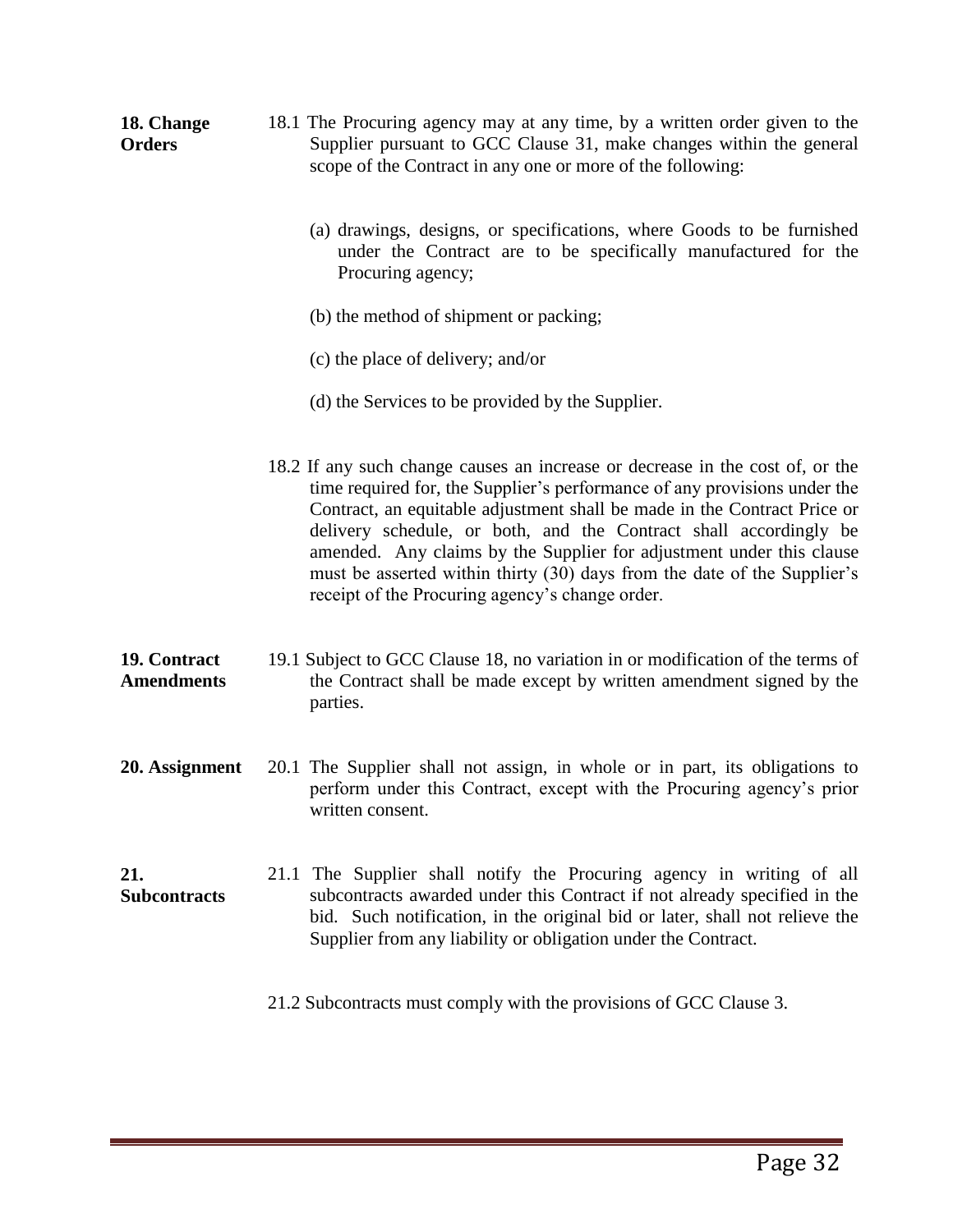#### **22. Delays in the Supplier's Performance**  22.1 Delivery of the Goods and performance of Services shall be made by the Supplier in accordance with the time schedule prescribed by the Procuring agency in the Schedule of Requirements.

- 22.2 If at any time during performance of the Contract, the Supplier or its subcontractor(s) should encounter conditions impeding timely delivery of the Goods and performance of Services, the Supplier shall promptly notify the Procuring agency in writing of the fact of the delay, its likely duration and its cause(s). As soon as practicable after receipt of the Supplier's notice, the Procuring agency shall evaluate the situation and may at its discretion extend the Supplier's time for performance, with or without liquidated damages, in which case the extension shall be ratified by the parties by amendment of Contract.
- 22.3 Except as provided under GCC Clause 25, a delay by the Supplier in the performance of its delivery obligations shall render the Supplier liable to the imposition of liquidated damages pursuant to GCC Clause 23, unless an extension of time is agreed upon pursuant to GCC Clause 22.2 without the application of liquidated damages.
- **23. Liquidated Damages**  23.1 Subject to GCC Clause 25, if the Supplier fails to deliver any or all of the Goods or to perform the Services within the period(s) specified in the Contract, the Procuring agency shall, without prejudice to its other remedies under the Contract, deduct from the Contract Price, as liquidated damages, a sum equivalent to the percentage specified in SCC of the delivered price of the delayed Goods or unperformed Services for each week or part thereof of delay until actual delivery or performance, up to a maximum deduction of the percentage specified in SCC. Once the maximum is reached, the Procuring agency may consider termination of the Contract pursuant to GCC Clause 24.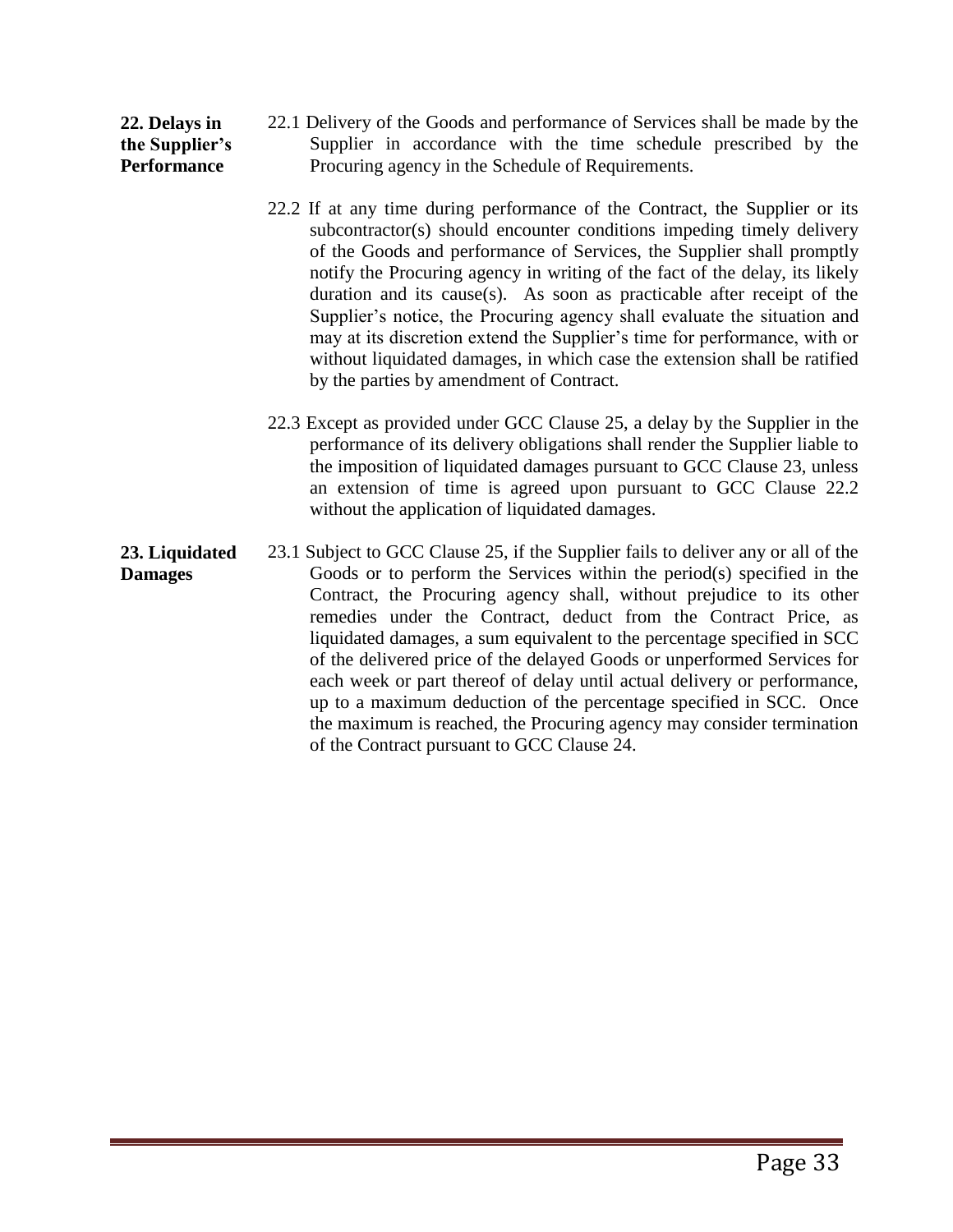24. Termination 24.1 The Procuring agency, without prejudice to any other remedy for breach **for Default**  of Contract, by written notice of default sent to the Supplier, may terminate this Contract in whole or in part:

- (a) if the Supplier fails to deliver any or all of the Goods within the period(s) specified in the Contract, or within any extension thereof granted by the Procuring agency pursuant to GCC Clause 22; or
- (b) if the Supplier fails to perform any other obligation(s) under the Contract.
- (c) if the Supplier, in the judgment of the Procuring agency has engaged in corrupt or fraudulent practices in competing for or in executing the Contract.

For the purpose of this clause:

- "corrupt practice" means the offering, giving, receiving or soliciting of any thing of value to influence the action of a public official in the procurement process or in contract execution.
- "fraudulent practice" means a misrepresentation of facts in order to influence a procurement process or the execution of a contract to the detriment of the Borrower, and includes collusive practice among Bidders (prior to or after bid submission) designed to establish bid prices at artificial non-competitive levels and to deprive the Borrower of the benefits of free and open competition.
- 24.2 In the event the Procuring agency terminates the Contract in whole or in part, pursuant to GCC Clause 24.1, the Procuring agency may procure, upon such terms and in such manner as it deems appropriate, Goods or Services similar to those undelivered, and the Supplier shall be liable to the Procuring agency for any excess costs for such similar Goods or Services. However, the Supplier shall continue performance of the Contract to the extent not terminated.
- **25. Force Majeure**  25.1 Notwithstanding the provisions of GCC Clauses 22, 23, and 24, the Supplier shall not be liable for forfeiture of its performance security, liquidated damages, or termination for default if and to the extent that its delay in performance or other failure to perform its obligations under the Contract is the result of an event of Force Majeure.
	- 25.2 For purposes of this clause, "Force Majeure" means an event beyond the control of the Supplier and not involving the Supplier's fault or negligence and not foreseeable. Such events may include, but are not restricted to, acts of the Procuring agency in its sovereign capacity, wars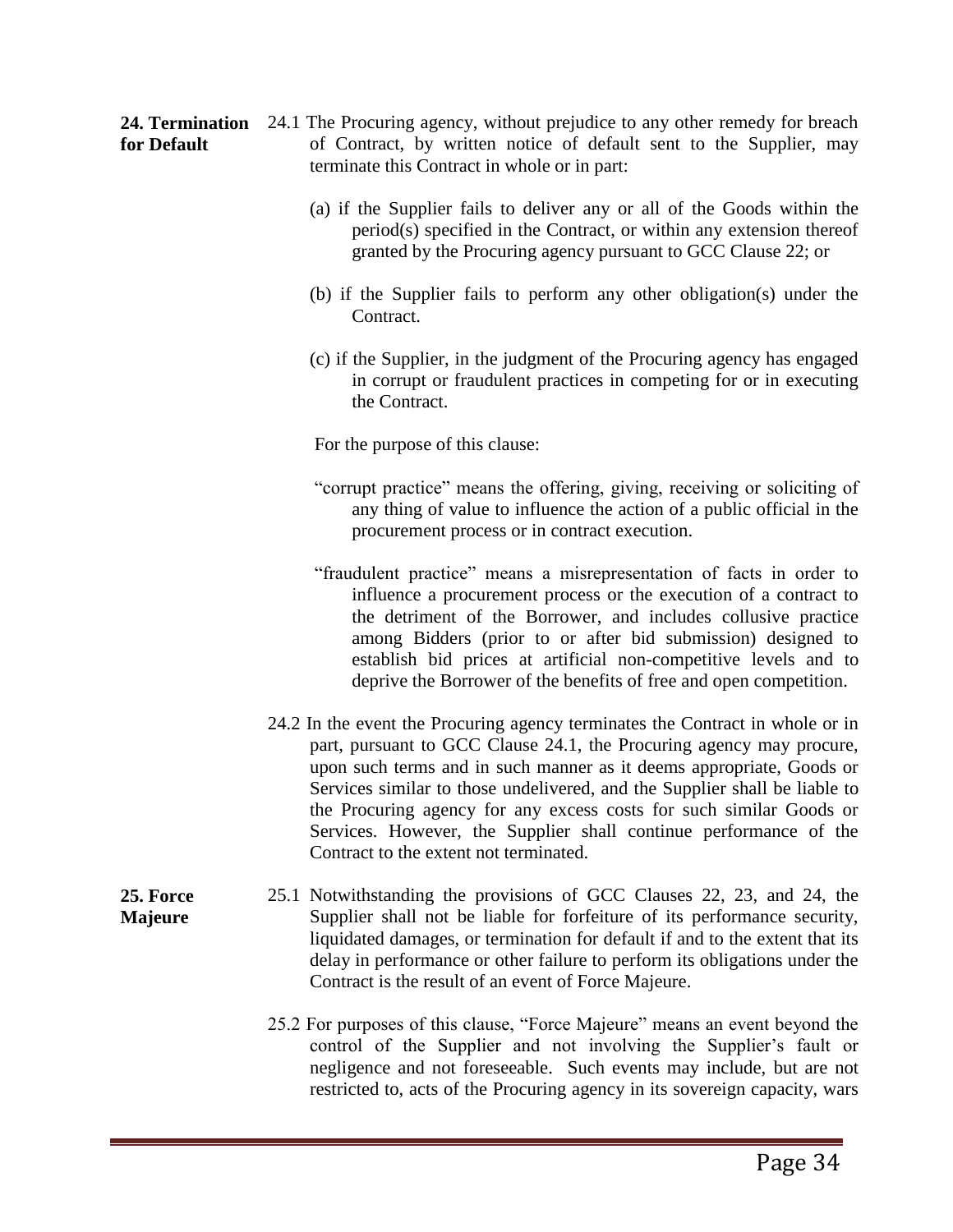or revolutions, fires, floods, epidemics, quarantine restrictions, and freight embargoes.

- 25.3 If a Force Majeure situation arises, the Supplier shall promptly notify the Procuring agency in writing of such condition and the cause thereof. Unless otherwise directed by the Procuring agency in writing, the Supplier shall continue to perform its obligations under the Contract as far as is reasonably practical, and shall seek all reasonable alternative means for performance not prevented by the Force Majeure event.
- **26. Termination for Insolvency**  26.1 The Procuring agency may at any time terminate the Contract by giving written notice to the Supplier if the Supplier becomes bankrupt or otherwise insolvent. In this event, termination will be without compensation to the Supplier, provided that such termination will not prejudice or affect any right of action or remedy which has accrued or will accrue thereafter to the Procuring agency.
- 27. Termination 27.1 The Procuring agency, by written notice sent to the Supplier, may **for Convenience**  terminate the Contract, in whole or in part, at any time for its convenience. The notice of termination shall specify that termination is for the Procuring agency's convenience, the extent to which performance of the Supplier under the Contract is terminated, and the date upon which such termination becomes effective.
	- 27.2 The Goods that are complete and ready for shipment within thirty (30) days after the Supplier's receipt of notice of termination shall be accepted by the Procuring agency at the Contract terms and prices. For the remaining Goods, the Procuring agency may elect:
		- (a) to have any portion completed and delivered at the Contract terms and prices; and/or
		- (b) to cancel the remainder and pay to the Supplier an agreed amount for partially completed Goods and Services and for materials and parts previously procured by the Supplier.
- **28. Resolution of Disputes**  28.1 The Procuring agency and the Supplier shall make every effort to resolve amicably by direct informal negotiation any disagreement or dispute arising between them under or in connection with the Contract.
	- 28.2 If, after thirty (30) days from the commencement of such informal negotiations, the Procuring agency and the Supplier have been unable to resolve amicably a Contract dispute, either party may require that the dispute be referred for resolution to the formal mechanisms specified in SCC. These mechanisms may include, but are not restricted to, conciliation mediated by a third party, adjudication in an agreed manner and/or arbitration.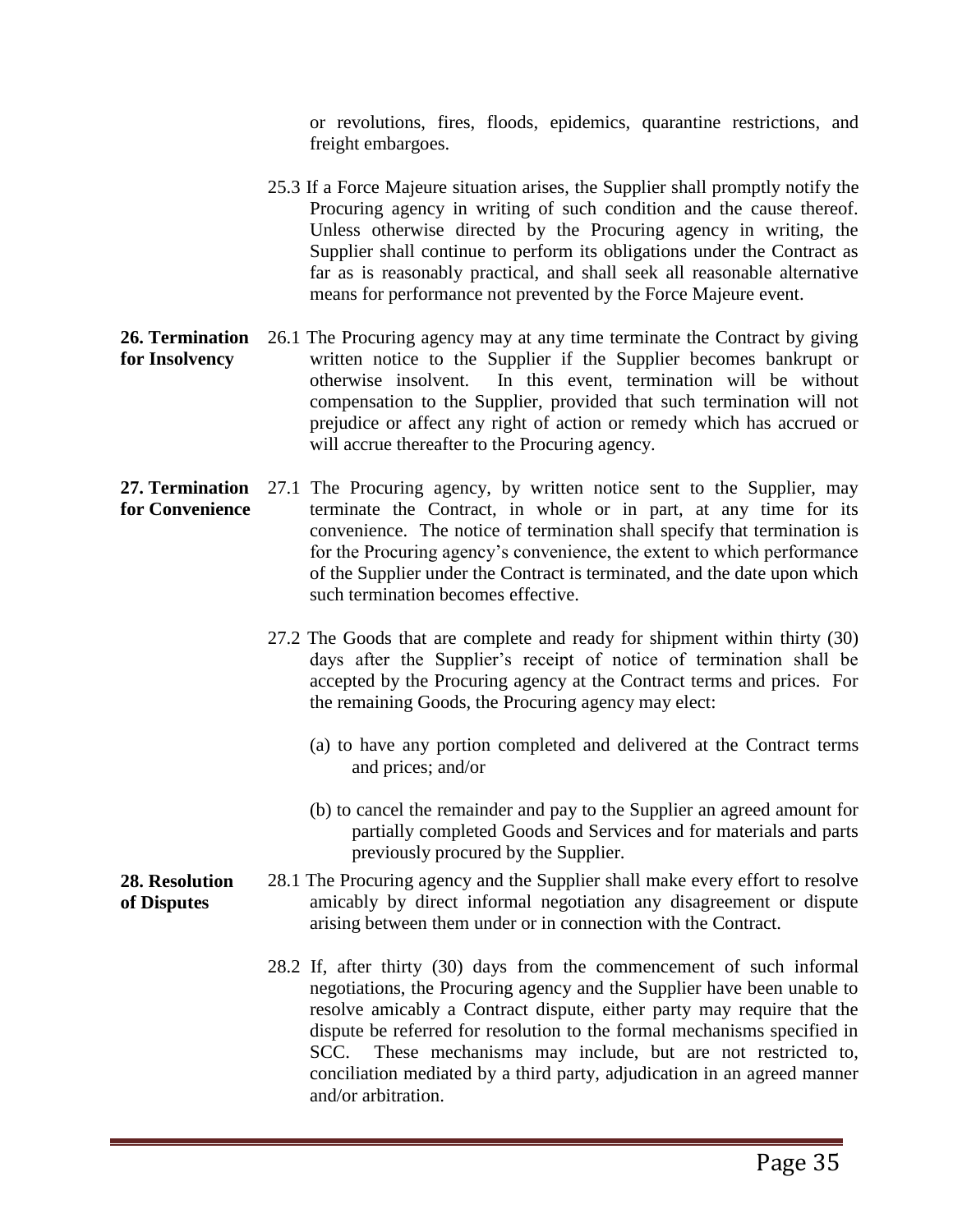| 29. Governing<br>Language      | 29.1 The Contract shall be written in the language specified in SCC. Subject to<br>GCC Clause 30, the version of the Contract written in the specified<br>language shall govern its interpretation. All correspondence and other<br>documents pertaining to the Contract which are exchanged by the parties<br>shall be written in the same language. |
|--------------------------------|-------------------------------------------------------------------------------------------------------------------------------------------------------------------------------------------------------------------------------------------------------------------------------------------------------------------------------------------------------|
| 30. Applicable<br>Law          | 30.1 The Contract shall be interpreted in accordance with the laws of the<br>Procuring agency's country, unless otherwise specified in SCC.                                                                                                                                                                                                           |
| 31. Notices                    | 31.1 Any notice given by one party to the other pursuant to this Contract shall<br>be sent to the other party in writing or by cable, telex, or facsimile and<br>confirmed in writing to the other party's address specified in SCC.                                                                                                                  |
|                                | 31.2 A notice shall be effective when delivered or on the notice's effective<br>date, whichever is later.                                                                                                                                                                                                                                             |
| 32. Taxes and<br><b>Duties</b> | 32.1 Supplier shall be entirely responsible for all taxes, duties, license fees,<br>etc., incurred until delivery of the contracted Goods to the Procuring<br>agency.                                                                                                                                                                                 |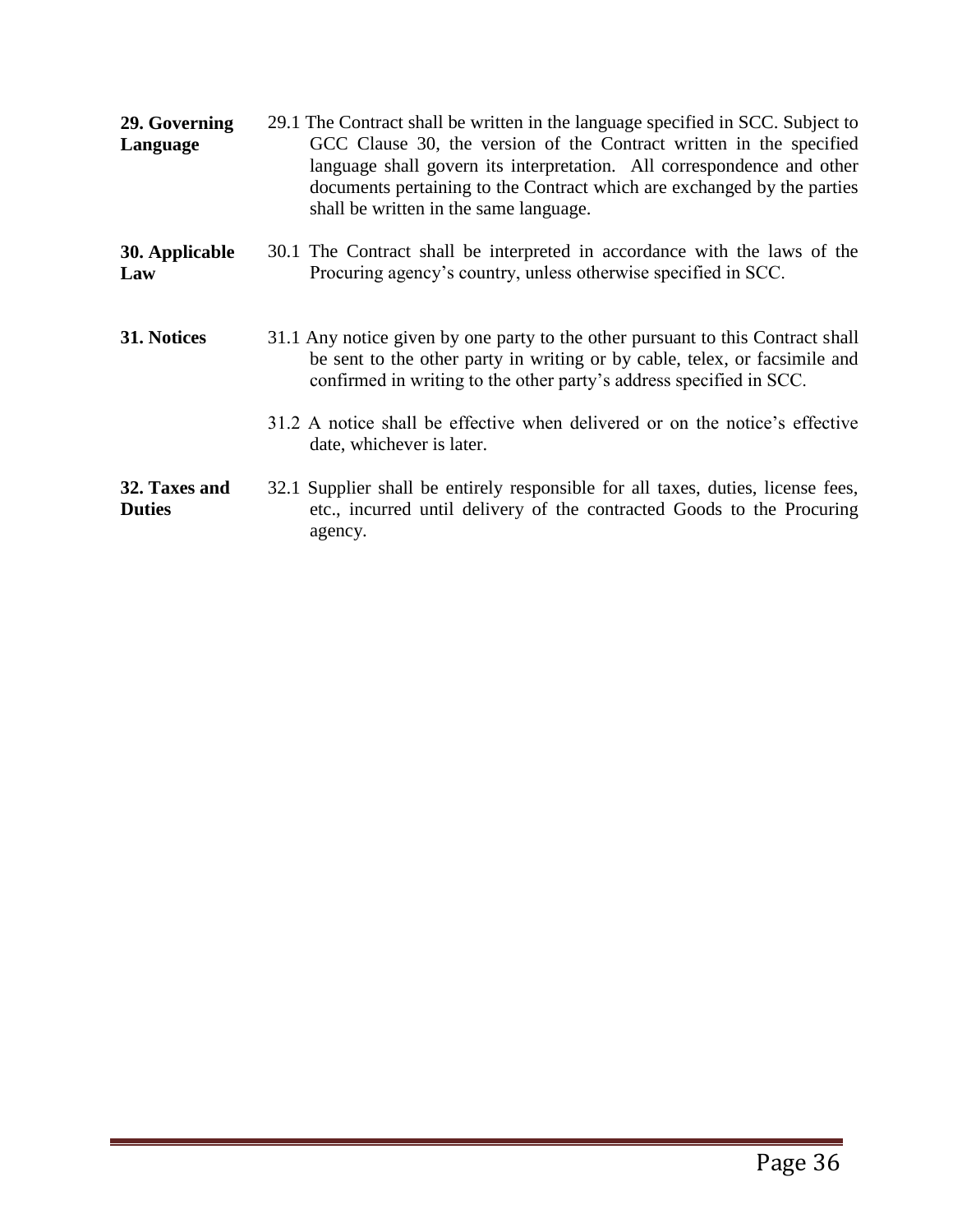### **Notes on the Instructions to Bidders**

This section of the bidding documents provides the information necessary for bidders to prepare responsive bids, in accordance with the requirements of the Procuring agency. It also provides information on bid submission, opening, and evaluation, and on the award of contract.

**Part One Section I contains provisions that are to be used unchanged. Part Two Section II consists of provisions that supplement, amend, or specify in detail information or requirements included in Part One Section I and which are specific to each procurement.**

Matters governing the performance of the Supplier, payments under the contract, or matters affecting the risks, rights, and obligations of the parties under the contract are not normally included in this section, but rather under Part one Section II, General Conditions of Contract, and/or Part Two Section III, Special Conditions of Contract. If duplication of a subject is inevitable in the other sections of the document prepared by the Procuring agency, care must be exercised to avoid contradictions between clauses dealing with the same matter.

These Instructions to Bidders will not be part of the contract.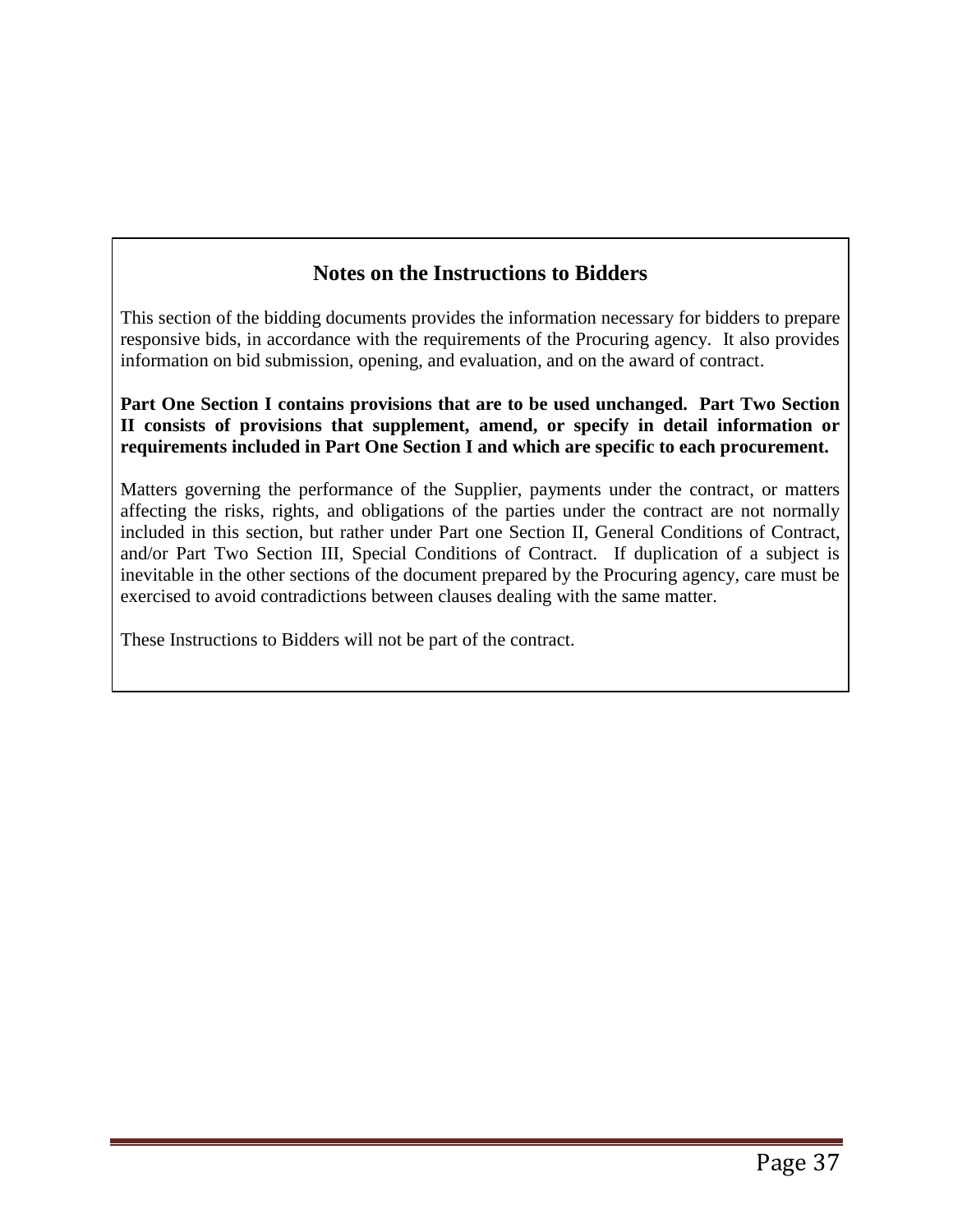### **Notes on the General Conditions of Contract**

The General Conditions of Contract in Part One Section II, read in conjunction with the Special Conditions of Contract in Part Two Section III and other documents listed therein, should be a complete document expressing all the rights and obligations of the parties.

The General Conditions of Contract herein shall not be altered. Any changes and complementary information, which may be needed, shall be introduced only through the Special Conditions of Contract in Part Two Section III.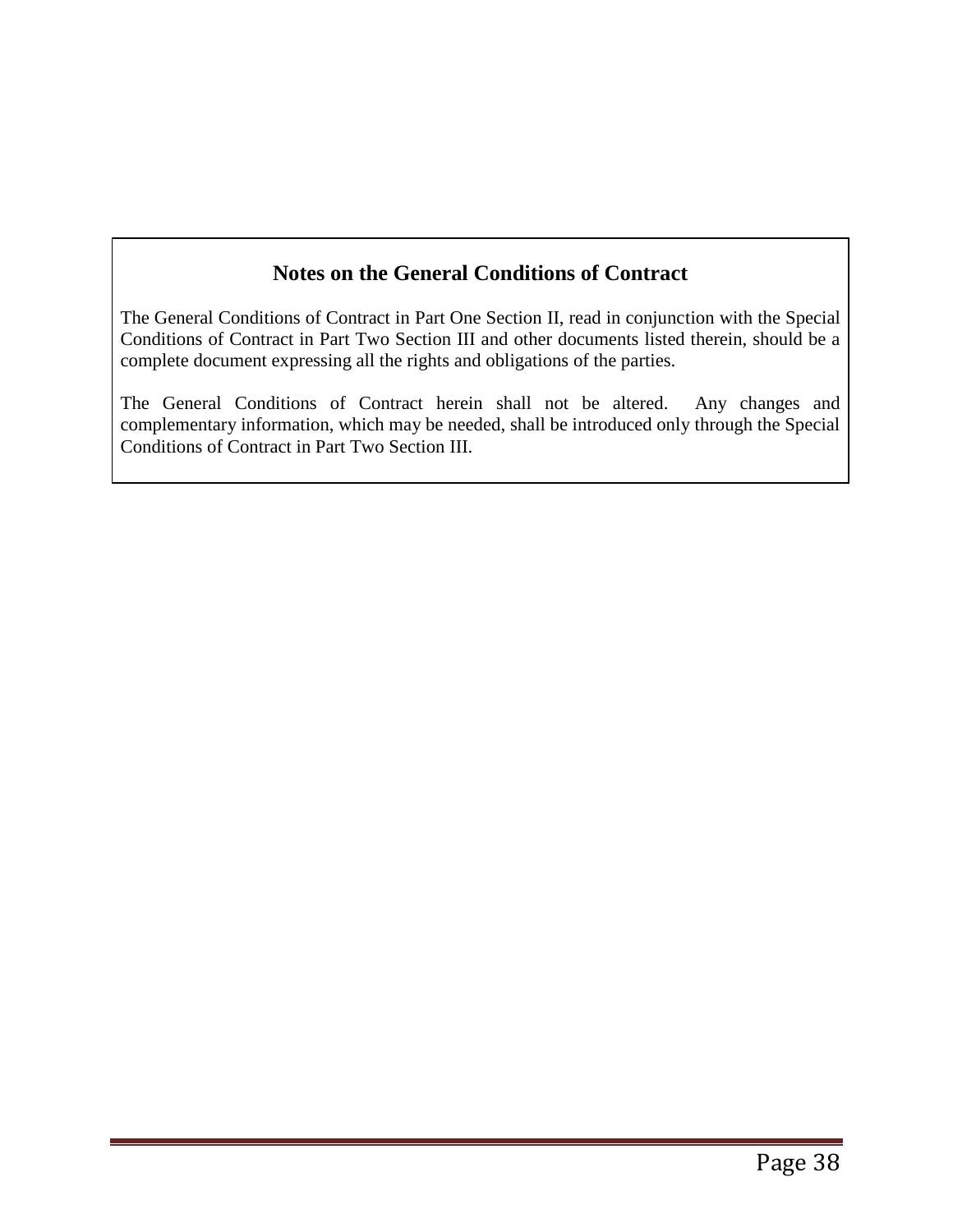# **Sindh Public Procurement Regulatory Authority**

# **Bidding Documents**

**For**

# **National Competitive Bidding**

# **Procurement of Services**

### **PART TWO (PROCUREMENT SPECIFIC PROVISIONS)**

- Invitation for Bids (IFB)
- Bid Data Sheet (BDS)
- Special Conditions of Contract (SCC)
- Schedule of Requirements
- Technical Specifications
- Sample Form
- Eligibility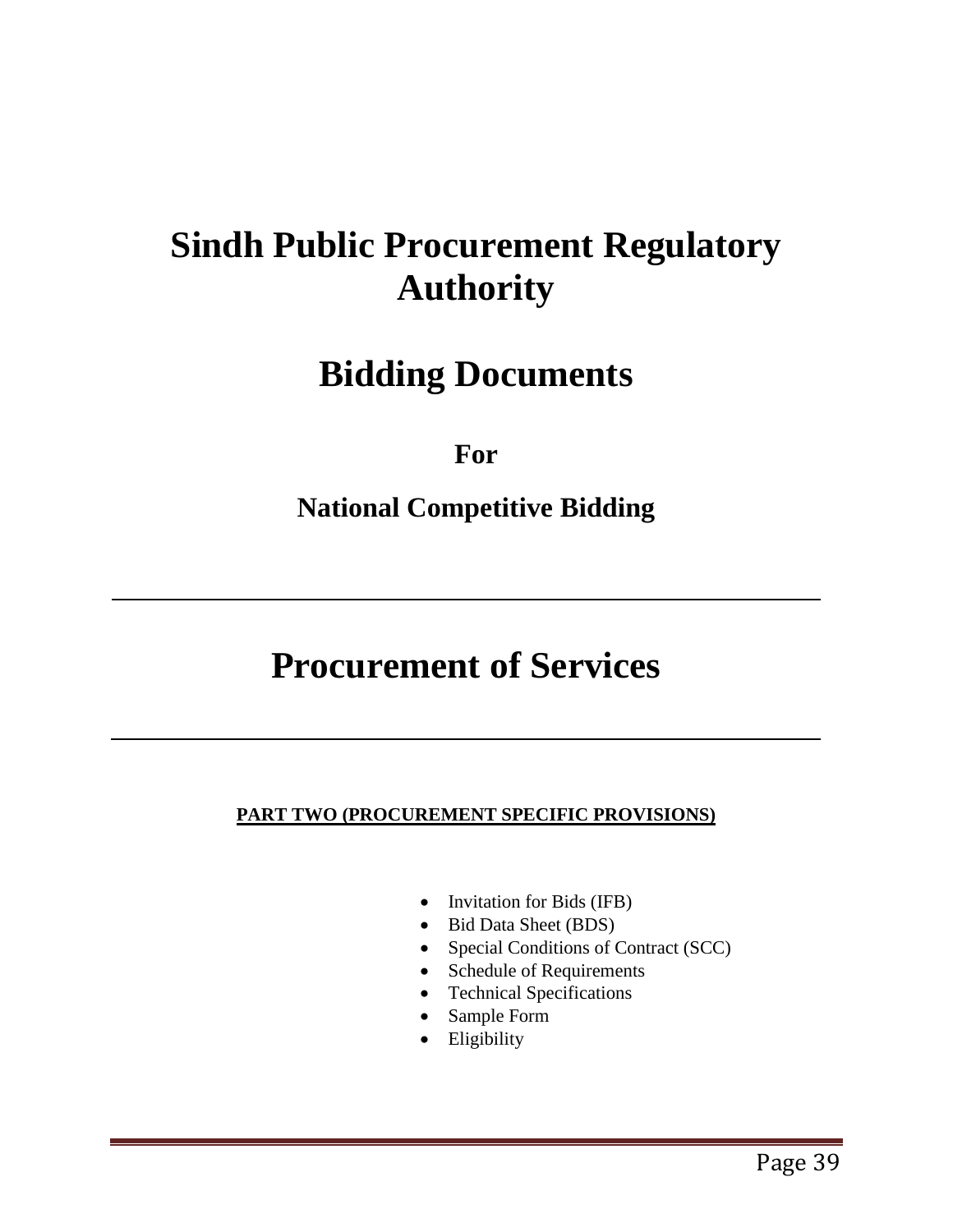### **Preface**

These Bidding Documents have been prepared for use by procuring agencies in the procurement of goods through National Competitive Bidding (NCB).

In order to simplify the preparation of bidding documents for each procurement, the Bidding Documents are grouped in two parts based on provisions which are fixed and that which are specific for each procurement. Provisions which are intended to be used unchanged are in Part one, which includes Section I, Instructions to Bidders, and Section II, General Conditions of Contract. Data and provisions specific to each procurement and contract are included in Part Two which includes Section II, Bid Data Sheet; Section III, Special Conditions of Contract; Section IV, Schedule of Requirements; Section V, Technical Specifications; and the forms to be used in Section I, Invitation for Bids, and Section VI, Sample Forms.

This is Part Two and contains data and provisions specific to each procurement. Care should be taken to check the relevance of the provisions of the Bidding Documents against the requirements of the specific goods to be procured. The following general directions should be observed when using the documents. In addition, each section is prepared with notes intended only as information for the Procuring agency or the person drafting the bidding documents. They shall *not* be included in the final documents, except for the notes introducing Section VI, Forms, where the information is useful for the Bidder.

- (a) Specific details, such as the "name of the Procuring agency" and "address for bid submission," should be furnished in the Invitation for Bids, in the Bid Data Sheet, and in the Special Conditions of Contract. The final documents should contain neither blank spaces nor options.
- (b) Amendments, if any, to the Instructions to Bidders and to the General Conditions of Contract should be made through the Bid Data Sheet and the Special Conditions of Contract, respectively.
- (c) Footnotes or notes in italics included in the Invitation for Bids, Bid Data Sheet, Special Conditions of Contract, and in the Schedule of Requirements are not part of the text of the document, although they contain instructions that the Procuring agency should strictly follow. The final document should contain no footnotes.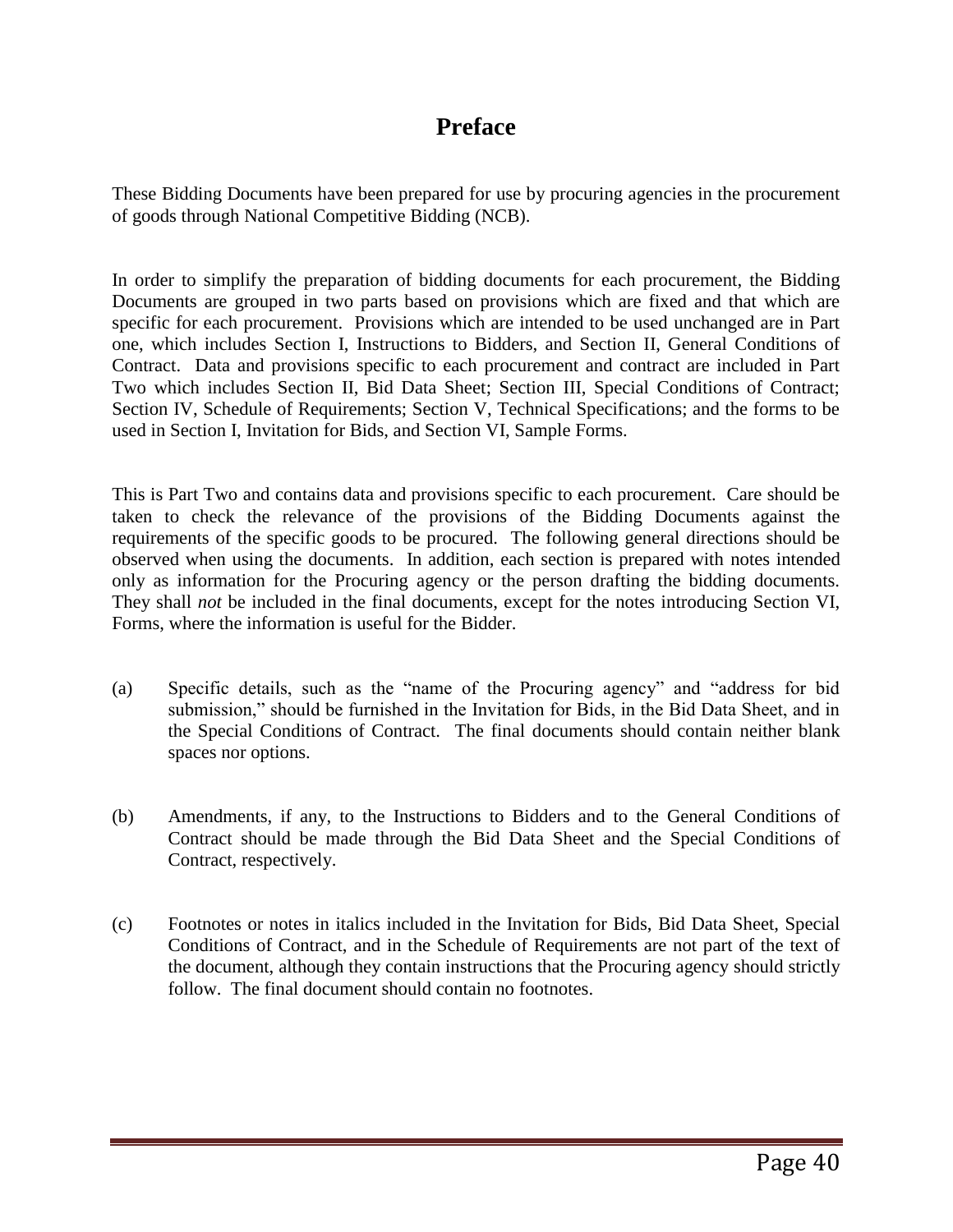- (d) The criteria for bid evaluation and the various methods of evaluation in the Instructions to Bidders (Clauses 25.3 and 25.4, respectively) should be carefully reviewed. Only those that are selected to be used for the procurement in question should be retained and expanded, as required, in the Bid Data Sheet or in the Technical Specifications, as appropriate. The criteria that are not applicable should be deleted from the Bid Data Sheet.
- (e) Clauses included in the Special Conditions of Contract are illustrative of the provisions that should be drafted specifically by the Procuring agency for each procurement.
- (f) The forms provided in Section VI should be completed by the Bidder or the Supplier; the footnotes in these forms should remain, since they contain instructions which the Bidder or the Supplier should follow.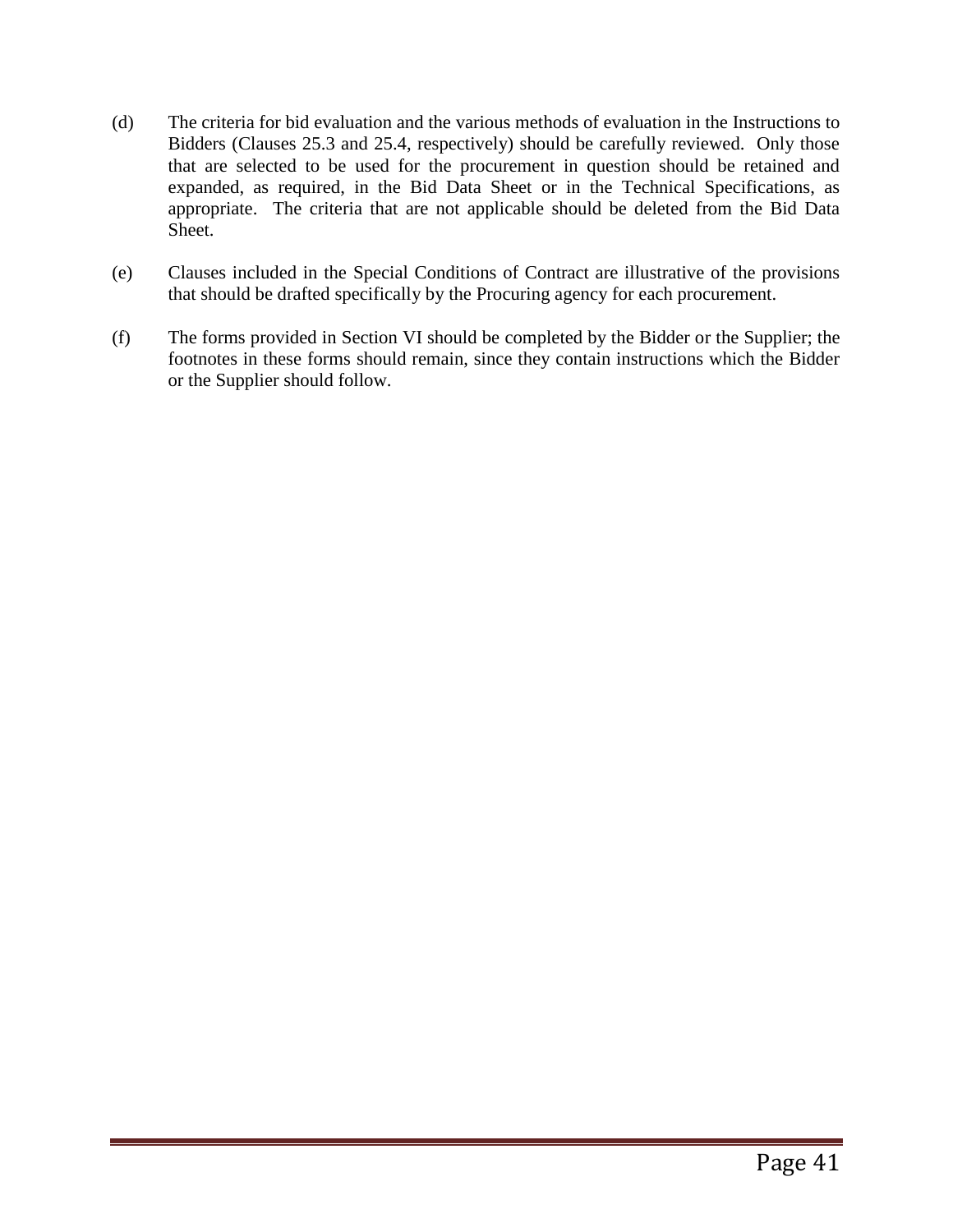### **Table of Contents - Part Two**

### SECTION VII. ELIGIBILITY FOR THE PROVISION OF GOODS, WORKS, AND SERVICES IN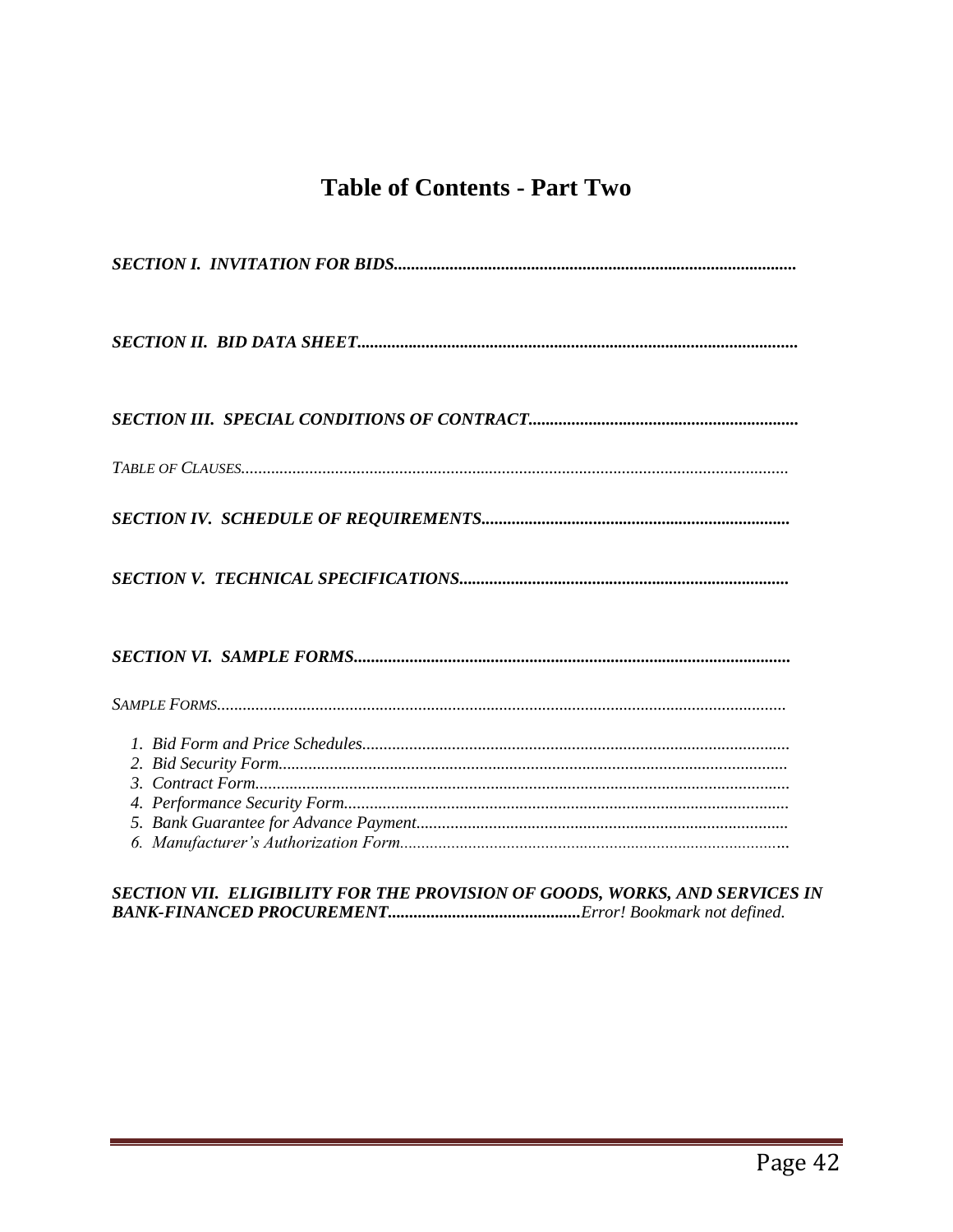# **Part Two Section I. Invitation for Bids**

### **Notes on the Invitation for Bids**

The Invitation for Bids (IFB) shall be issued as an advertisement in at least three newspaper of general circulation in the Province of Sindh or Authorities web site as the case may be, allowing at least fifteen days for NCB and forty five days(45) ICB for bid preparation and submission ;

The Invitation for Bids provides information that enables interested bidders to decide whether to participate. Apart from the essential items listed in the Standard Bidding Documents (SBD), the Invitation for Bids should also indicate any important bid evaluation criteria or qualification requirement (for example, a requirement for a minimum level of experience in manufacturing a similar type of goods for which the Invitation for Bids is issued) and that the bidders should give their best and final prices as no negotiations are allowed.

The Invitation for Bids should be incorporated into the bidding documents. The information contained in the Invitation for Bids must conform to the bidding documents and in particular to the relevant information in the Bid Data Sheet.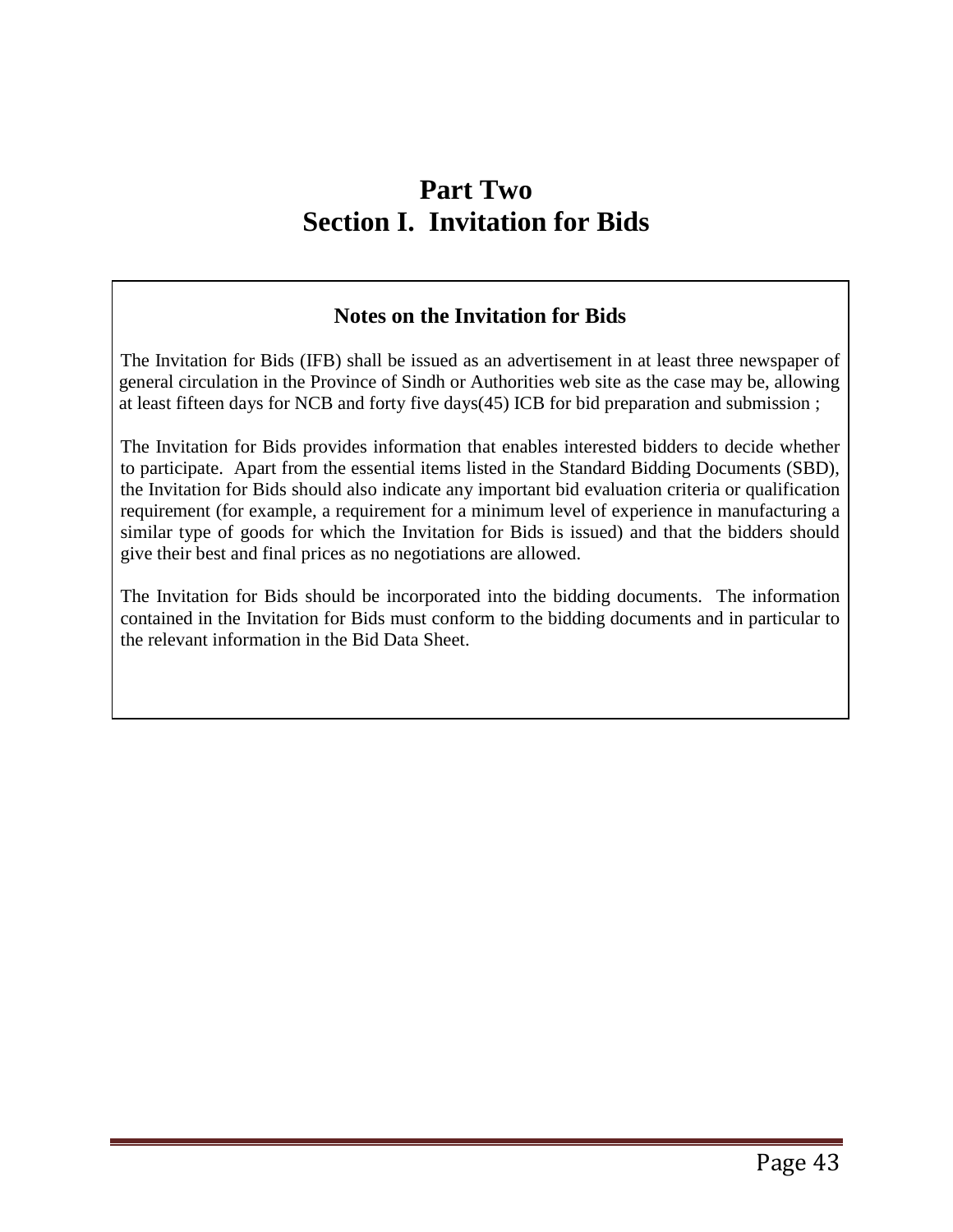### NIT No: NIT/ GCUH/25, 26 August, 2021

GC University Hyderabad

1. The GC University Hyderabad has received an allocation from the Public Fund in Pak rupees / Foreign Currency towards the cost of procurement of Service. It is intended that part of the proceeds of this allocated fund will be applied to eligible payments under the contract for Procurement of Service

2. The GC University Hyderabad now invites sealed bids from eligible bidders for the Dusting And Cleaning Inside And Outside Building Of Government College University, Hyderabad.

3. Interested eligible bidders may obtain further information from and inspect the bidding documents at the office of Deputy Director Procurement GC University Hyderabad. Ptcl # **022-2111877**

4. A complete set of bidding documents may be purchased by interested bidders on the submission of a written application to the above and upon payment of a nonrefundable fee of **Rs. 2000/-**

5. The provisions in the Instructions to Bidders and in the General Conditions of Contract are the provisions of the Sindh Public Procurement Ordinance and its Rules made hereunder which also conform to the requirements of the World Bank Standard Bidding Documents: Procurement of Goods for National Competitive Bidding, Pakistan, Part One.

6. Tender/s Document will be issued from  $30<sup>th</sup>$  August, 2021 to  $14<sup>th</sup>$  September, 2021. Bids must be delivered to the above office on or before  $10:30$  AM on  $15<sup>th</sup>$  September,  $2021$  and must be accompanied by a security of  $\frac{5\%}{2}$  of the total Quoted amount.

7. Bids will be opened in the presence of bidders' representatives who choose to attend on  $15<sup>th</sup>$ September, 2021 at 11.00 A.M in the office of Deputy Director Procurement, GC University Hyderabad.

8. The bidders are requested to give their best and final prices as no negotiations are expected.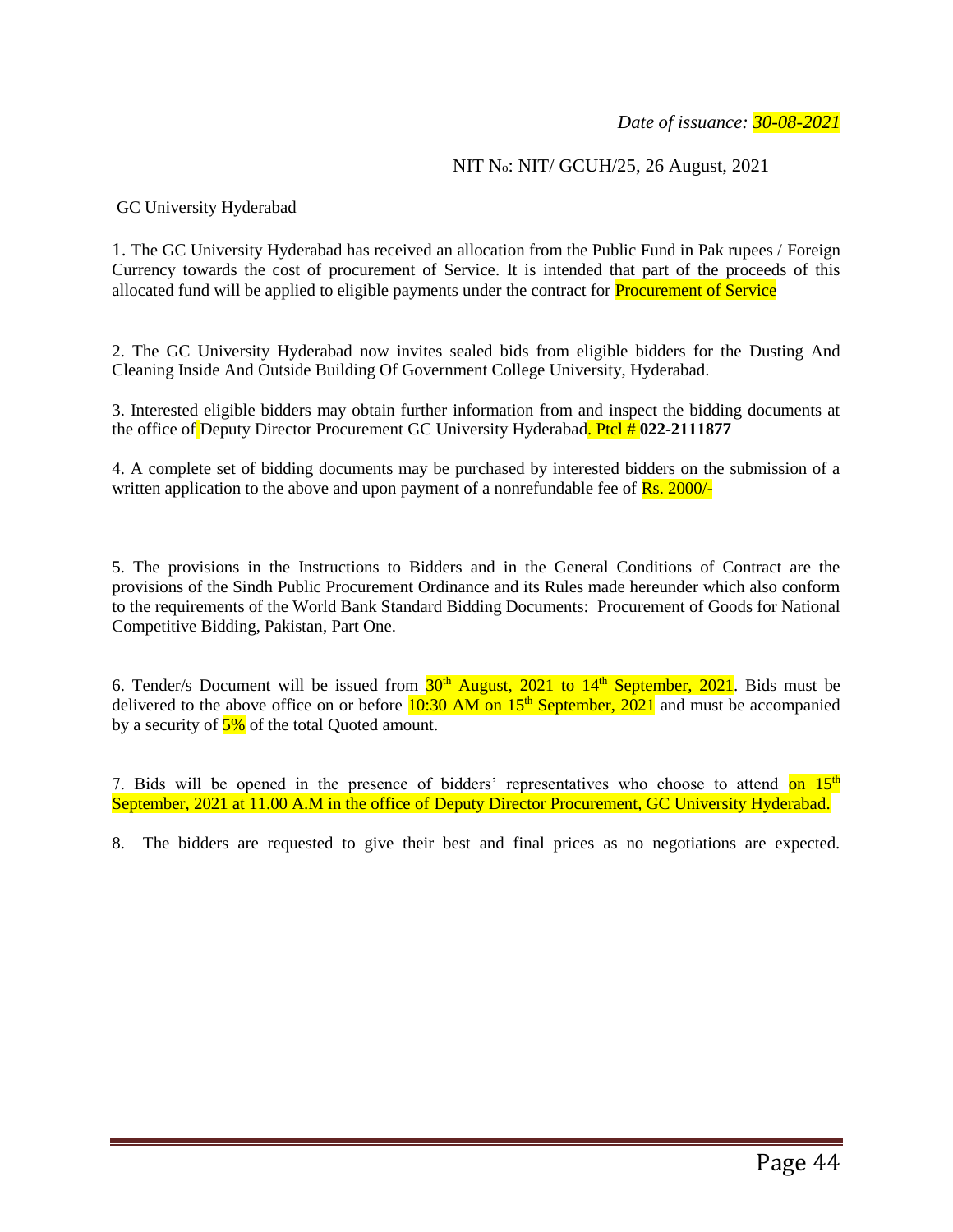# **Section II. Bid Data Sheet**

### **Notes on the Bid Data Sheet**

Section II is intended to assist the Procuring agency in providing the specific information in relation to corresponding clauses in the Instructions to Bidders included in Part one Section I, and has to be prepared for each specific procurement.

The Procuring agency should specify in the Bid Data Sheet information and requirements specific to the circumstances of the Procuring agency, the processing of the procurement, the applicable rules regarding bid price and currency, and the bid evaluation criteria that will apply to the bids. In preparing Section II, the following aspects should be checked:

- (a) Information that specifies and complements provisions of Part One Section I must be incorporated.
- (b) Amendments and/or supplements, if any, to provisions of Part One Section I as necessitated by the circumstances of the specific procurement, must also be incorporated.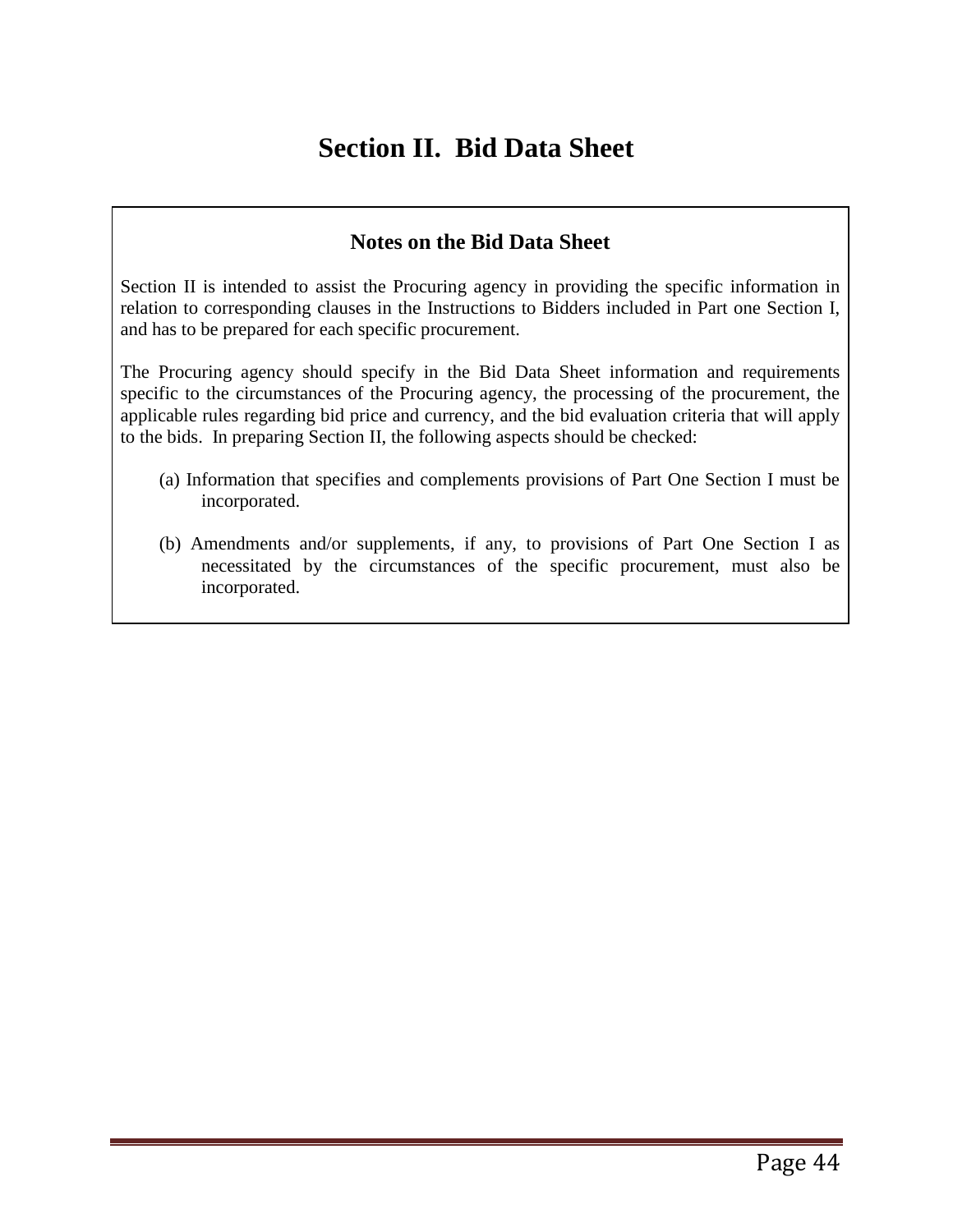### *BIDDING DATA*

(This section should be filled in by the Engineer / Procuring Agency before issuance of the Bidding Documents).

| a) Name & Address of the<br>procuring agency.                                   |             |                 | : GC University Hyderabad. |                                                                                                  |                                                                                                     |
|---------------------------------------------------------------------------------|-------------|-----------------|----------------------------|--------------------------------------------------------------------------------------------------|-----------------------------------------------------------------------------------------------------|
| b) Brief Description of Works                                                   | ÷           |                 |                            | Dusting And Cleaning Inside And Outside Building Of<br>Government College University, Hyderabad. |                                                                                                     |
| c) Estimated Cost                                                               |             |                 | Rs. 1.500 (M)              |                                                                                                  |                                                                                                     |
| d) Amount of Bid Security                                                       |             |                 | 5%                         |                                                                                                  |                                                                                                     |
| e) Period of Bid Validity                                                       |             |                 | 90 days                    |                                                                                                  |                                                                                                     |
| f) Amount of Performance Security: $5\%$                                        |             |                 |                            |                                                                                                  |                                                                                                     |
| g) Percentage if any, to be<br>deducted from bill                               |             | $: \frac{0}{0}$ |                            |                                                                                                  |                                                                                                     |
| h) Tenders will be Issued from:                                                 |             |                 |                            | 30-08-2021 to 14-09-2021                                                                         |                                                                                                     |
| i) Deadline of submission of Bids along with time: $15-09-2021$ upto $10.30$ AM |             |                 |                            |                                                                                                  |                                                                                                     |
| $i)$ Venue, Date & Time of Bid opening:                                         |             |                 |                            |                                                                                                  | Office of the Deputy Director Procurement GC<br>University Hyderabad, $15-09-2021$ at $11:00$ (A.M) |
| k) Time for Completion from written order of commence:                          |             |                 |                            | 12 Months                                                                                        |                                                                                                     |
| 1) Liquidity damages                                                            |             |                 |                            | $\therefore$ ------- (0.05% of Estimated cost or Bid cost)                                       |                                                                                                     |
| m) Stamp duty:                                                                  | stamp duty. |                 |                            |                                                                                                  | <b>0.35%</b> or notified by the Govt. of Sindh, will be paid by successful bidder as                |

n) Defect liability period is 06 months from the date of completion certificate,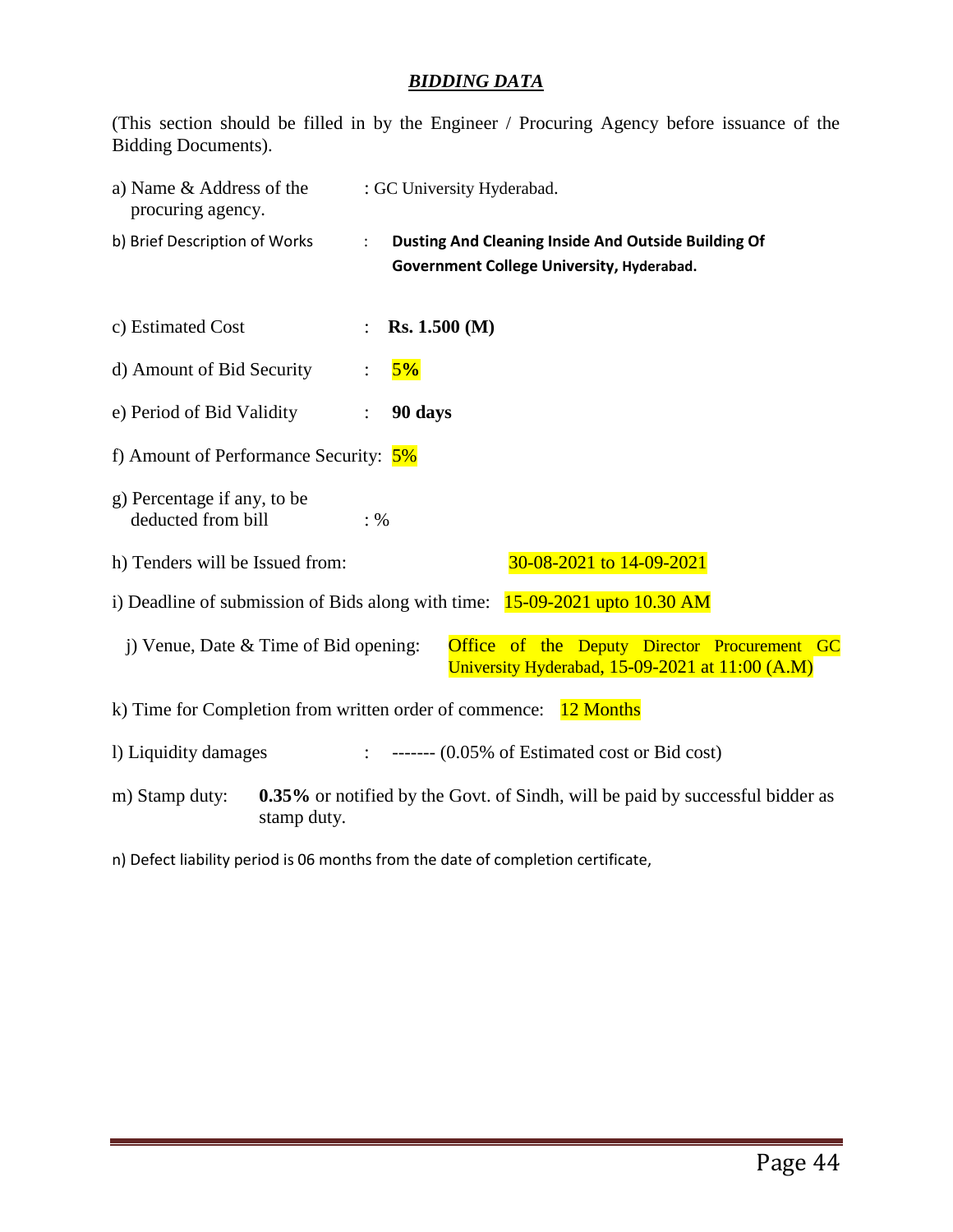### **BID DATA SHEET**

### **Introduction**

| <b>ITB 1.1</b>     | <b>GC University Hyderabad</b>                                                                   |
|--------------------|--------------------------------------------------------------------------------------------------|
| <b>ITB 1.1</b>     | Loan or credit or Project allocation number.                                                     |
|                    | Loan or credit or Project allocation amount.                                                     |
| ITB <sub>1.1</sub> | <b>Procurement of Services:</b>                                                                  |
| <b>ITB 1.1</b>     | Dusting And Cleaning Inside And Outside Building Of Government College<br>University, Hyderabad. |
| <b>ITB 4.1</b>     | <b>GC University Hyderabad</b>                                                                   |
| <b>ITB 6.1</b>     | Deputy Director Procurement, GC University Hyderabad.                                            |
| <b>Address</b>     | Ptcl # 022-2111877                                                                               |
| <b>ITB 8.1</b>     | English                                                                                          |

| <b>Bid Price and Currency</b> |                                            |  |  |  |
|-------------------------------|--------------------------------------------|--|--|--|
| $\vert$ ITB 11.2              | The price quoted shall be Pakistani Rupee. |  |  |  |
| ITB 11.5                      | The price shall be fixed,                  |  |  |  |

|                     | <b>Preparation and Submission of Bids</b>                                                                                                                          |  |  |  |
|---------------------|--------------------------------------------------------------------------------------------------------------------------------------------------------------------|--|--|--|
| <b>ITB</b> 13.3 (d) | Qualification requirements.                                                                                                                                        |  |  |  |
|                     | The Bidder/s should have Minimum One year of experience in the supply of similar<br>type of Service. The Bidder/s should be the tax payer and registered with SRB. |  |  |  |
| <b>ITB</b> 14.3 (b) | Spare parts required for Not Applicable                                                                                                                            |  |  |  |
| <b>ITB 15.1</b>     | Amount of bid security: 5% of the total bid quoted.                                                                                                                |  |  |  |
| <b>ITB 16.1</b>     | The bid should be valid for 90 days                                                                                                                                |  |  |  |
| <b>ITB 17.1</b>     | Number of copies.                                                                                                                                                  |  |  |  |
| <b>ITB</b> 18.2 (a) | <b>Deputy Director (Procurement), GC University Hyderabad</b>                                                                                                      |  |  |  |
| <b>ITB</b> 18.2 (b) | IFB Procurement of Goods.                                                                                                                                          |  |  |  |
| <b>ITB 19.1</b>     | Deadline for bid submission: - 15-09-2021 up-to 10:30 A.M Bids<br>received after the due date and time will not be entertained.                                    |  |  |  |
| <b>ITB 22.1</b>     | Time, date, and place for bid opening.                                                                                                                             |  |  |  |
|                     | 11:00 A.M, 15-09-2021 in the office Deputy Director Procurement, GC<br><b>University Hyderabad</b>                                                                 |  |  |  |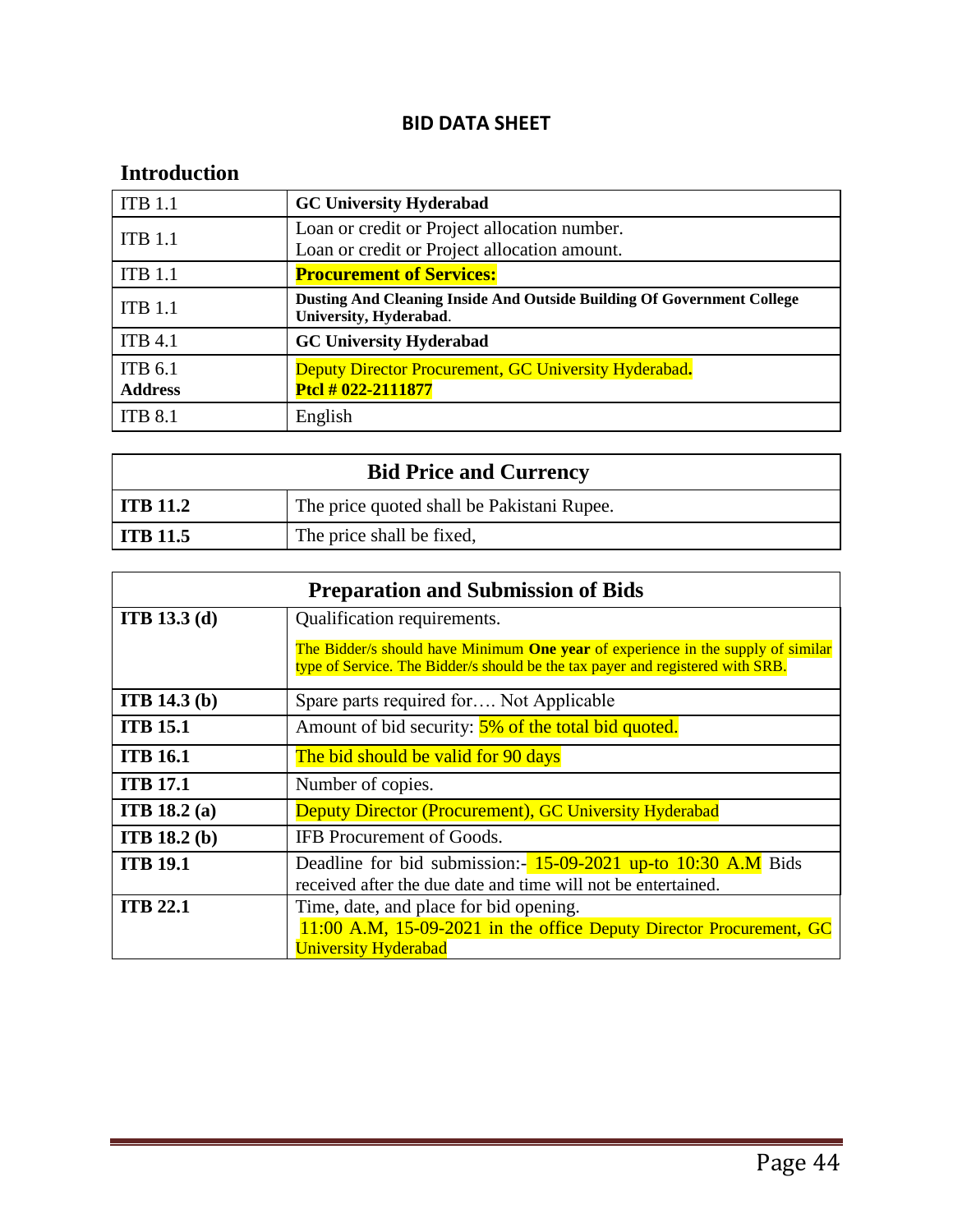| <b>Bid Evaluation</b>                                                                                                |                                                                                                                                                                                                                                                                                                                                                                                                                          |  |  |  |  |  |
|----------------------------------------------------------------------------------------------------------------------|--------------------------------------------------------------------------------------------------------------------------------------------------------------------------------------------------------------------------------------------------------------------------------------------------------------------------------------------------------------------------------------------------------------------------|--|--|--|--|--|
| <b>ITB 25.3</b>                                                                                                      | The GC University Hyderabad will accept lowest evaluated bid as per<br>Rule 48 & 49 of SPPRA Rules, 2010 (Amended 2019).                                                                                                                                                                                                                                                                                                 |  |  |  |  |  |
| <b>ITB</b> 25.4 (a)<br><b>ITB</b> 25.4 $(b)$                                                                         | Incomplete and conditional quotations will be rejected forthwith.<br>No cutting / overwriting in the offered prices will be accepted.                                                                                                                                                                                                                                                                                    |  |  |  |  |  |
| <b>Option</b> (i)                                                                                                    | adjustment expressed as a percentage,                                                                                                                                                                                                                                                                                                                                                                                    |  |  |  |  |  |
| <b>or</b><br>adjustment expressed in an amount in the currency of bid evaluation,<br><b>Option</b> (ii)<br><b>or</b> |                                                                                                                                                                                                                                                                                                                                                                                                                          |  |  |  |  |  |
| <b>Option</b> (iii)                                                                                                  | adjustment expressed as a percentage                                                                                                                                                                                                                                                                                                                                                                                     |  |  |  |  |  |
| Deviation in payment schedule.<br><b>ITB</b> 25.4 (c) (ii)<br>Annual interest rate.                                  |                                                                                                                                                                                                                                                                                                                                                                                                                          |  |  |  |  |  |
| <b>ITB</b> 25.4 (d)                                                                                                  | Cost of spare parts.                                                                                                                                                                                                                                                                                                                                                                                                     |  |  |  |  |  |
| <b>ITB</b> 25.4 $(e)$                                                                                                | Spare parts and after sales service facilities in the Procuring agency's<br>country.                                                                                                                                                                                                                                                                                                                                     |  |  |  |  |  |
|                                                                                                                      | Operating and maintenance costs.                                                                                                                                                                                                                                                                                                                                                                                         |  |  |  |  |  |
| <b>ITB</b> 25.4 $(f)$                                                                                                | Factors for calculation of the life cycle cost:<br>(i) number of years for life cycle;<br>(ii) operating costs;<br>(iii)maintenance costs; and<br>(iv) rate, as a percentage, to be used to discount all annual future<br>costs calculated under (ii) and (iii) above to present value.<br><b>or</b><br>Reference to the methodology specified in the Technical Specifications<br>or elsewhere in the bidding documents. |  |  |  |  |  |
| ITB 25.4 (g)                                                                                                         | Performance and productivity of equipment.                                                                                                                                                                                                                                                                                                                                                                               |  |  |  |  |  |
| <b>ITB</b> 25.4 $(h)$                                                                                                | Details on the evaluation method or reference to the Technical<br>Specifications.                                                                                                                                                                                                                                                                                                                                        |  |  |  |  |  |
| <b>ITB 25.4</b><br><b>Alternative</b>                                                                                | Specify the evaluation factors.                                                                                                                                                                                                                                                                                                                                                                                          |  |  |  |  |  |
| <b>Contract Award</b>                                                                                                |                                                                                                                                                                                                                                                                                                                                                                                                                          |  |  |  |  |  |
| <b>ITB 29.1</b>                                                                                                      | Percentage for quantity increase or decrease. (15) percent.                                                                                                                                                                                                                                                                                                                                                              |  |  |  |  |  |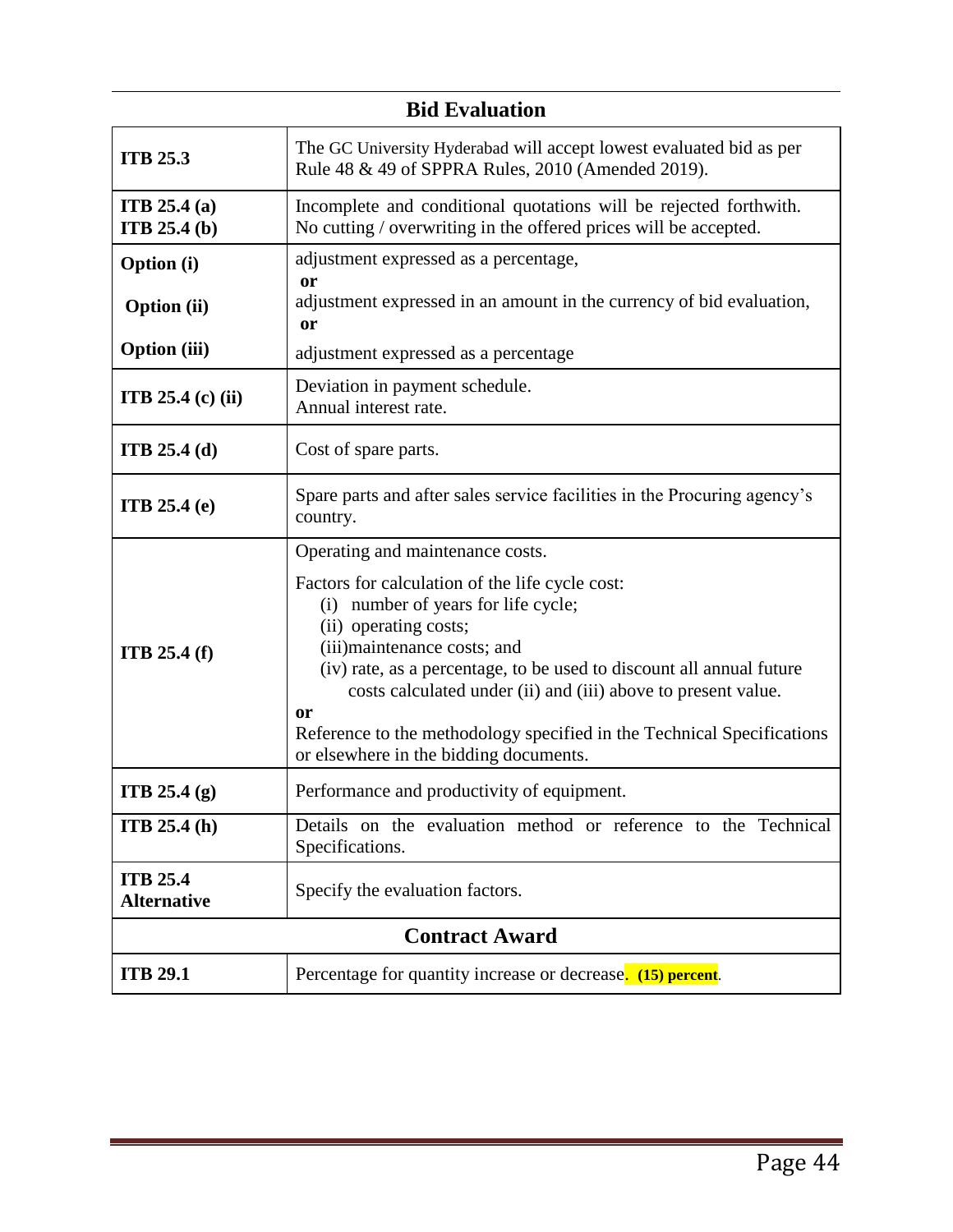### **ARTICLES OF AGREEMENT**

This Agreement made this \_\_\_\_\_\_\_\_\_\_\_\_ day of \_\_\_\_\_\_\_\_\_\_\_\_ 2021, by and between the Vice-Chancellor, GC University Hyderabad., Sindh, including his successors in office and Assignees / Agents, acting through the Deputy Director (Procurement), GC University Hyderabad, hereinafter called the "**University**", of the one part,

| And |                                                                                                         |                                         |  |  |             |         | οt   |
|-----|---------------------------------------------------------------------------------------------------------|-----------------------------------------|--|--|-------------|---------|------|
|     |                                                                                                         | (name and designation of the authorized |  |  |             | located | at   |
|     |                                                                                                         |                                         |  |  | hereinafter | called  | the. |
|     | "Contractor" which expression shall include their successors, legal representatives of the second part. |                                         |  |  |             |         |      |

Whereas the **University** requires Furniture for the Administration Block at GC University Hyderabad, and whereas the **Contractor** has agreed to supply, install put into operation and demonstrate the working of the said Furniture valued at Rs. \_\_\_\_\_\_\_\_\_\_\_\_\_\_\_\_\_\_\_\_\_\_\_\_\_ (in figures and words) in the period of \_\_\_\_\_\_\_\_ months, subject to the terms and conditions set forth, hereinafter, which have been accepted by the **Contractor**.

(amount in figures and words)

#### **Now this Agreement witnesses as follows:**

- 1. In this agreement words and expressions shall have the same meanings as are respectively assigned to them in the **Conditions of Contract** hereinafter referred to.
- 2. The following documents which, for the purpose of identification, have been signed by \_\_\_\_\_\_\_\_\_\_\_\_\_\_\_\_\_\_\_\_\_\_\_\_\_\_\_\_\_\_\_\_\_\_\_\_\_ on behalf of the **Contractor,** and by

(name and designation of the authorized person)

\_\_\_\_\_\_\_\_\_\_\_\_\_\_\_\_\_\_\_\_\_\_\_\_\_\_\_\_\_\_\_\_\_\_\_\_\_\_ on behalf of the **University**, all of

(name and designation of the authorized person)

which shall be deemed to form and be read and construed as a part of this **Agreement** viz.:

- a) Articles of Agreement;
- b) Instructions to Tenderers;
- c) Conditions of Contract;
- d) Contractor's Offer including the relevant correspondence prior to signing of this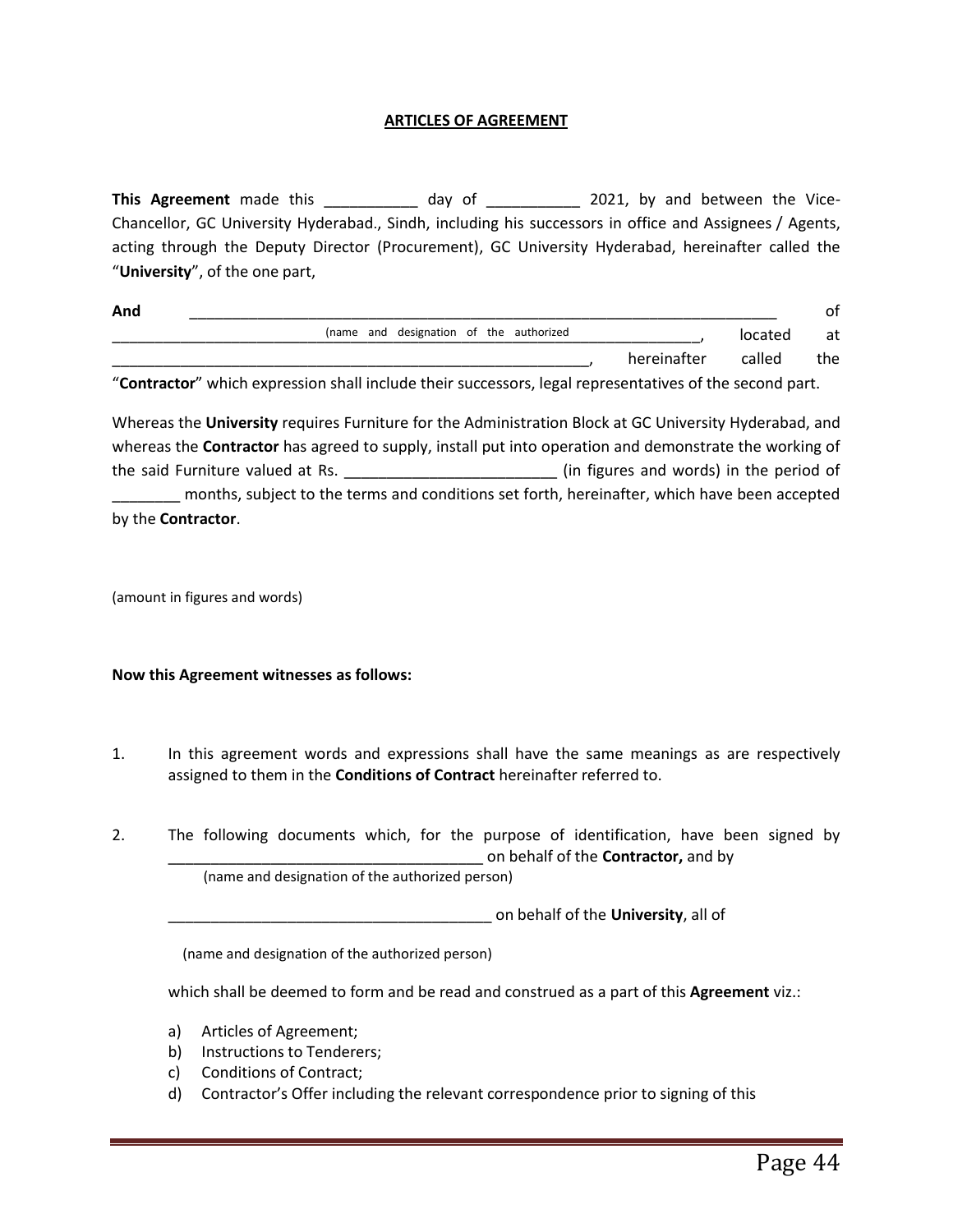Agreement with all Annexures duly filled in;

- e) The specifications of the equipment; and
- f) Bill of Quantity with prices.

**AA-02**

- 3. In consideration of the payment to be made to the Contractor, the **Contractor** hereby **covenants** with the University to supply, deliver, install, put into operation and demonstrate the working of the Furniture in conformity in all respects of the Contract & the order form No. \_\_\_\_\_.
- 4. The **University** hereby **covenants to pay** the Contractor in consideration of the supply, delivery, installation, putting into operation and demonstration of the working of the Equipment the contact price in the manner prescribed by the Contract and approved by the University.

**In Witness Thereof** the parties have hereunto set their respective hands and seals, the day, month and year first above written.

#### **WITNESSES:**

| Witness No.1: | Witness No.1:                              |
|---------------|--------------------------------------------|
|               |                                            |
|               |                                            |
|               | Designation: _____________________________ |
|               |                                            |
| Witness No.2. | Witness No.2:                              |
|               |                                            |
|               |                                            |
|               | Designation: _____________________________ |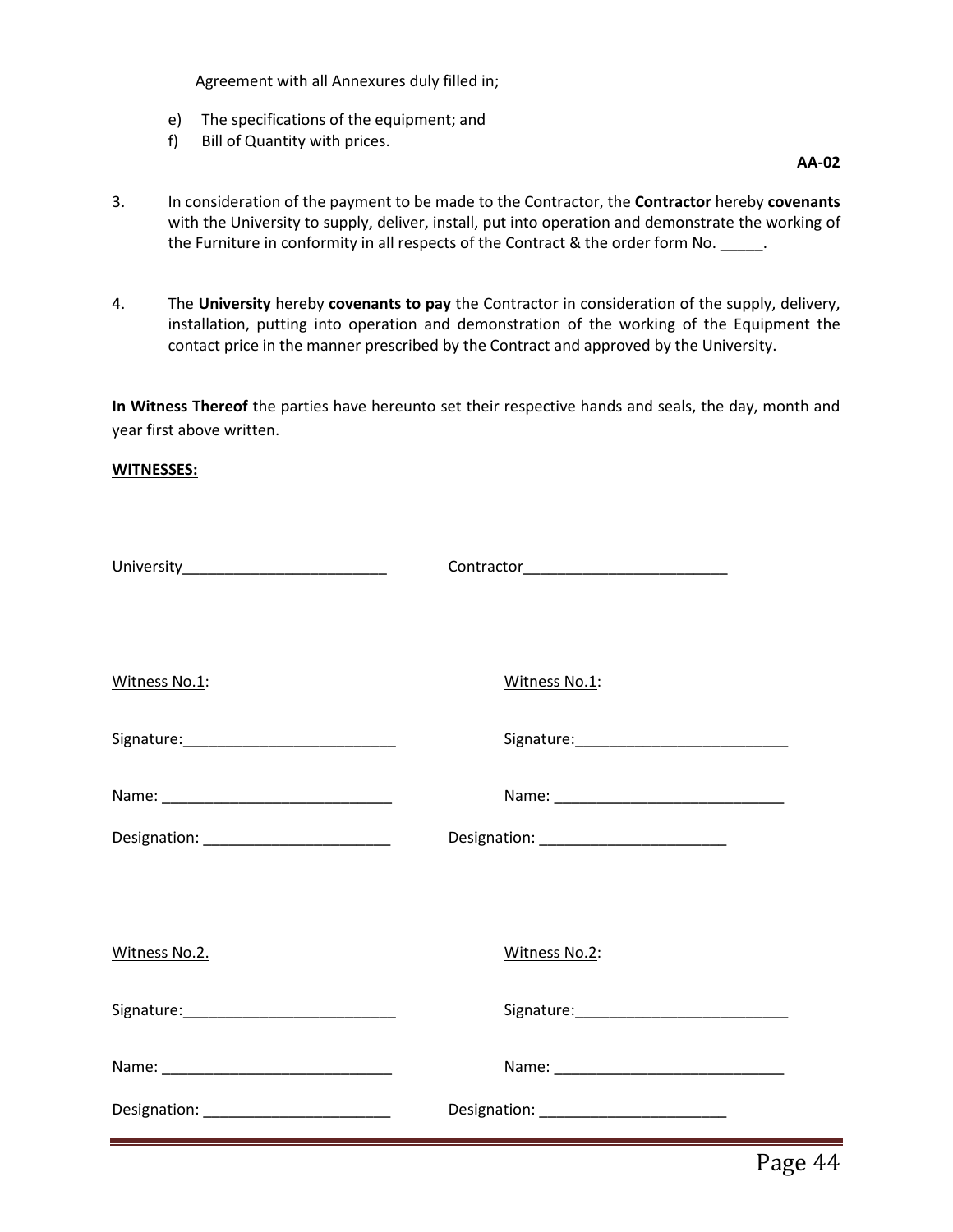# **Section III. Special Conditions of Contract**

### **Notes on the Special Conditions of Contract**

Similar to the Bid Data Sheet in Section II, the clauses in this Section are intended to assist the Procuring agency in providing contract-specific information in relation to corresponding clauses in the General Conditions of Contract.

The provisions of Section III complement the General Conditions of Contract included in Part one, Section II, specifying contractual requirements linked to the special circumstances of the Procuring agency, the Procuring agency's country, the sector, and the Goods purchased. In preparing Section III, the following aspects should be checked:

- (a) Information that complements provisions of Part one Section II must be incorporated.
- (b) Amendments and/or supplements to provisions of Part one Section II, as necessitated by the circumstances of the specific purchase, must also be incorporated.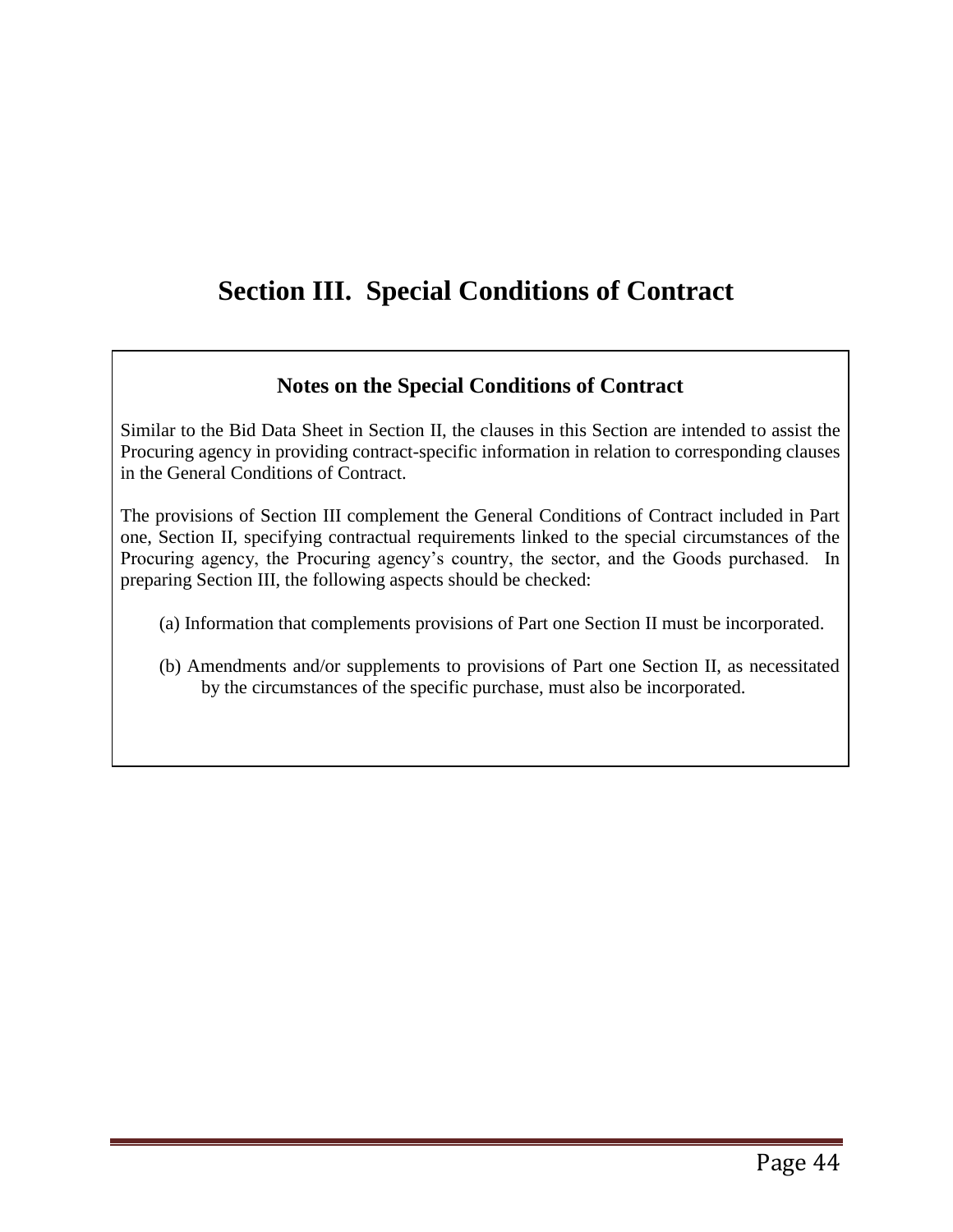## **Table of Clauses**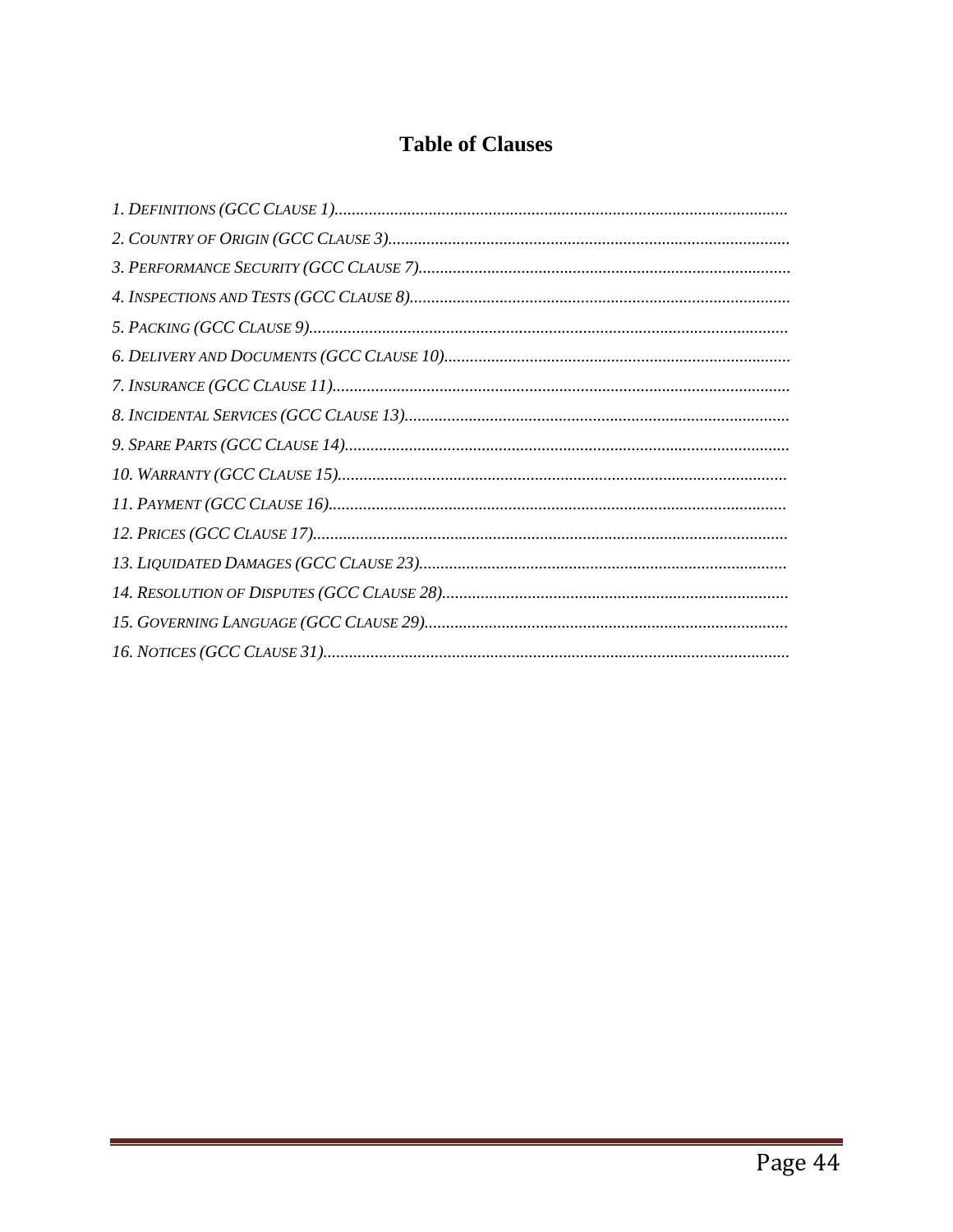### **Special Conditions of Contract**

### **1. Definitions (GCC Clause 1)**

GCC 1.1 (g)—The Procuring agency is: GC University, Hyderabad GCC 1.1 (h)—The Procuring agency's country is: Pakistan GCC 1.1 (i)—The Supplier is:

### **2. Country of Origin (GCC Clause 3)** As per B.O.Q**.**

### **3. Performance Security (GCC Clause 7)**

GCC 7.1—The amount of performance security, as a percentage of the Contract Price, shall be:  $\frac{5\%}{ }$ GCC 7.4—After delivery and acceptance of the Service.

**4. Inspections and Tests (GCC Clause 8)** Items shown in the BOQ shall be supplied strictly in accordance with approved quality, brand and measurement.

*In case of unsatisfactory supplies / services in any manner including quality & quantity and time line, the bid security / earnest money will be forfeited and contract will be partially / fully cancelled which may lead to blacklisting of firm.*

**5. Packing (GCC Clause 9) N.A** Standard packing or as described in specification

### **6. Delivery and Documents (GCC Clause 10) N.A**

**Delivery schedule**. Delivery should be made within one month if the contract is awarded. Else Penalty will be charged as per Rules N/A

The Supplier shall mail the following documents to the Procuring agency at the time delivery:

- (i) Copy/s of the Bill / SST invoice showing Services' description, quantity, unit price, and total amount;
- (ii) Manufacturer's or Supplier's warranty certificate: (if Applicable);
- (iii) inspection certificate, issued by the nominated inspection agency, and the Supplier's factory inspection report, (if Applicable);
- **7. Insurance (GCC Clause 11)** NA
- **8. Incidental Services (GCC Clause 13)** : NA
- **9. Spare Parts (GCC Clause 14) : NA**
- **10. Warranty (GCC Clause 15) N.A**

### **11. Payment (GCC Clause 16)**

- **Payment for Service:** Payment shall be made in Pak. Rupees in the following manner:
- (i) **Advance Payment: NA**.
- (ii) **On Shipment:** Eighty (80) percent of the Contract Price of the Goods shipped shall be paid through irrevocable confirmed letter of credit opened in favor of the Supplier in a bank in its country, upon submission of documents specified in GCC Clause 10.
- (iii) **On Acceptance:** Ten (10) percent of the Contract Price of Goods received shall be paid within thirty (30) days of receipt of the Goods upon submission of claim supported by the acceptance certificate issued by the Procuring agency.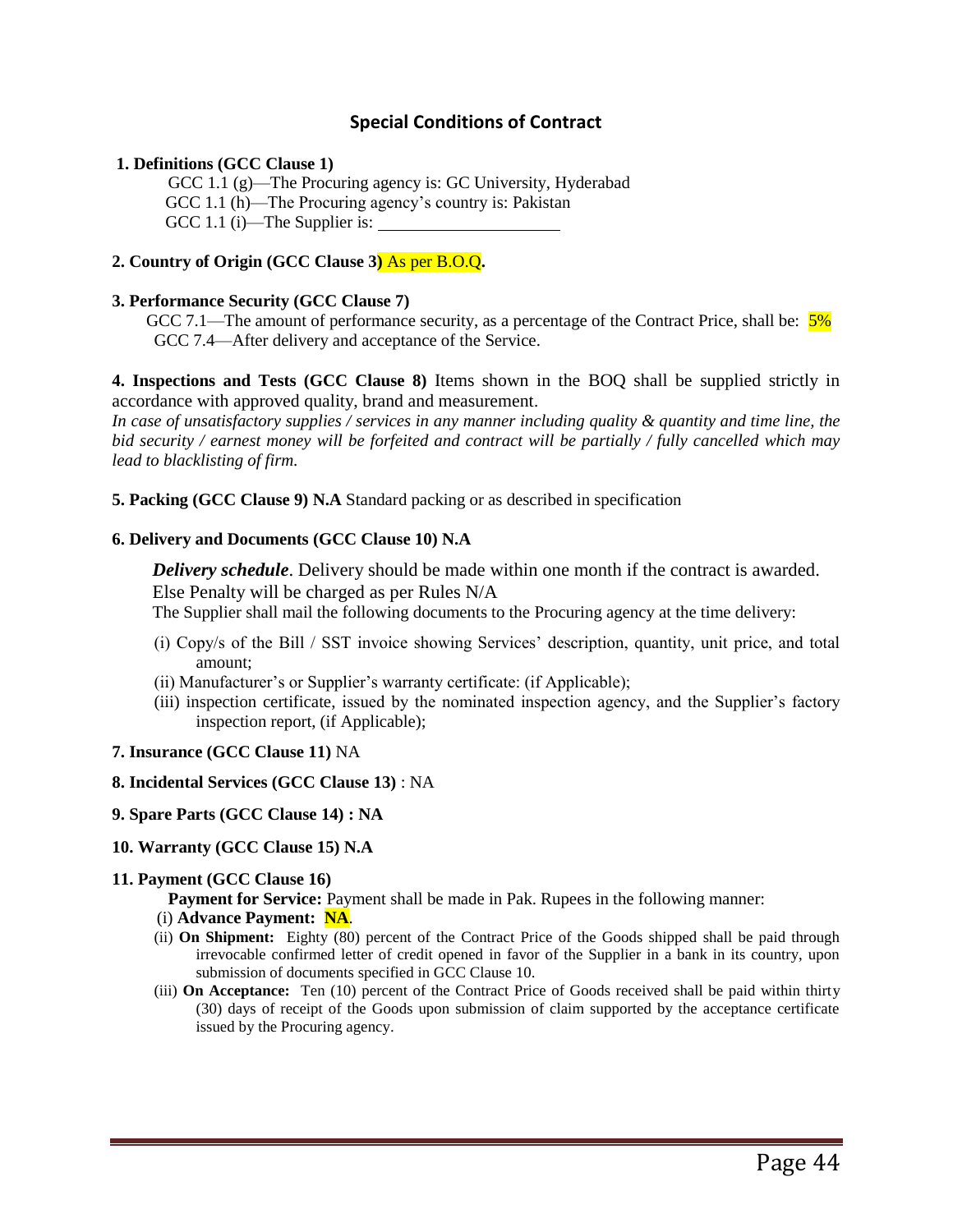Payment of local currency portion shall be made in Pakistani Rupee within thirty (30) days of presentation of claim supported by a certificate from the Procuring agency declaring that the Goods have been delivered and that all other contracted Services have been performed.

(iv) 100% of the Contract Price on complete delivery of store within thirty (30) days on submission of claim supported by acceptance certificate from procuring agency declaring Goods have been delivered and that all contracted services have been performed.

(v) Part payment on part supply may be allowed.

### **12. Prices (GCC Clause 17) NA**

#### **13. Liquidated Damages (GCC Clause 23)**

GCC 23.1—Applicable rate:

Maximum deduction: 0.05% of Estimated Cost or Bid Cost.

### **14. Resolution of Disputes (GCC Clause 28)**

GCC 28.3—The dispute resolution mechanism to be applied pursuant to GCC Clause 28.2 shall be as follows:

In the case of a dispute between the Procuring agency and the Supplier, the dispute shall be referred to adjudication or arbitration in accordance with the laws of the Procuring agency's country.

**15. Governing Language (GCC Clause 29)** GCC 29.1—The Governing Language shall be: English

#### **16**. **Applicable Law (GCC Clause 30)**

GCC 30.1-The Contract shall be interpreted in accordance with the laws of Islamic Republic of Pakistan which includes the following legislation:

 **The Employment of Children (ECA) Act 1991 The Bonded Labour System (Abolition) Act of 1992 The Factories Act 1934** 

### **17. Notices (GCC Clause 31)**

GCC 31.1- Procuring agency's address for notice purposes: GC University, Hyderabad: —Supplier's address for notice purposes:

**Contractor Contractor Contractor Contractor Contractor Contractor (Procurement)**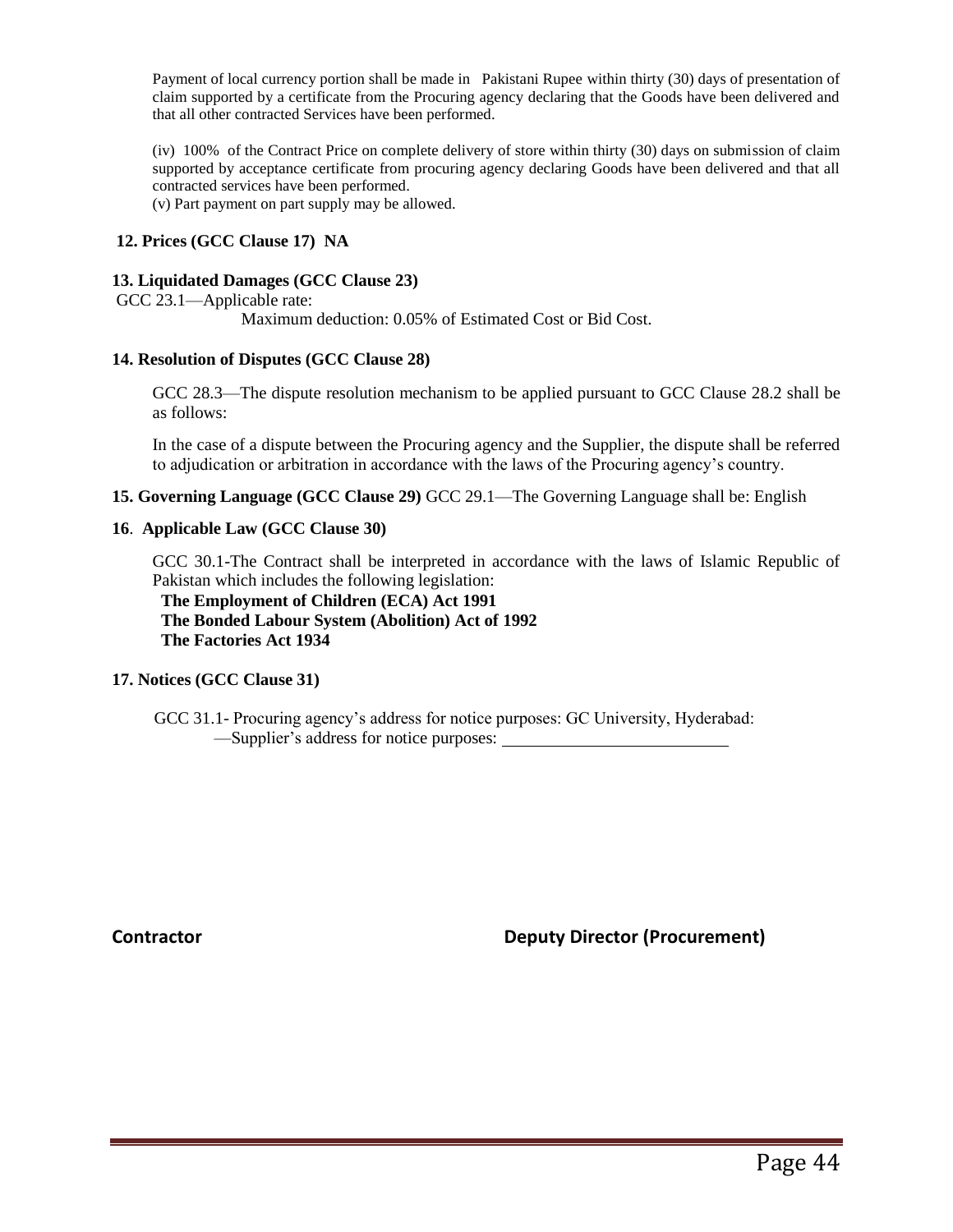### **Notes for Preparing the Schedule of Requirements**

The Schedule of Requirements shall be included in the bidding documents by the Procuring agency, and shall cover, at a minimum, a description of the goods and services to be supplied and the delivery schedule.

The objective of the Schedule of Requirements is to provide sufficient information to enable bidders to prepare their bids efficiently and accurately, in particular, the Price Schedule, for which a form is provided in Section VI. In addition, the Schedule of Requirements, together with the Price Schedule, should serve as a basis in the event of quantity variation at the time of award of contract pursuant to ITB Clause 29.

The date or period for delivery should be carefully specified, taking the date prescribed herein from which the Procuring agency's delivery obligations start (i.e., notice of award, contract signature, opening or confirmation of the letter of credit).

**Divisional Accountant**

**Contractor Contractor Deputy Director (Procurement)/Procuring Agency**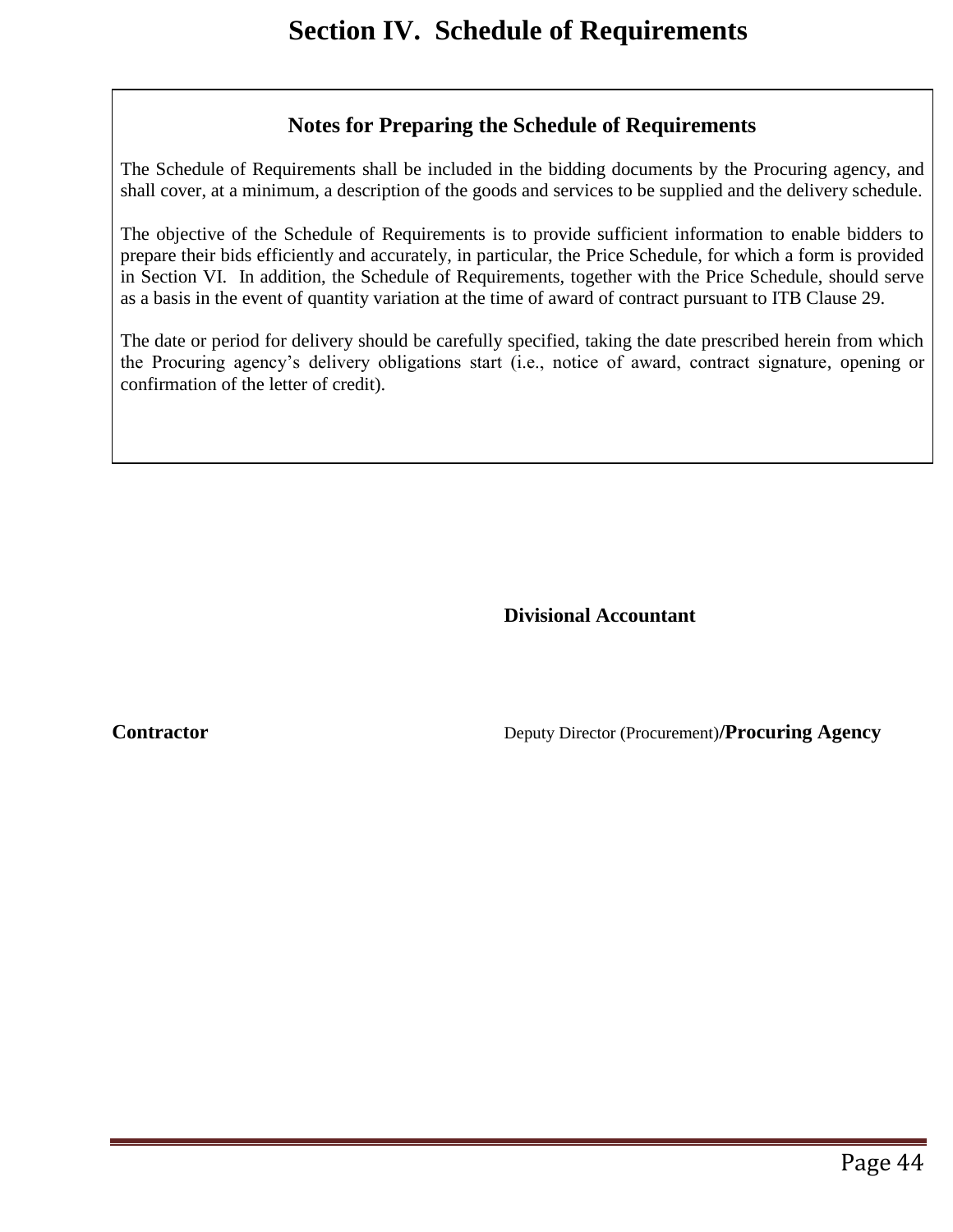### **GOVERNMENT COLLEGE UNIVERSITY, HYDERABAD**

### **SCHEDULE-B**

### **BILL OF QUANTITIES**

### **DUSTING AND CLEANING INSIDE AND OUTSIDE BUILDING OF GOVERNMENT COLLEGE UNIVERSITY, HYDERABAD.**

### **BILL OF QUANTITIES**

| S.N<br>$\Omega$ | <b>Description</b>                                                                                                                                                                                                                                                                      | Qty. | Unit            | Rate (Rs) | Amount<br>(Rs.) |
|-----------------|-----------------------------------------------------------------------------------------------------------------------------------------------------------------------------------------------------------------------------------------------------------------------------------------|------|-----------------|-----------|-----------------|
|                 | <b>Dusting and Cleaning</b><br><b>Academic Buildings</b><br>1.<br>2. Administration Blocks<br><b>VC</b> Secretariat<br>3.<br>(Quoted rate should be inclusive of all manpower,<br>cleaning items (Phenyl, finis, Broom Soft, Brooms<br>Teeli, Duster Cloth, Mop, Vim Powder, acid etc.) | 1    | Complete<br>Job |           |                 |

### **Note:**

- Quoted Amount Should be Inclusive of all Applicable Taxes (i.e Income Tax, Sindh Sales Tax, General Sales Tax e.t.c as the Case may be.
- Bidder has to provide minimum 4 Sweepers with 1 Supervisor.
- The Bidder should be responsible for checking and supervision of their staff with the coordination of University representative during working time from 7.00 a.m to 3.00 p.m Monday to Saturday.
- The SERVICE PROVIDER should be responsible for availability of staff in case of sickness, leave and so on.
- The Cleaners/Sweepers will be replaced by the Bidder in case of poor performance observed by the GC University.
- Under no circumstances the SERVICE PROVIDER or its personnel would be regarded as the CLIENT'S employees.
- The SERVICE PROVIDER shall be responsible for his employee's discipline, pay rolls, taxes and all other payments required under Government laws in force.
- The SERVICE PROVIDER must have to visit the sites of the work in the University prior submitting the bid (Mandatory).

**Contractor Contractor Deputy Director (Procurement)/Procuring Agency**